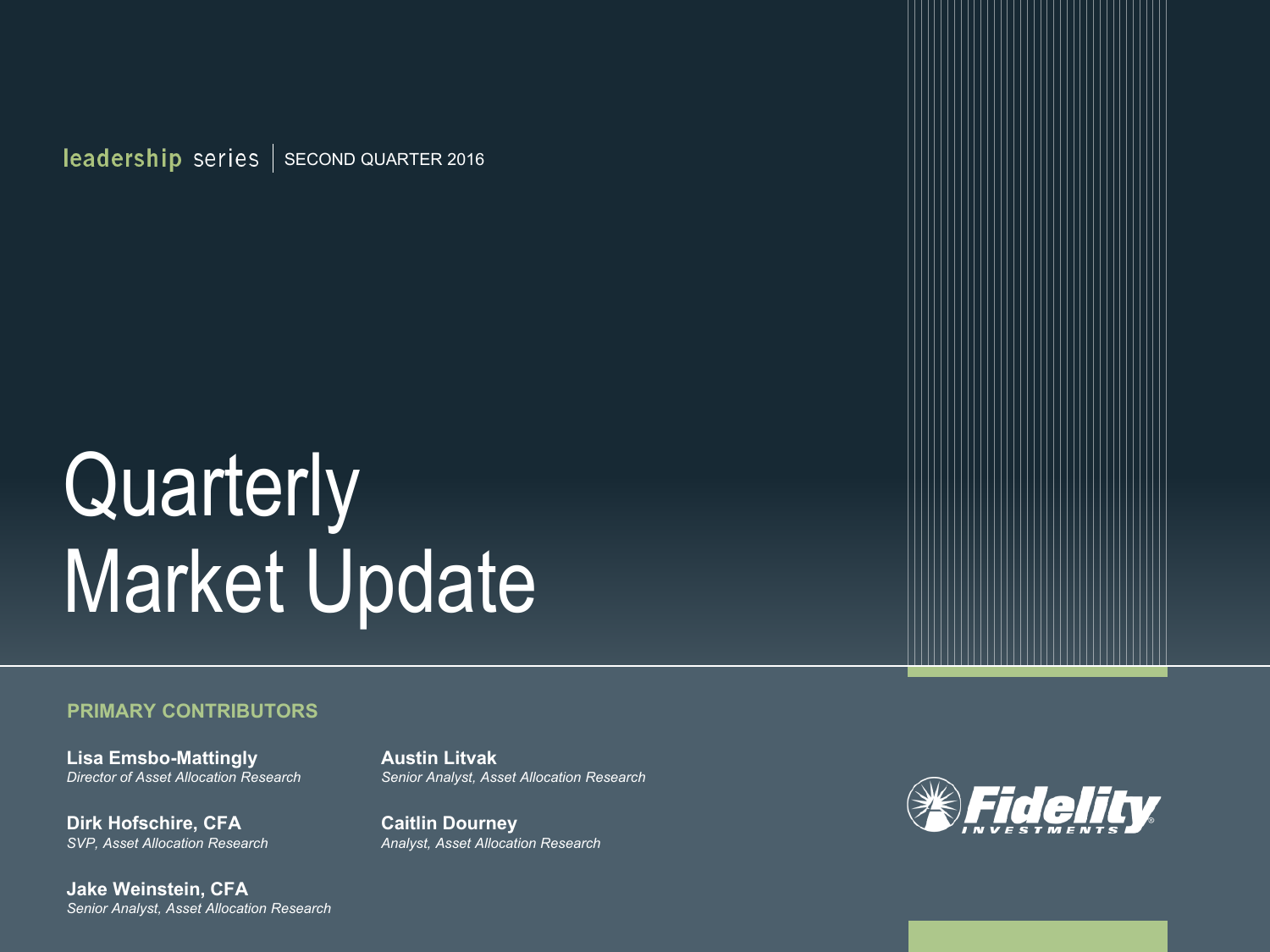### Table of Contents

**1.** MARKET SUMMARY

**2.** ECONOMY/MACRO BACKDROP

**3.** THEME: TIME TO PAY ATTENTION TO INFLATION?

**4.** U.S. EQUITY MARKETS

**5.** INTERNATIONAL EQUITY MARKETS & GLOBAL ASSETS

**6.** FIXED-INCOME MARKETS

**7.** ASSET ALLOCATION THEMES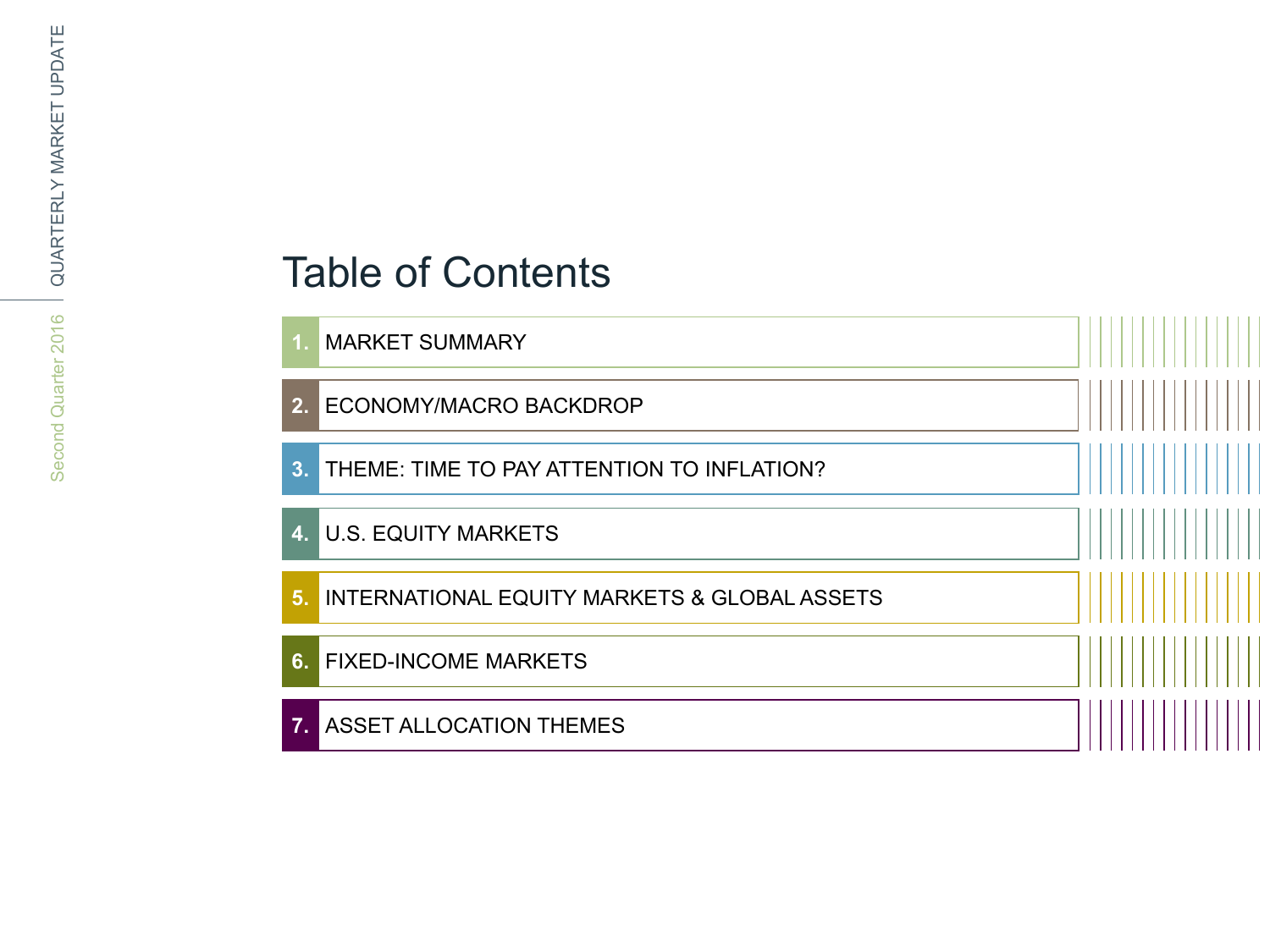### **Market Summary**



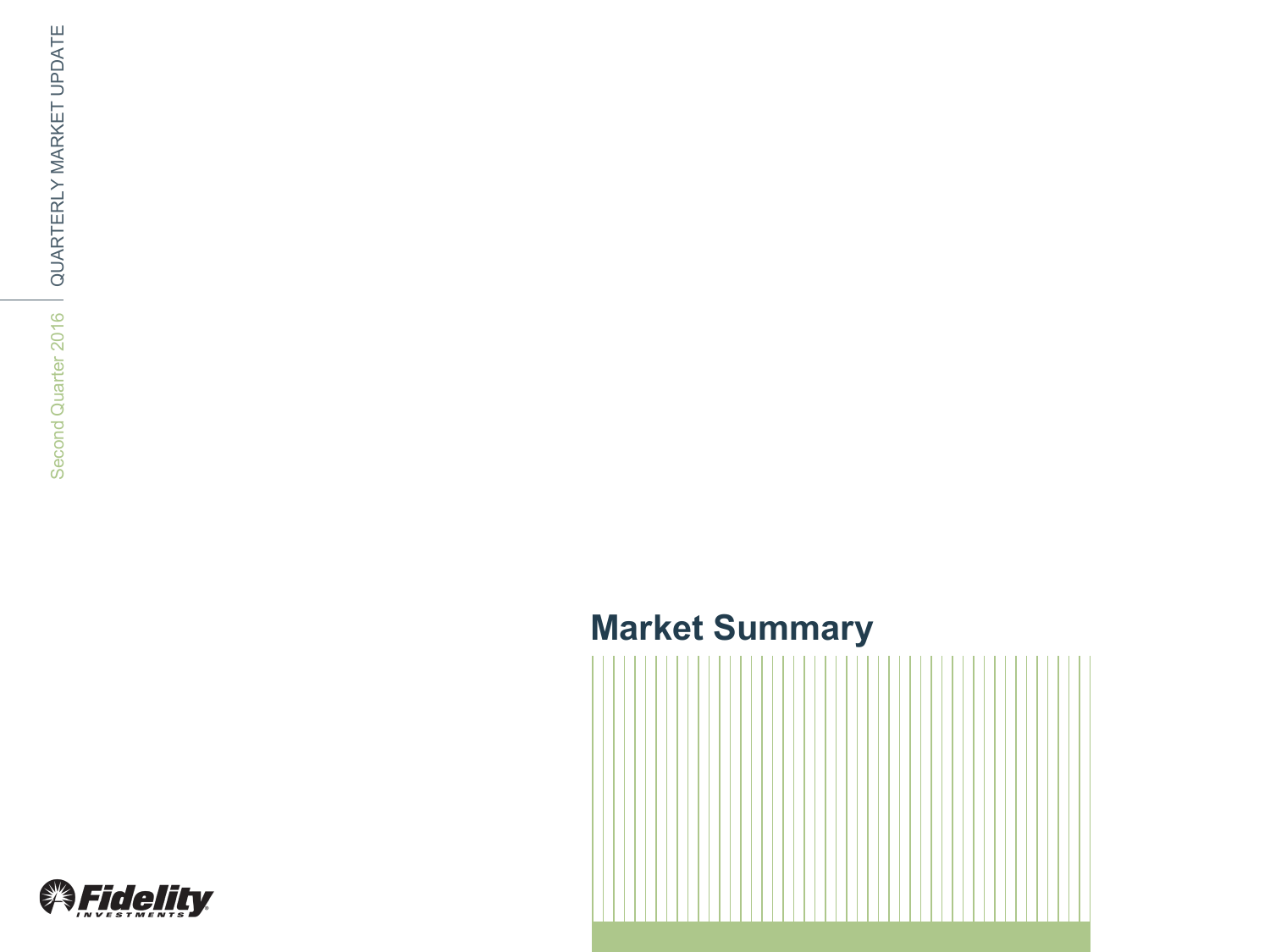### Overview: Tepid Global Growth, Volatile Markets

Continued concerns about China's outlook and the trajectory of the global economy weighed on sentiment at the start of 2016, but the tone reversed sharply amid the steady U.S. economy and a perceived easing in the Fed's tightening posture. We expect global economic growth to stabilize as 2016 progresses, with a possible upside surprise in inflation.

### **Q1 2016 TRENDS OUTLOOK Q2 2016**

• Weak global economy but incipient signs of steadying – U.S. recession risk low; rise in late-cycle indicators – Growth recession in China – Tepid but stable trends in many DMs • Global policy easing – Federal Reserve softened hiking stance – China boosted stimulus – Negative rates in Europe and Japan – Bond yields dropped, dollar weakened • Global economy in process of stabilization – U.S. economy sturdy; mix of mid- and latecycle dynamics – Europe cyclical trajectory slow but steady – China the biggest risk, but emphasis on stimulus and stability • Late-cycle signals may continue to rise Low "base effect" may help lift commodity prices and EM growth − Inflation may surpass low expectations **MACRO MARKETS** • Volatility: Steep drop then sharp rally in risk assets • Commodities, EMs, non-U.S. currencies erased quarterly losses • Elevated volatility likely to continue • Favor equities but smaller allocation tilts • Steep downturn in EMs, commodities, and non-U.S. currencies may be ending • Inflation-resistant assets may offer protection against an upside surprise

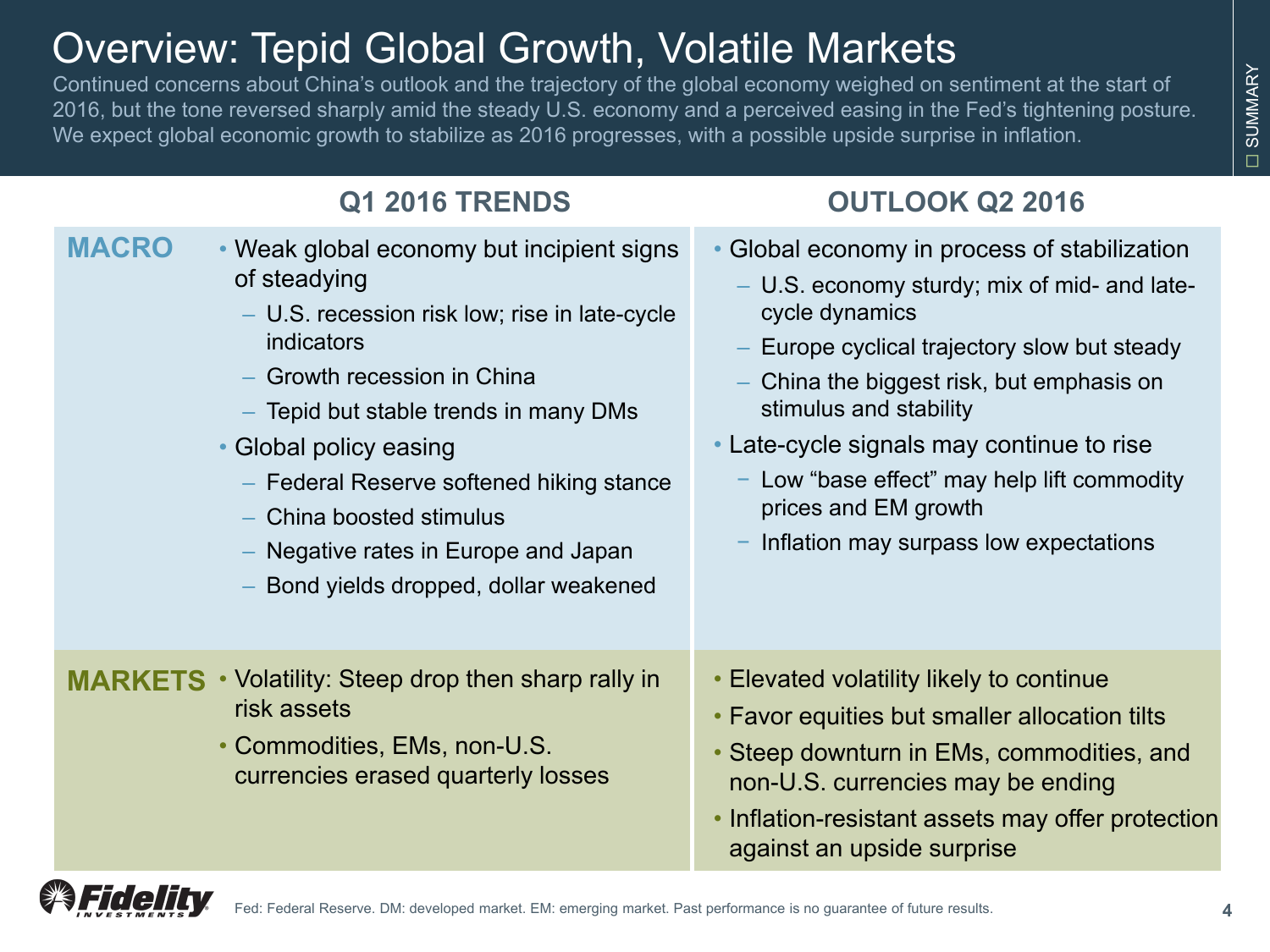## Mid-Quarter Reversal Marks Turbulent Start to 2016

A steep drop in global risk assets during the first few weeks set a risk-off tone for the quarter, as investors rotated to government bonds and gold. A subsequent rally in global equities and commodities during the final weeks of Q1 pushed most categories into positive territory for 2016, though more defensive assets have still fared better on a one-year basis.

|                                | $Q1 2016 (\%)$ | 1-Year $(\% )$ |                                   | $Q12016$ (%) | 1-Year $(\%)$ |
|--------------------------------|----------------|----------------|-----------------------------------|--------------|---------------|
| Gold                           | 16 7%          | 4 2%           | Investment-Grade Bonds            | $3.0\%$      | 2.0%          |
| Long Government & Credit Bonds | 7.3%           | $0.4\%$        | U.S. Mid-Cap Stocks               | $2.2\%$      | -4 0%         |
| <b>Real Estate Stocks</b>      | $5.8\%$        | 4 7%           | U.S. Large-Cap Stocks             | l 3%         | 1 ጸ%          |
| <b>Emerging-Market Stocks</b>  | 5.8%           | $-11.7\%$      | Commodities                       | በ 3%         | $-19.7\%$     |
| <b>Emerging-Market Bonds</b>   | $5.2\%$        | 44%            | Non-U.S. Small-Cap Stocks         | $-0.5\%$     | 3.5%          |
| U.S. Corporate Bonds           | 3.9%           | በ 9%           | U.S. Small-Cap Stocks             | $-1.5\%$     | -9.8%         |
| High-Yield Bonds               | 3.2%           | -4 በ%          | Non-U.S. Developed-Country Stocks | $-2.9\%$     | -7.9%         |

#### **Risk Meter: U.S. Large-Cap Stock minus Treasury Bond Returns, 1986–2016**

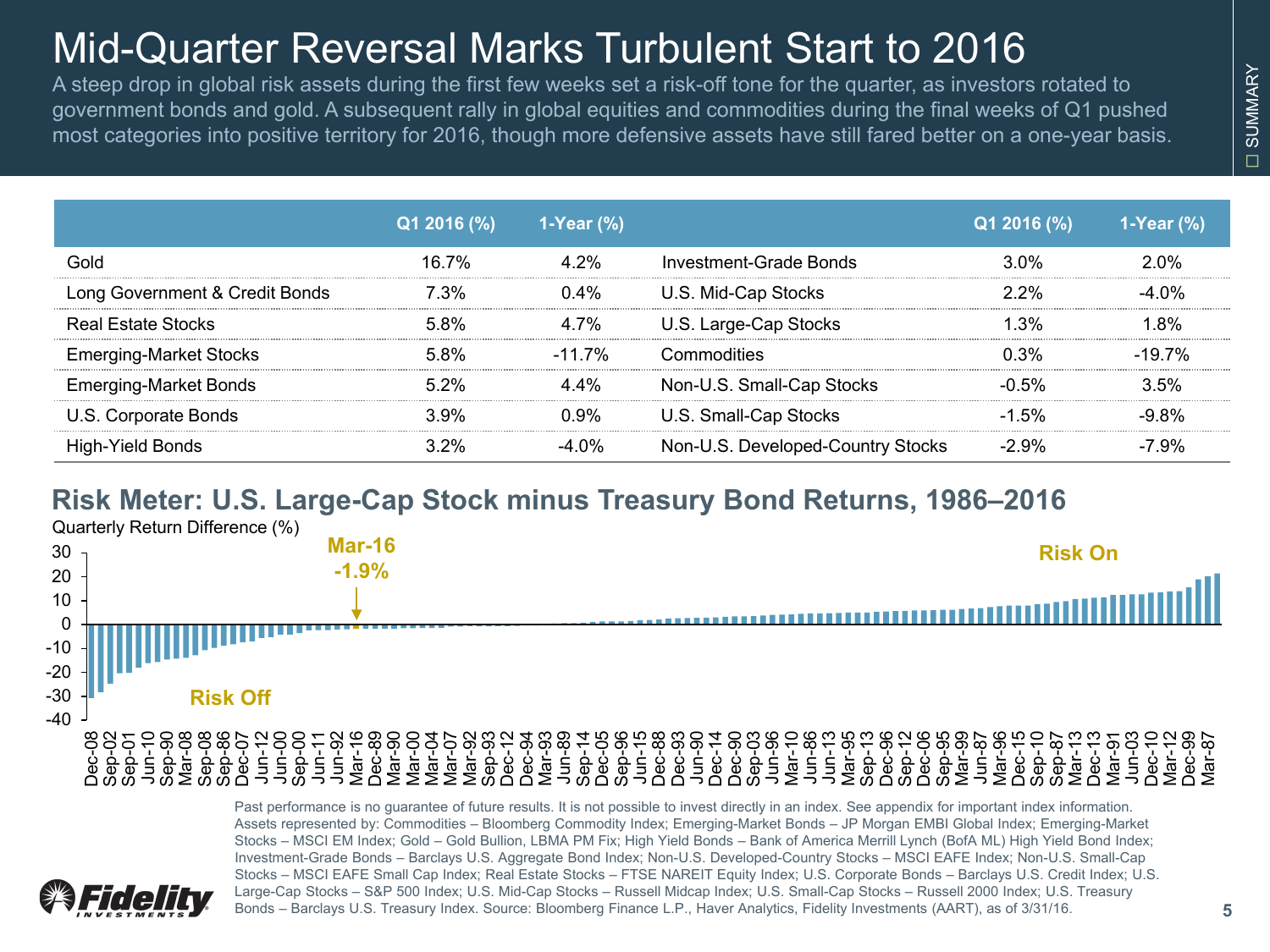### After Extended Drop, Global Assets Posted Rebound

The worst performers in 2015—emerging-market equities, commodities, and non-U.S. currencies—suffered further losses in the first several weeks of 2016 before rebounding to finish with Q1 gains. Over the past few quarters, the returns of oil prices, high-yield bonds, and EM equities have been highly correlated, leaving Treasuries as a key diversifier.

#### ■ Jan 2015-Feb 2016 ■ Feb 2016-Mar 2016 → YTD 2016 Change40% 30% **Mid-Q1 rally** 20% 10%  $\diamondsuit$ ♦ 0% -10% -20% -30% **Drop: 2015**  -40% **through mid-Q1** -50% -60% Commodities **DM Currencies EM Currencies EM Equities**  $\overline{\overline{O}}$ Commodities DM Currencies EM Currencies EM Equities

**2016 vs. 2015 Performance Trends**

#### **Correlations with U.S. Equities**

-1.0 -0.8 -0.6 -0.4 -0.2 0.0 0.2 0.4 0.6 0.8 1.0 Jan-14 Mar-14 May-14 Jul-14  $\varepsilon$ ep-14 Nov-14 Jan-15 Mar-15 May-15 Jul-15 Sep-15 Nov-15 Jan-16 -EM Equities - Treasuries High Yield -Oil Correlation with S&P 500 (3-Month)



LEFT: DM and EM currencies are equal-weighted averages of MSCI EAFE and MSCI EM countries' currencies. Source: Bloomberg Finance L.P., Fidelity Investments (AART), as of 3/31/16. **RIGHT:** Correlations use daily returns. EM = MSCI EM Index; Treasuries = Barclays Treasury Index; High Yield = Bank of America Merrill Lynch High Yield Master II Index; Oil = WTI Oil price. Source: Bloomberg Finance L.P., Fidelity Investments (AART), as of 3/31/16.

Mar-16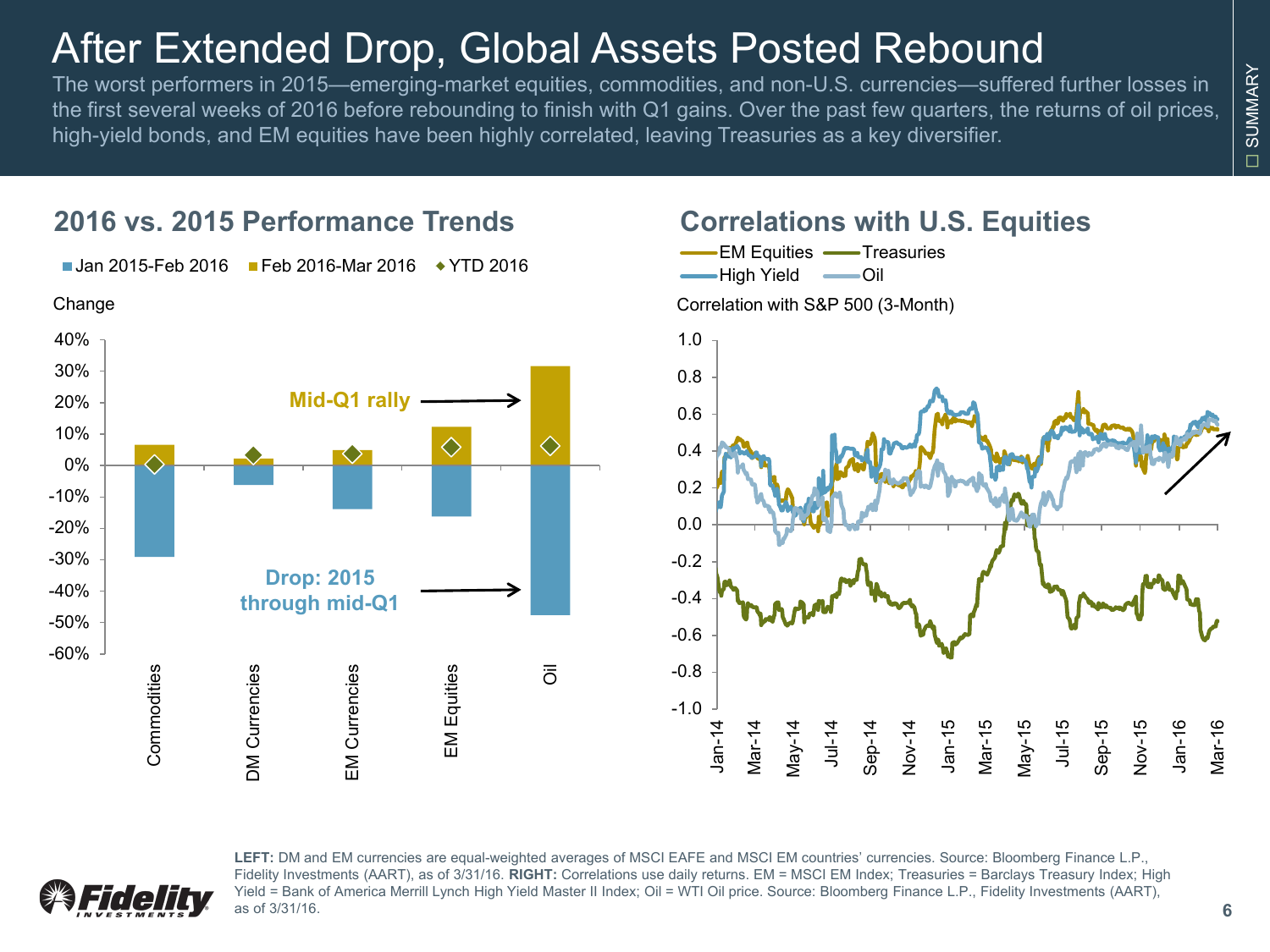## Sovereign Bond Yields Drop Even Further; Some Negative

Weak global growth and easier monetary postures by many of the world's largest central banks pushed down government bond yields during Q1. Negative policy rates in Japan and the eurozone helped push bond yields into negative territory for some countries, while U.S. 10-year yields remained relatively high compared with many other advanced economies.



### **Sovereign Bond Yield Curves**

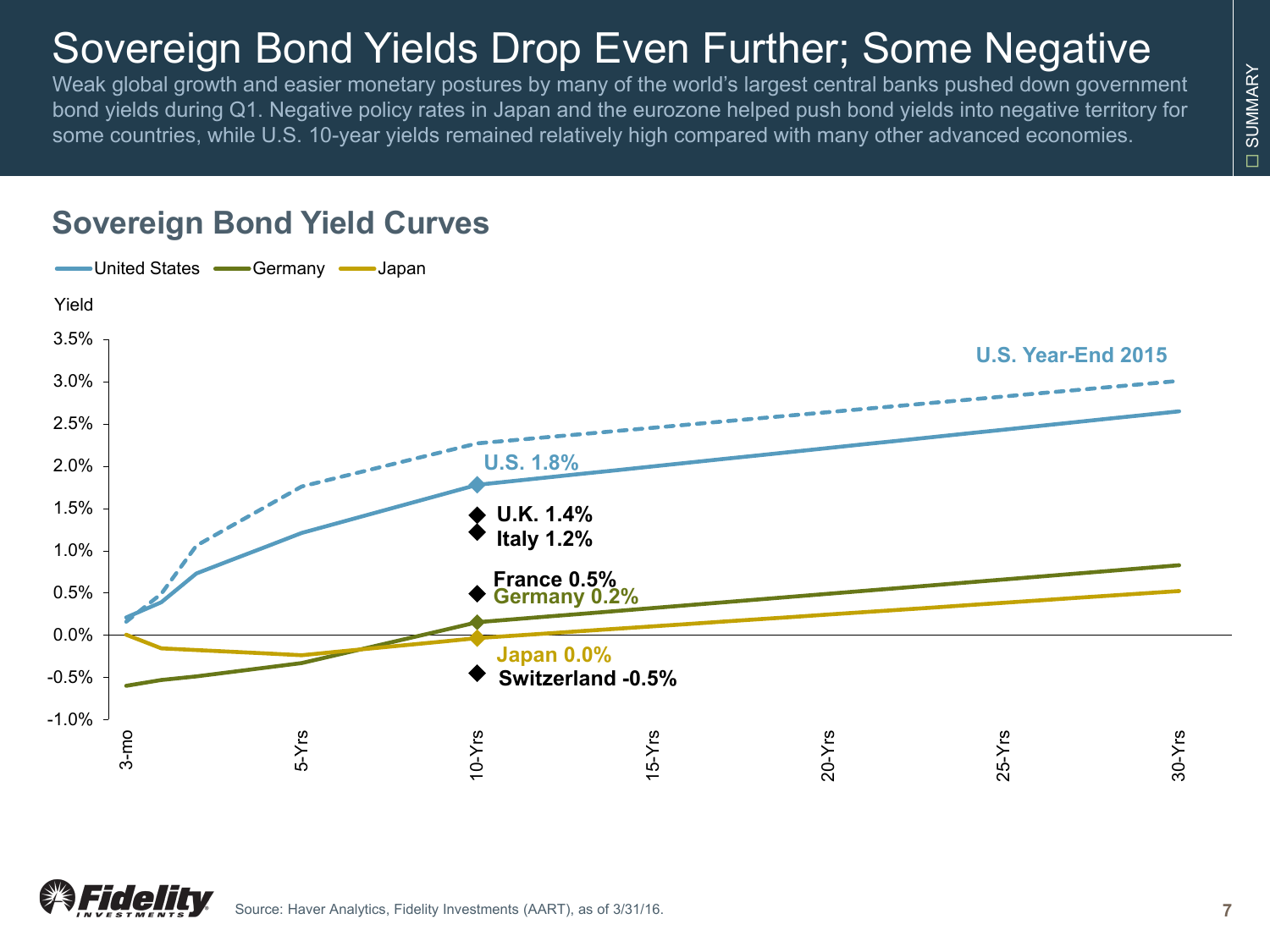### **Economy/Macro Backdrop**



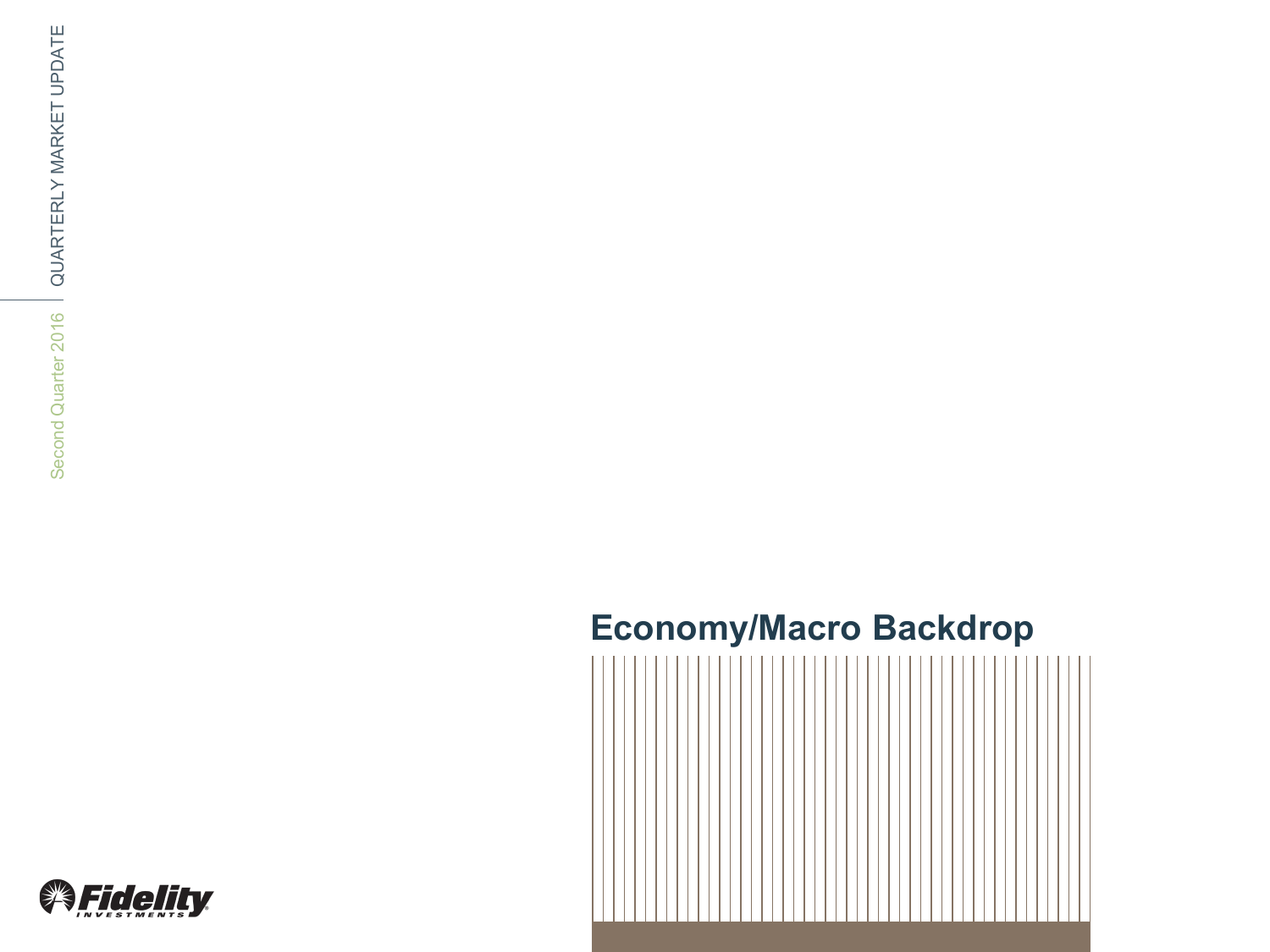### Multi-Time-Horizon Asset Allocation Framework

Fidelity's Asset Allocation Research Team (AART) believes that asset price fluctuations are driven by a confluence of various factors that evolve over different time horizons. As a result, we employ a framework that analyzes trends among three temporal segments: tactical (short term), business cycle (medium term), and secular (long term).





□

ECONOMY

ECONOMY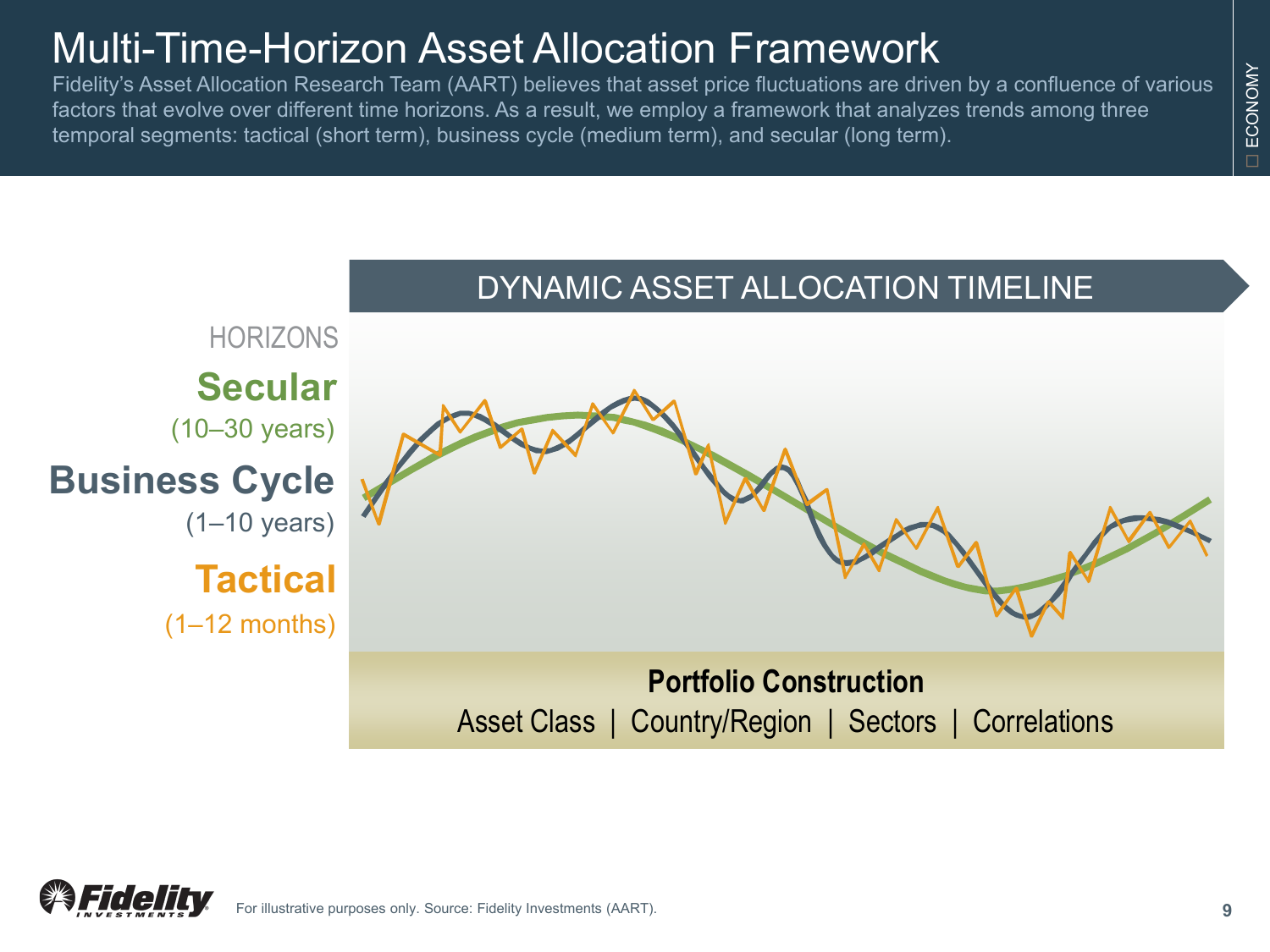## Business Cycle: Slow Backdrop, Possible Global Bottoming

Global economic growth remains tepid, as China and several other emerging markets, such as Brazil, face recessionary pressures. Most of the developed world remains in a slow expansion, in either a mature stage of mid-cycle or earlier innings of late cycle. We expect the global environment to be stable in 2016, albeit at an overall subdued pace of growth.

#### **Business Cycle Framework**



Note: The diagram above is a hypothetical illustration of the business cycle. There is not always a chronological, linear progression among the phases of the business cycle, and there have been cycles when the economy has skipped a phase or retraced an earlier one. \*A growth recession is a significant decline in activity relative to a country's long-term economic potential. We have adopted the "growth cycle" definition for most developing economies, such as China, because they tend to exhibit strong trend performance driven by rapid factor accumulation and increases in productivity, and the deviation from the trend tends to matter the most for asset returns. We use the classic definition of recession, involving an outright contraction in economic activity, for developed economies. Source: Fidelity Investments (AART).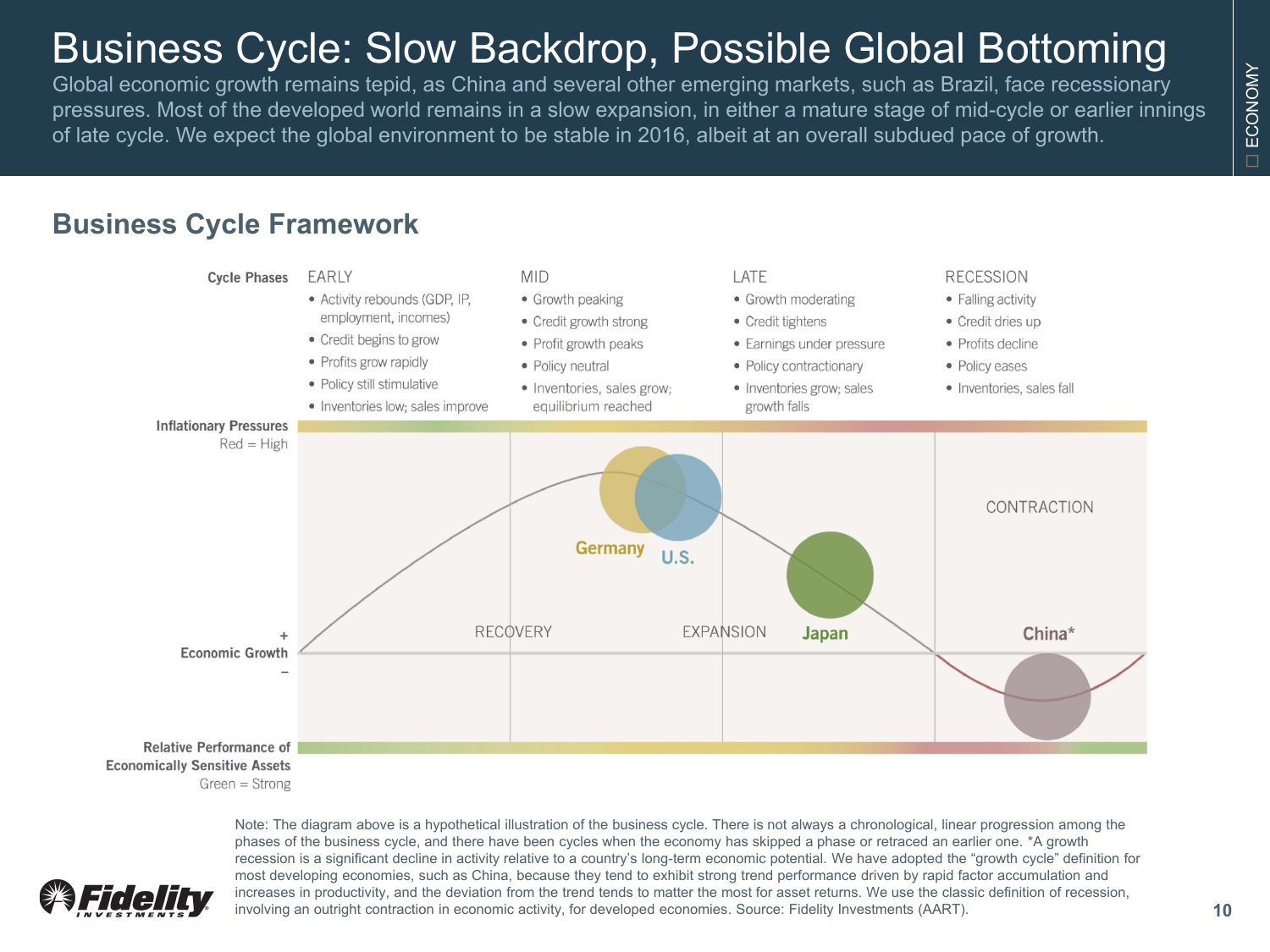## Global Trade and Industrial Recession May Be Ebbing

Faltering growth and excess manufacturing capacity in China and other emerging markets helped push the global economy into a trade recession in 2015. Leading indicators of global manufacturing activity—including the difference between new orders and inventories—show incipient signs that global trade and industrial activity may have bottomed.

#### **Global Trade Growth**

Value of World Exports (\$)



#### **Global Manufacturing Bullwhip**

Global PMIs: New orders minus inventories





LEFT: Export value in USD, adjusted for changes in currency. Source: International Monetary Fund, Haver Analytics, Fidelity Investments (AART), as of 12/31/15. **RIGHT:** Manufacturing bullwhip = new orders PMI less inventories PMI. Includes PMIs from 31 countries. Source: Markit, Fidelity Investments (AART), as of 3/31/16.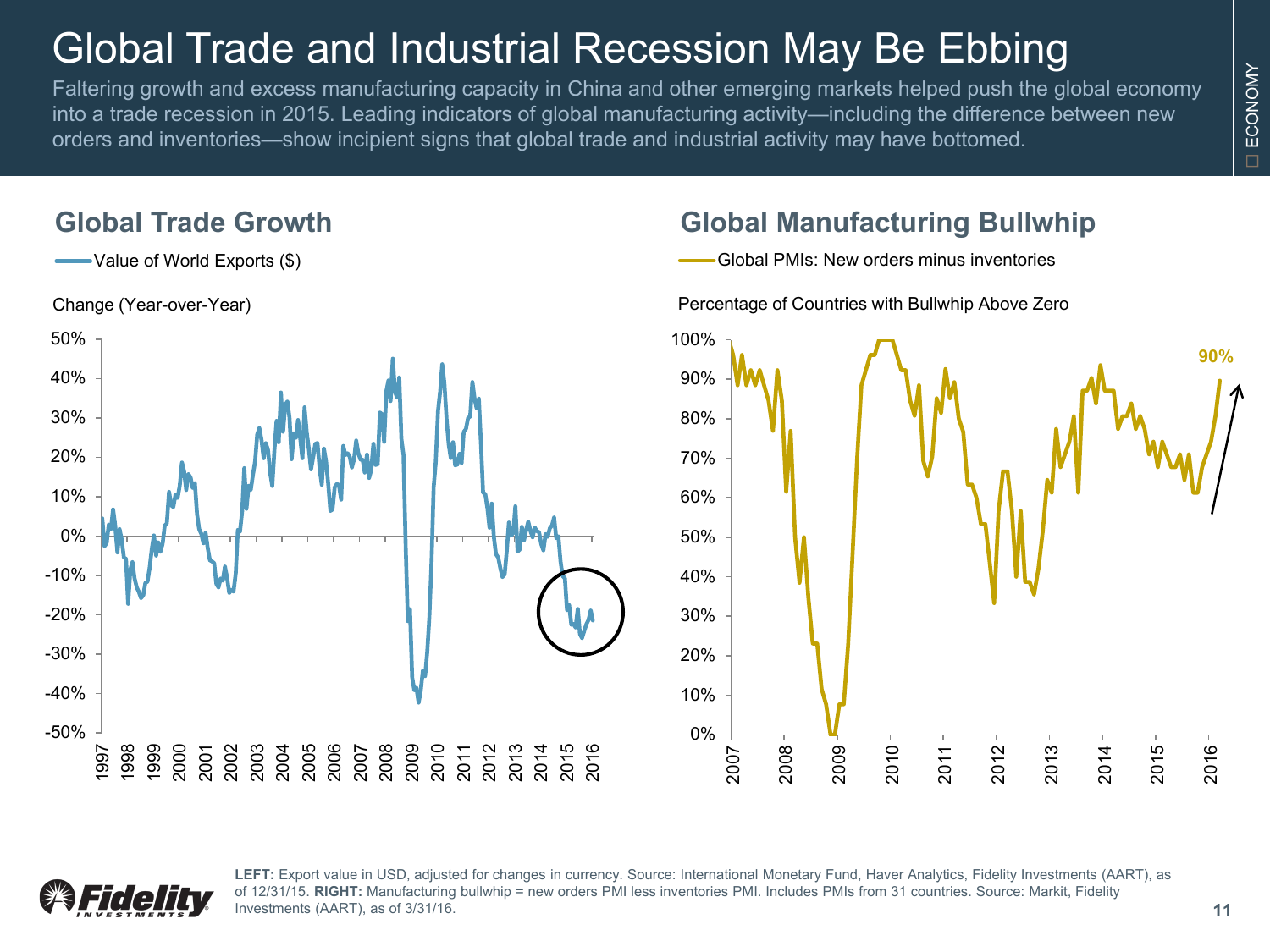## China Key to Global Outlook: Near-Term Stabilization Likely

After a multi-year credit and investment boom, China's economy faces massive industrial overcapacity and an overleveraged corporate sector. The effectiveness of monetary easing is blunted by waning loan demand and the need for greater structural adjustments, but the policy emphasis on stability and fiscal stimulus makes a near-term stabilization the most likely scenario.

#### **China Loan Demand**



#### **China's Fiscal Deficit**





**LEFT:** Source: China National Bureau of Statistics, Haver Analytics, Fidelity Investments (AART), as of 12/31/15. **RIGHT:** Source: China National Bureau of Statistics, Fidelity Investments (AART), as of 12/31/15.

ECONOMY

ECONOMY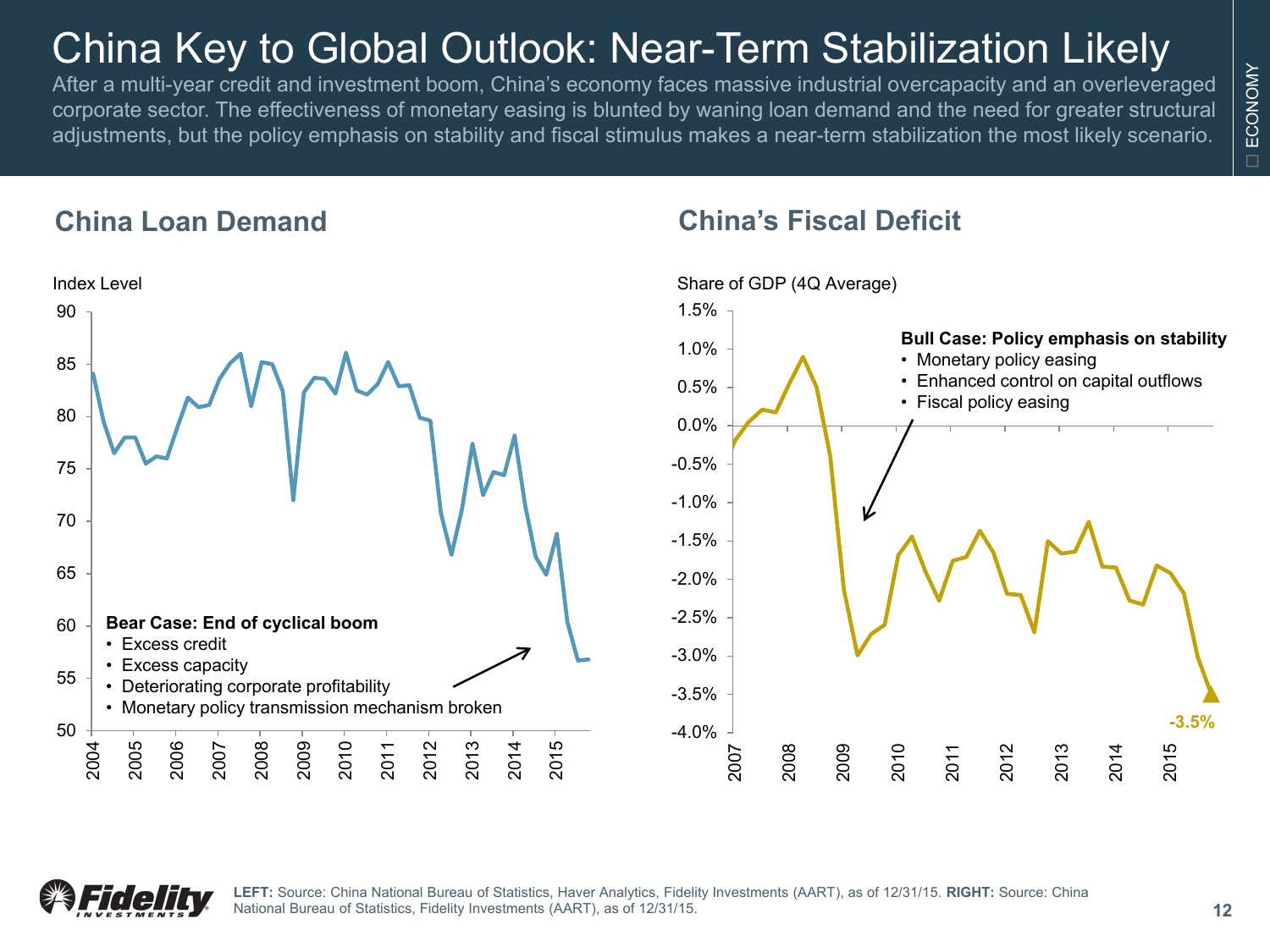## Any Global Stabilization Would Benefit Exporters

On a relative basis, countries that are highly dependent on commodity exports, and those that export to China and other emerging Asian economies, have suffered disproportionately amid faltering global growth and plummeting commodity prices in recent years. If China and the global economy can find their footing, the headwinds facing exporters will likely abate.

### **Country Export Exposures to Emerging Asia and Commodities**





Exports exclude services exports. Commodities include agricultural, fuel, and mining products. Source: International Monetary Fund, World Trade Organization, Official Country Statistics, Haver Analytics, Fidelity Investments (AART), as of 12/31/14.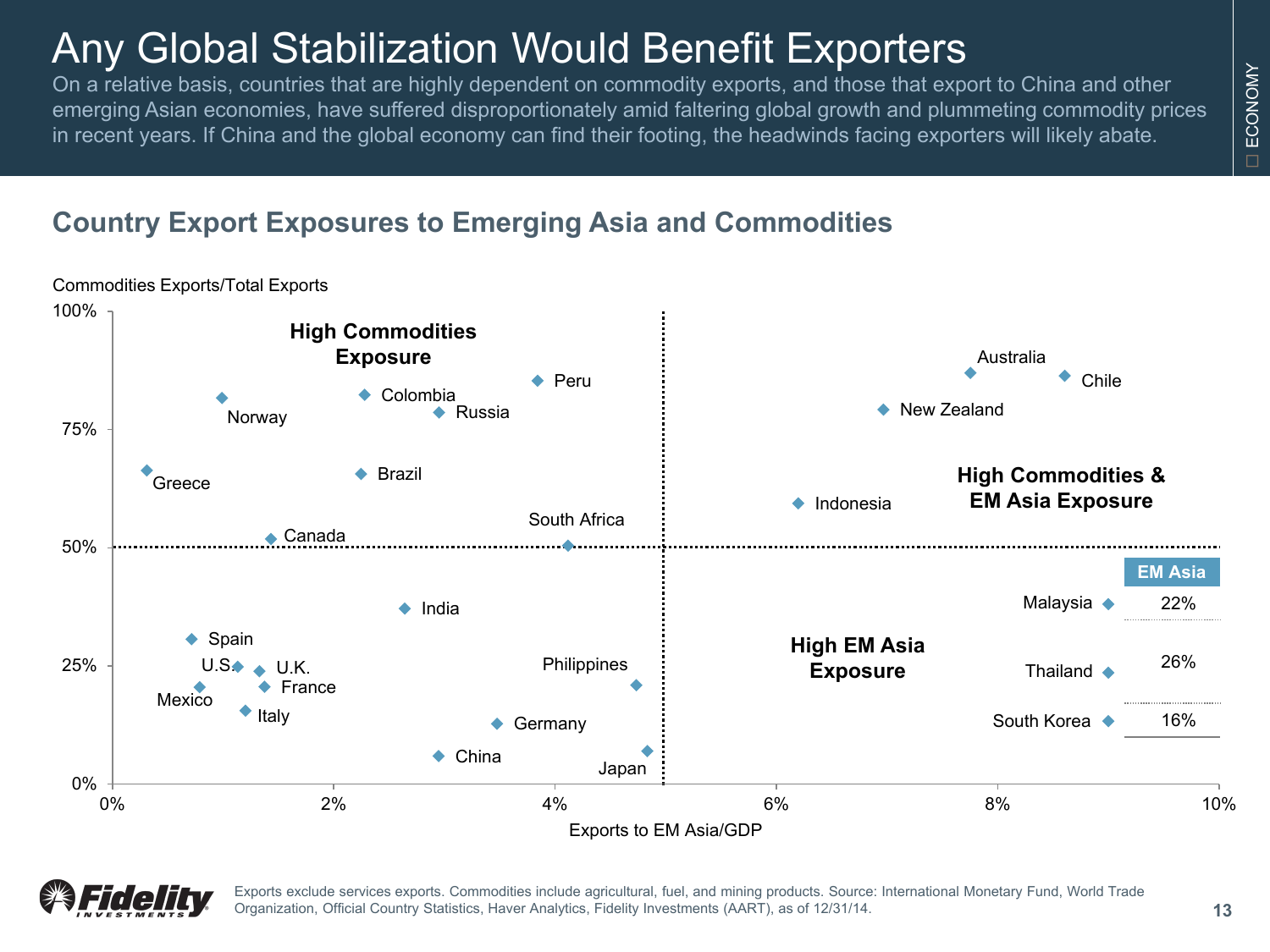## Consumer Buoys Backdrop: Low Odds of U.S. Recession

With labor markets continuing to tighten and inflation remaining low, U.S. consumers have enjoyed solid real (inflationadjusted) income gains and have experienced a steady rise in future real wage expectations. Although rising savings rates have blunted the pace of consumption growth, the large, sturdy U.S. household sector has kept the U.S. expansion intact.

#### **U.S. Labor and Wage Trends**





Shaded area represents U.S. recession as defined by National Bureau of Economic Research (NBER). Source: University of Michigan, Department of Labor, NBER, Haver Analytics, Fidelity Investments (AART), as of 3/31/16.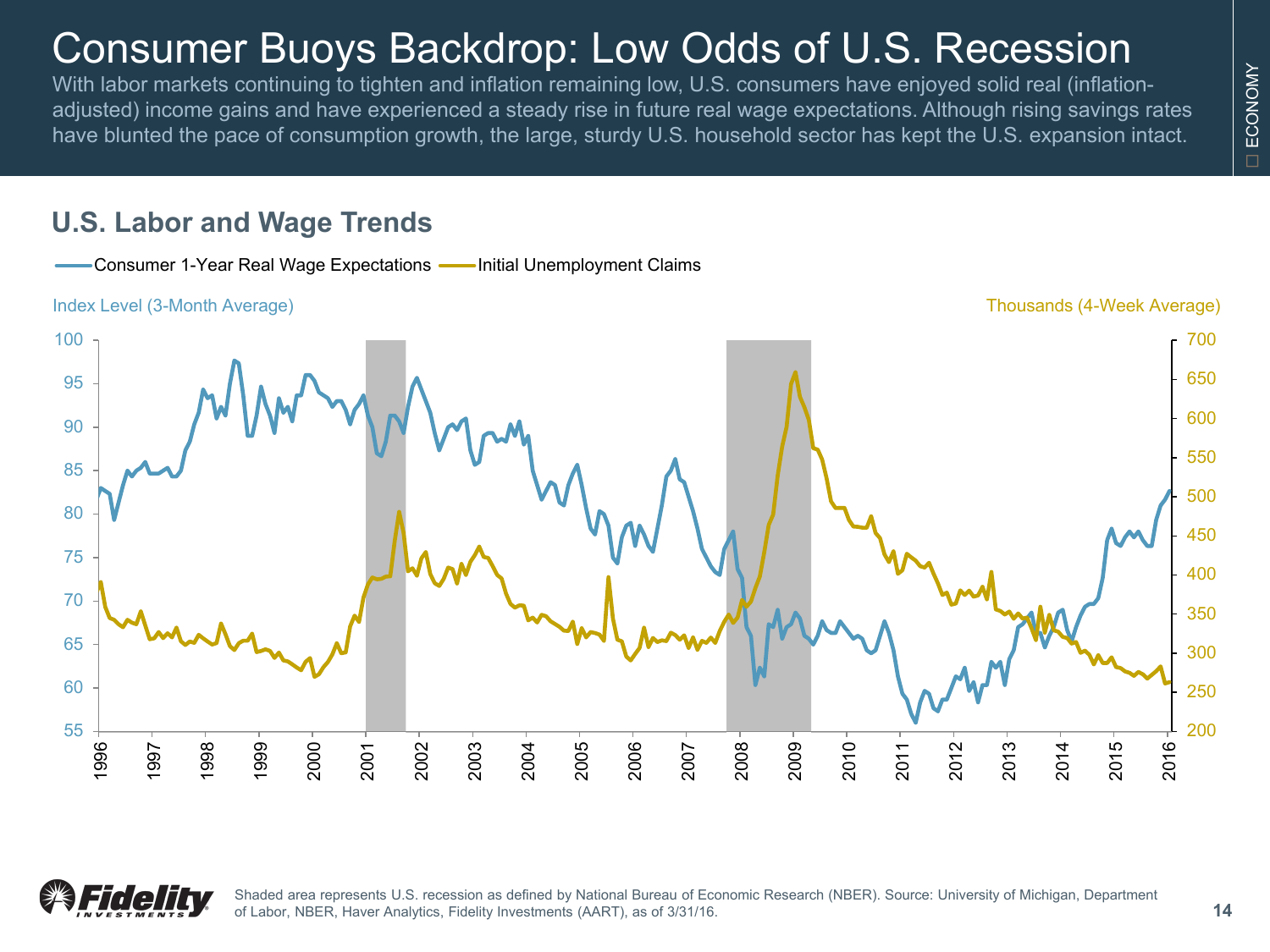## A Mix of Mid- and Late-Cycle Dynamics in the U.S.

During the late-cycle phase, credit lending standards have historically tightened and housing activity has typically moderated. Recently, banks have tightened business credit but continue to ease mortgage lending, and the housing sector has remained a positive support for U.S. domestic growth.

#### **U.S. Housing Fundamentals**

| <b>Positive Trends</b>                   | <b>Details</b>                                    |
|------------------------------------------|---------------------------------------------------|
| <b>Rising Demand</b>                     | • Labor market tightening<br>• Real wage gains    |
| <b>Housing Affordable</b>                | • Low mortgage rates<br>• Incomes rising          |
| <b>Greater Mortgage</b><br><b>Access</b> | • Banks easing credit<br>standards                |
| <b>Low Supply</b>                        | • Months of inventory below<br>historical average |
| Construction                             | • Starts and permits near<br>cycle highs          |

#### **Bank Lending Standards**



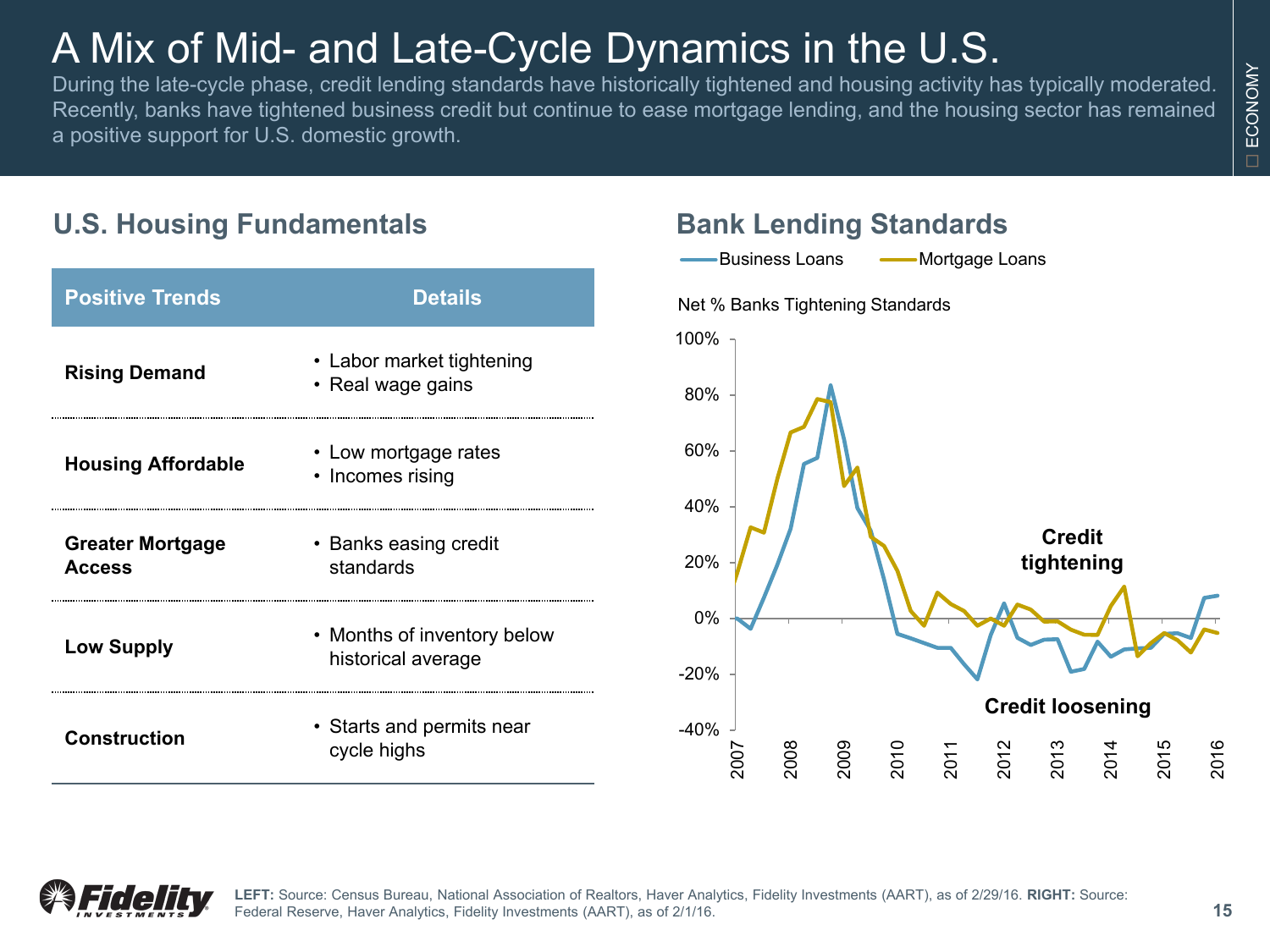### Incipient Signs of Profit Margin Pressures

Historically, declining profit margins have often coincided with the late-cycle phase. Faltering cyclical productivity growth, hampered by wage gains, often presages margin pressure. However, profit margins have remained high and relatively steady, reaching a new cycle peak, outside of the volatile energy sector.

### **Cyclical Productivity Growth**



#### **S&P 500 Profit Margins**





**LEFT:** Shaded areas represent U.S. recession as defined by National Bureau of Economic Research (NBER). Productivity is measured by a proprietary proxy of U.S. economic productivity that tracks cyclical corporate productivity. Source: Haver Analytics, Fidelity Investments (AART), as of 2/29/16. **RIGHT:** Source: Standard & Poor's, FactSet, Fidelity Investments (AART), as of 12/31/15.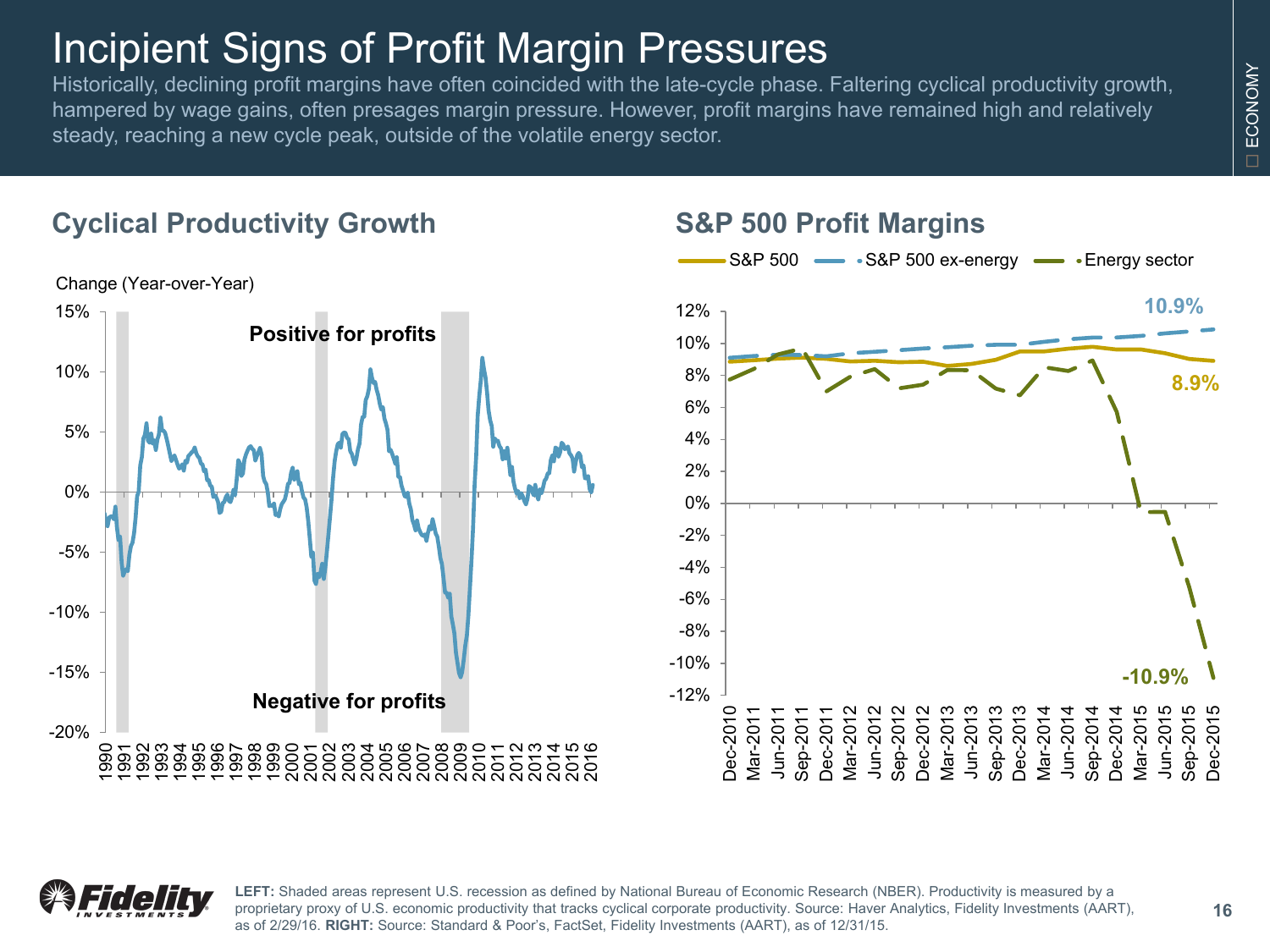## Fed Eased Tightening Stance, Mitigated Pressure on China

The Fed's move to a tightening posture squeezed dollar liquidity and was a factor in prompting China's surprise currency devaluation in mid-2015. During Q1, the Fed lowered its forward rate-hike guidance to be more gradual and closer to market expectations, which reduced financial pressure on China and makes a managed RMB depreciation the most likely scenario.

#### **Fed Probability of Rate Hike vs. RMB Stress**

Expectation of 0.50%–0.75% Policy Rate by June 2016 **---** AART China Stress Index (FX Component)





Fed: Federal Reserve. RMB: Renminbi. Probability of at least two Fed hikes by June sourced from fed funds futures. Source: Federal Reserve, Bloomberg Finance L.P., Fidelity Investments (AART), as of 3/31/16.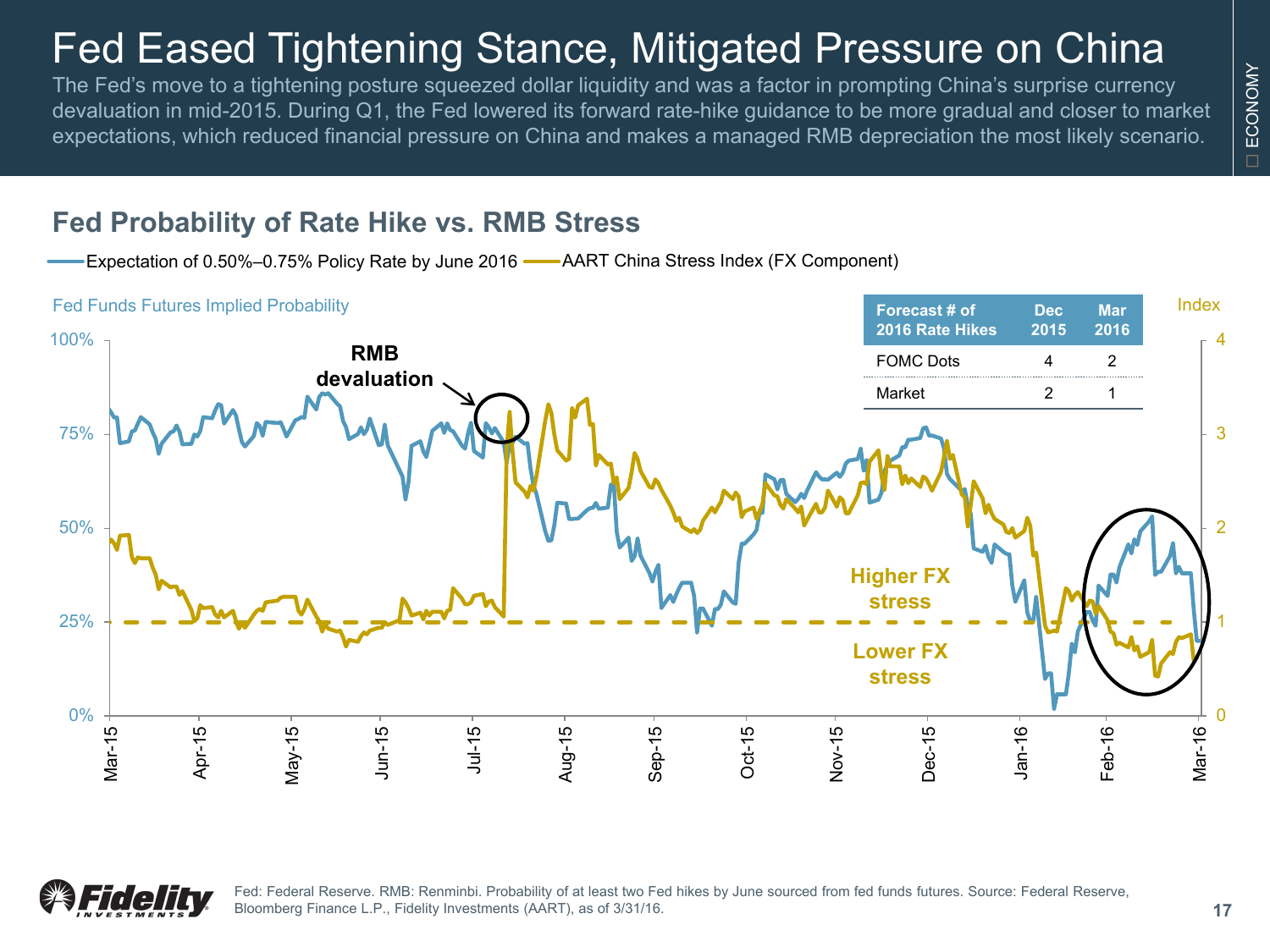### Global Easing Continued but Negative Rates Show Limits

Five major central banks, including the BOJ and ECB, have enacted negative policy rates in an effort to boost inflation and weaken their currencies, but all these currencies strengthened against the dollar over the past year. Negative rates may not support (and may even run counter to) their intended goals, an example of the limits of monetary policy.



### **Negative Policy Rate Currencies vs. U.S. Dollar**

| <b>Negative Rate Considerations</b> |                                                                          |  |  |  |  |  |  |  |  |
|-------------------------------------|--------------------------------------------------------------------------|--|--|--|--|--|--|--|--|
| Central Bank<br>Goal                | <b>Potential</b><br><b>Consequence/ Reality</b>                          |  |  |  |  |  |  |  |  |
| Stimulates<br>consumption           | Reduces return potential:<br>households, pensions,<br>insurers save more |  |  |  |  |  |  |  |  |
| Incentivizes bank<br>lending        | Hurts bank margins,<br>reduces willingness to lend                       |  |  |  |  |  |  |  |  |
| Reduces debt<br>service burden      | Keeps weak firms in<br>business, lowering<br>productivity                |  |  |  |  |  |  |  |  |
| Weakens currency                    | Mixed results: see left chart                                            |  |  |  |  |  |  |  |  |



JPY: Japanese yen; EUR: euro; SEK: Swedish krona; DKK: Danish krone; CHF: Swiss franc. Currencies are 3-day moving averages. Source: Federal Reserve Board, Haver Analytics, Fidelity Investments (AART), as of 3/31/16.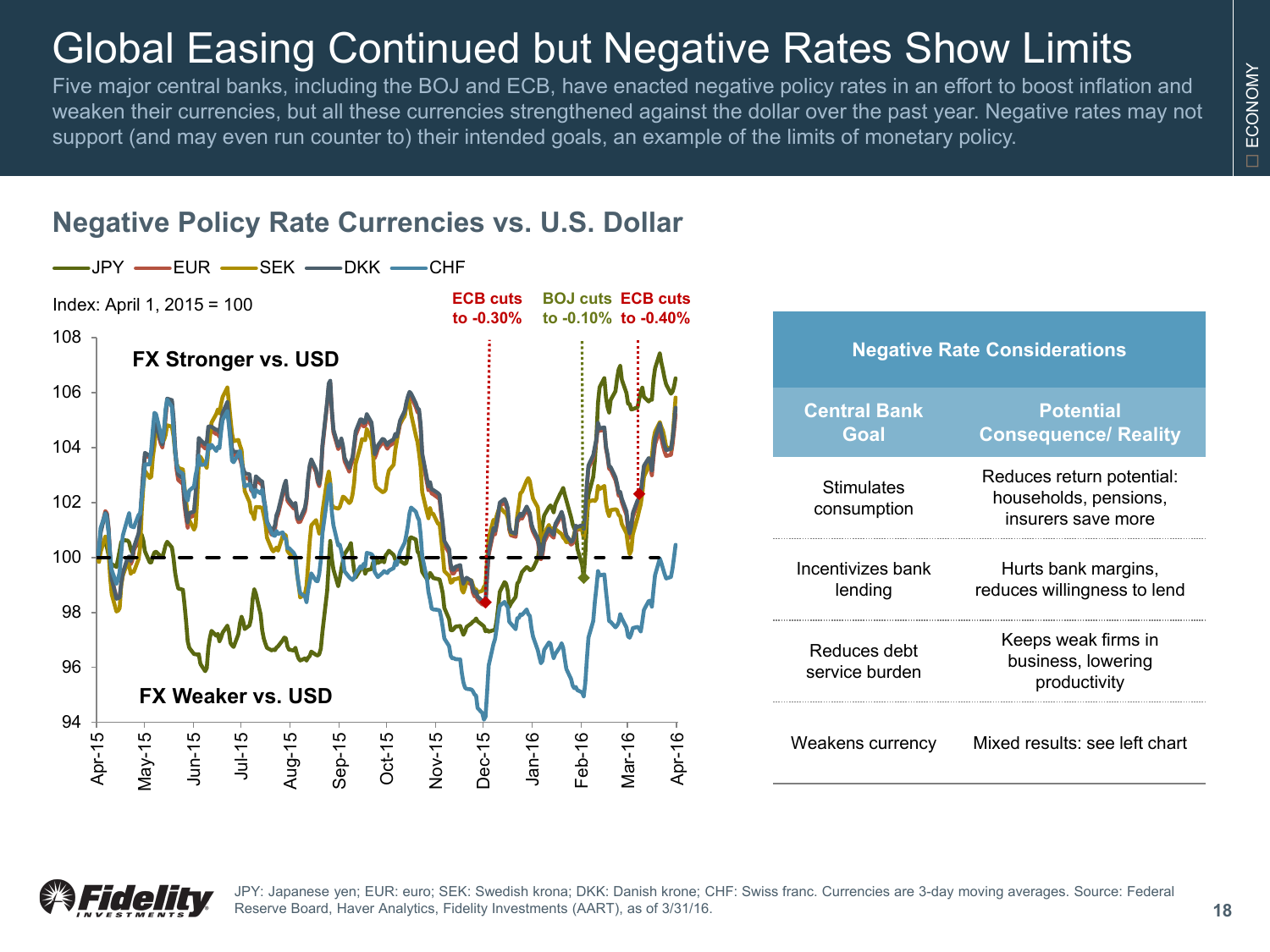### Outlook: Market Assessment

Fidelity's Business Cycle Board, composed of portfolio managers responsible for a variety of asset allocation strategies across Fidelity's asset management unit, believes that any stabilization in China should be supportive of risk assets. However, at this point in the cycle, there may be more limited upside for returns, and therefore smaller bets are warranted.

U.S. recession risks remain low, but late-cycle signals have risen

Global macro environment stabilizing

Pace of Fed tightening will likely be gradual

### **Asset Allocation Considerations**

- Less reliable relative asset performance patterns generally merit smaller cyclical tilts
- Any stabilization in China may provide support to risk assets
- The potential for upside inflation surprises is not priced in

### **Potential Risks**

- Maintain expectation of higher volatility due to unconventional monetary policies and other factors
- At this point in the cycle, risks may be asymmetrical, with generally more limited upside for returns

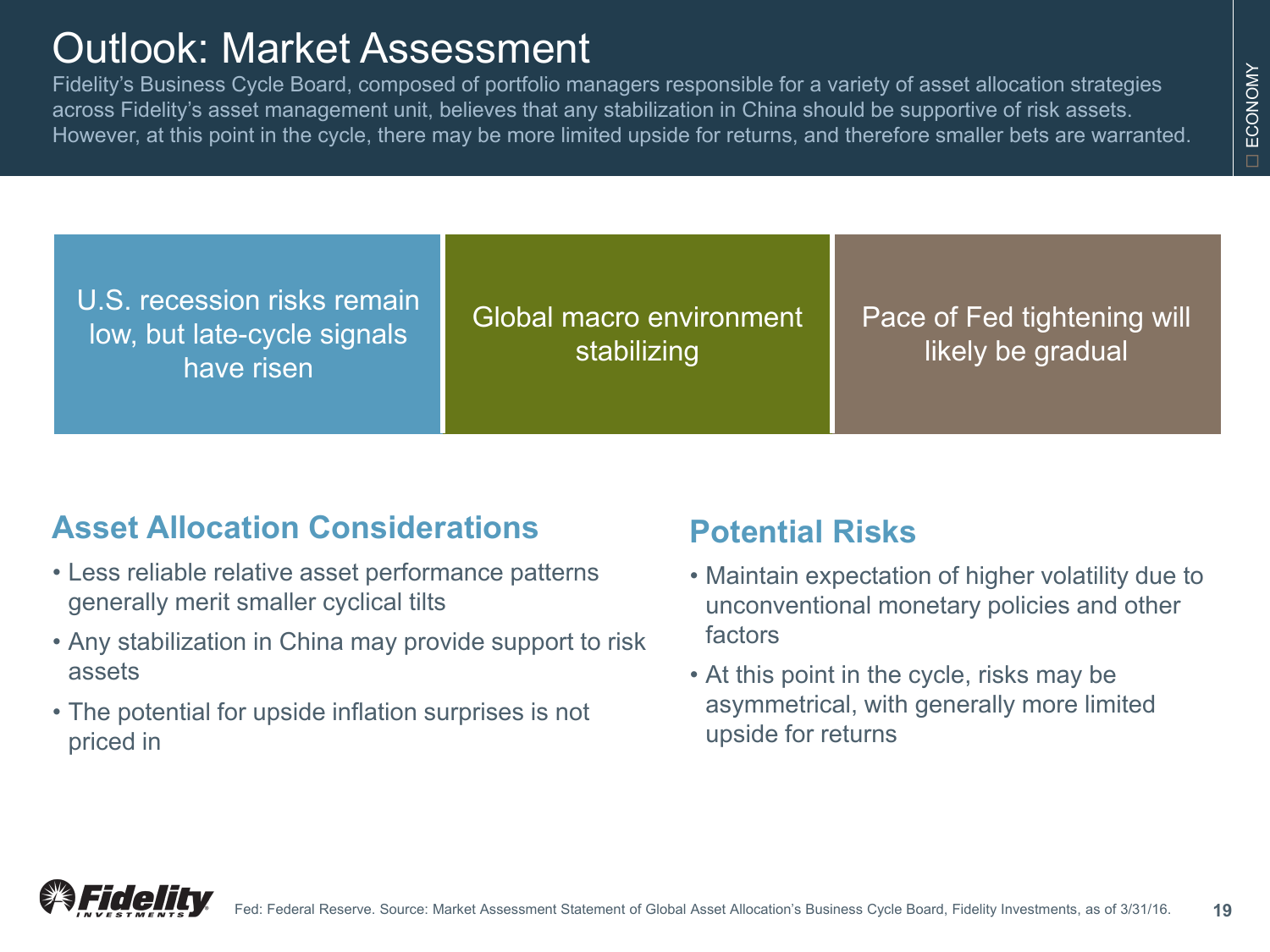### **Theme: Time to Pay Attention to Inflation?**



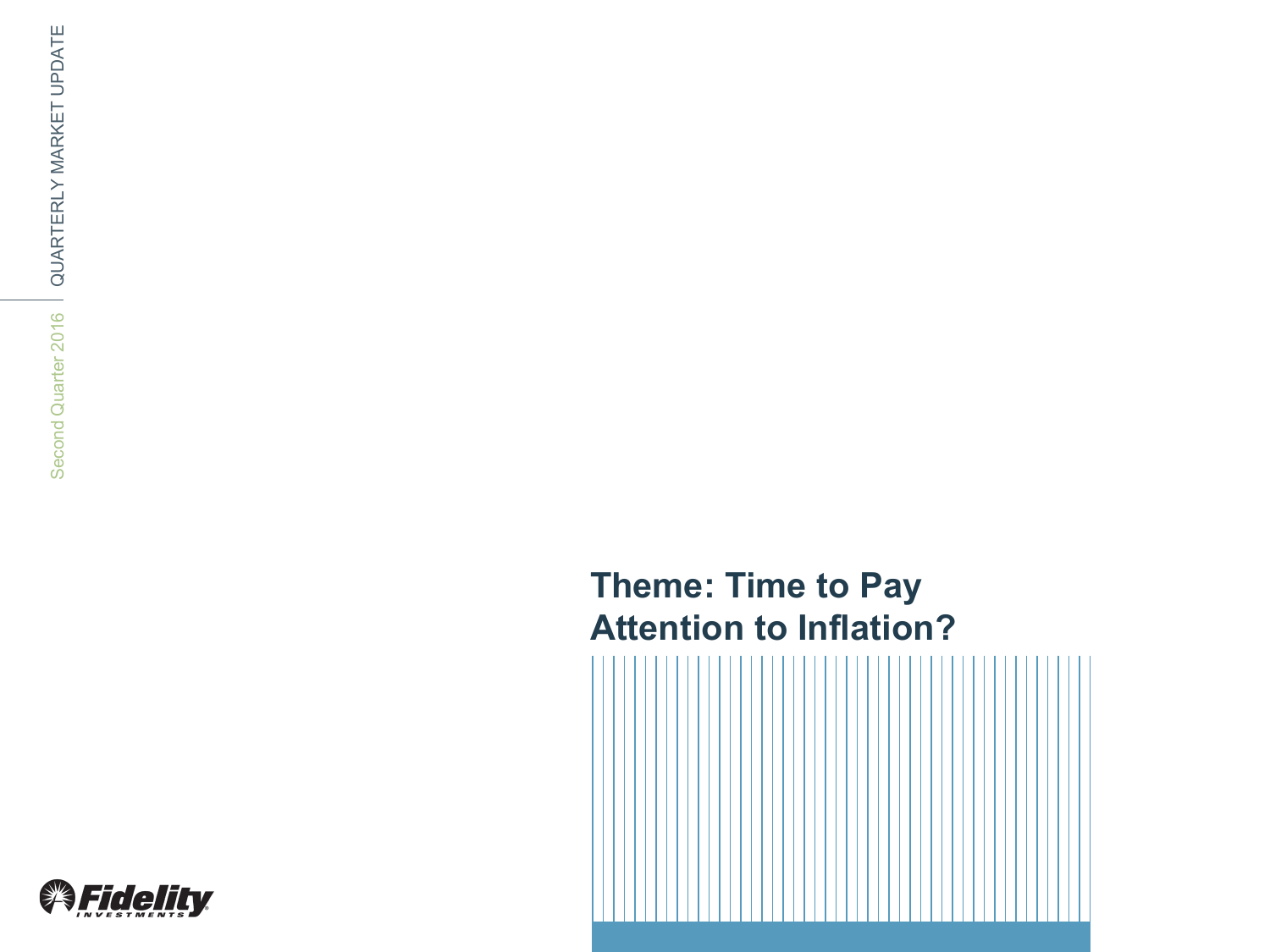## Inflation Impulse Is Typically a Key to Late-Cycle Transition

The transition from a mid-cycle phase to a late-cycle phase typically involves a pickup in inflation indicators, with commodity prices and wages tending to accelerate. These rising input-cost pressures adversely affect profit margins and credit conditions. Today, wage inflation is gaining traction, but commodity inflation remains generally absent.

#### **Mid-Cycle Inflation, 1966–2010**



- Credit accessible / spreads narrow
- Monetary policy accommodative / neutralized
	- Fidelity Investments proprietary analysis of historical commodity performance, using data from BP Statistical Review of World Energy, U.S. Department of Agriculture, U.S. Geological Survey, and U.S. Foreign Agricultural Service. Wages = Average Hourly Earnings. Source: Bureau of Labor Statistics, Haver Analytics, Fidelity Investments (AART), as of 3/31/16.

#### **Late-Cycle Inflation, 1966–2010**

• Monetary policy becomes restrictive

THEME

**THEME**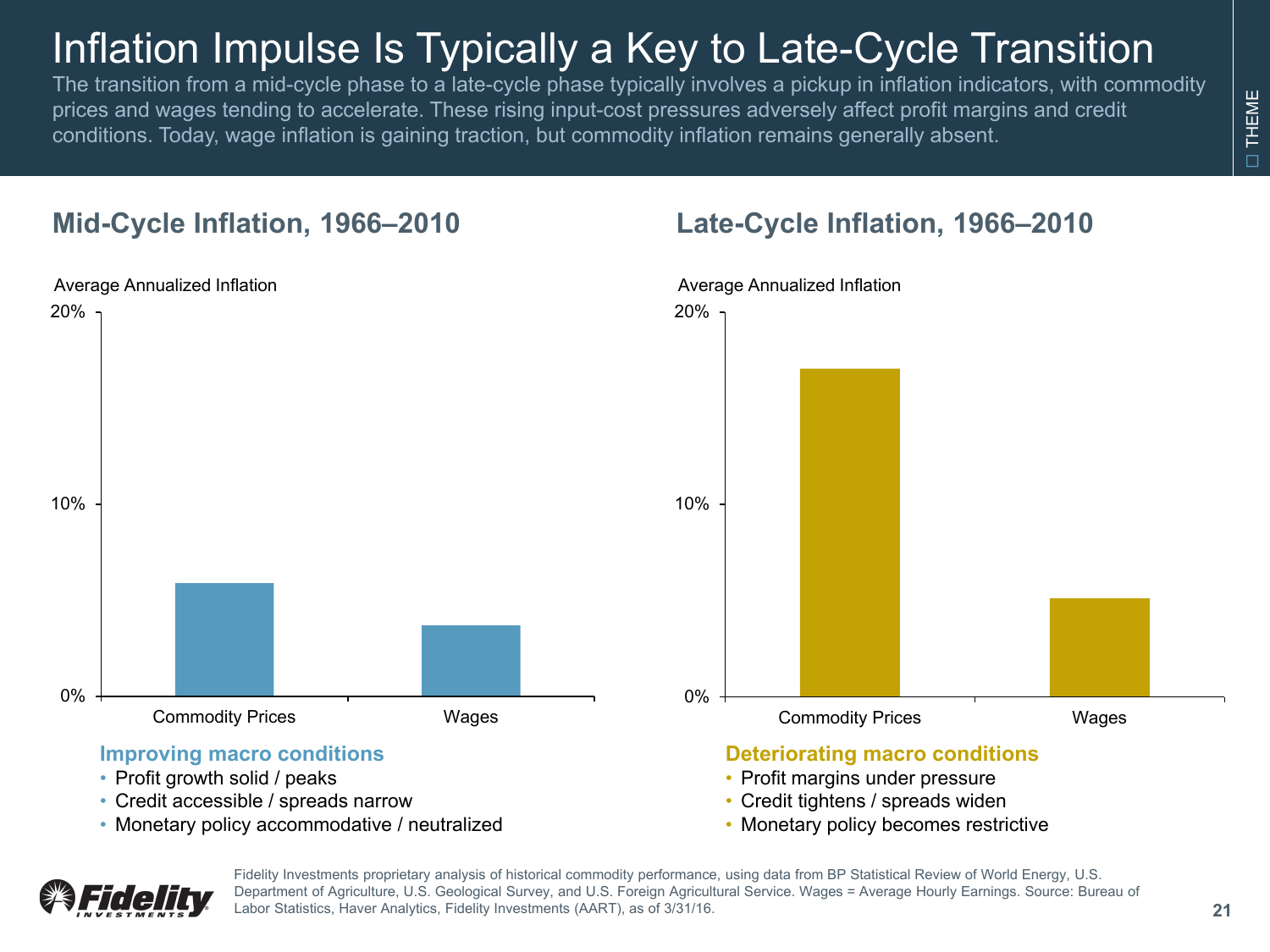## Cheap Oil Could Set the Stage for Higher Prices

Despite the uptick in near-term oil prices, the persistent supply glut pushed down long-dated oil futures during Q1. At this point, oil futures are at levels that could lead to an outright decline in non-OPEC (primarily U.S.) production in 2016, and could therefore bring greater supply-demand balance (and higher prices) as the year progresses.



### **WTI Crude Oil Futures Curve Change in Oil Supply and Demand**





**LEFT:** WTI: West Texas Intermediate. Source: Bloomberg Finance L.P., Fidelity Investments (AART), as of 3/28/16. **RIGHT:** 2016 Global Supply and Non-OPEC production estimates provided by IEA. 2016 OPEC production estimate by Fidelity Investments. Source: Based on IEA data from the IEA Oil Data Service. © OECD/IEA 3/16, IEA Publishing, Fidelity Investments (AART), as of 3/31/16.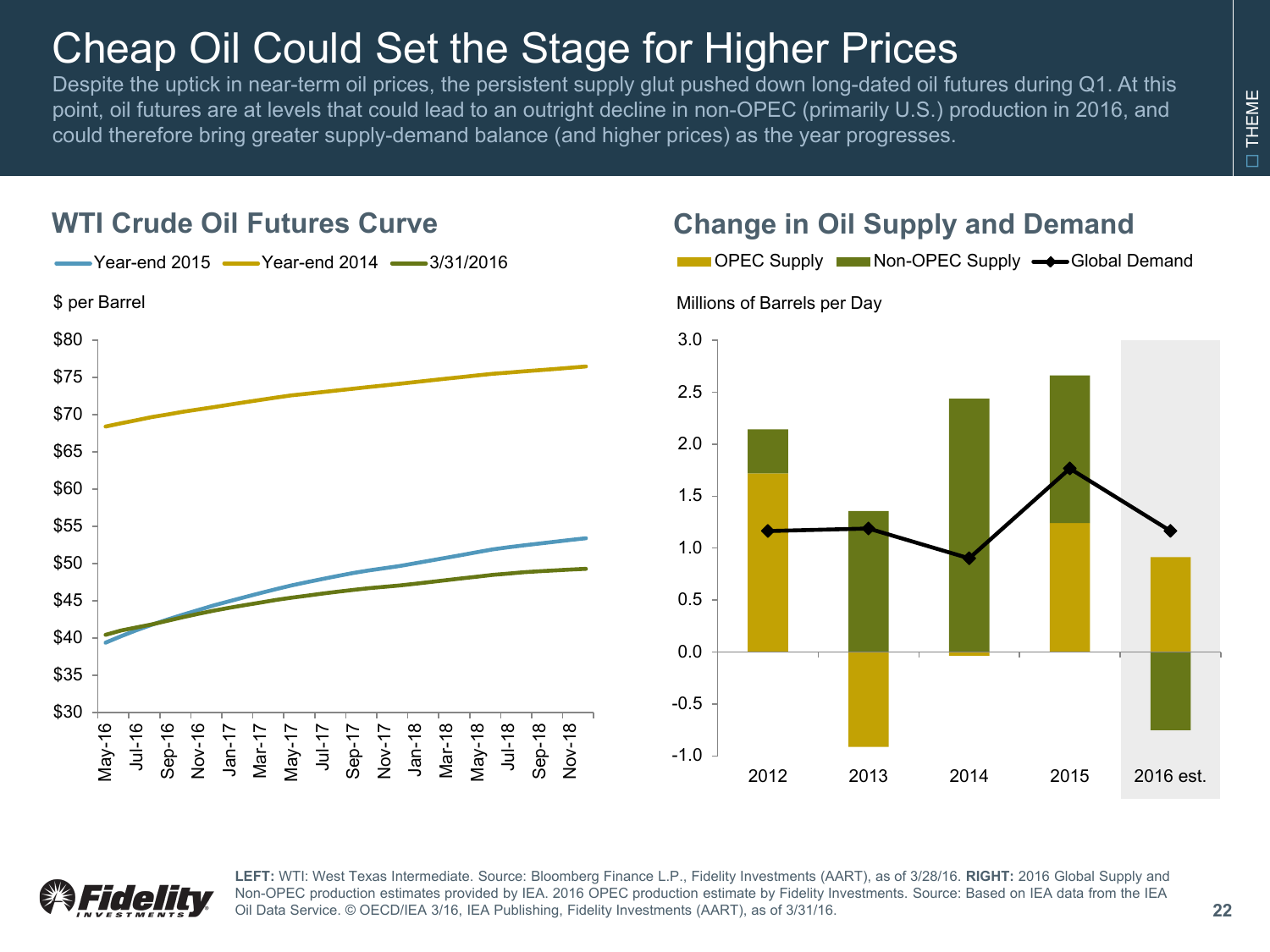## Global "Base Effect" Likely to Lift Headline Inflation in 2016

After steep plunges in commodity prices and inflation, a lower base has been established. If global activity continues to stabilize, the "base effect" could push up global inflation even without a powerful growth or commodity rebound. With U.S. core inflation firm, headline inflation will likely rise over the course of 2016 even if oil prices remain low.

#### **U.S. Inflation: The Base Effect**





\*Scenarios assume core CPI and food cost growth rates remain constant and vary only by the cost of oil each month. Source: Bureau of Labor Statistics, Haver Analytics, Fidelity Investments (AART), as of 2/29/16.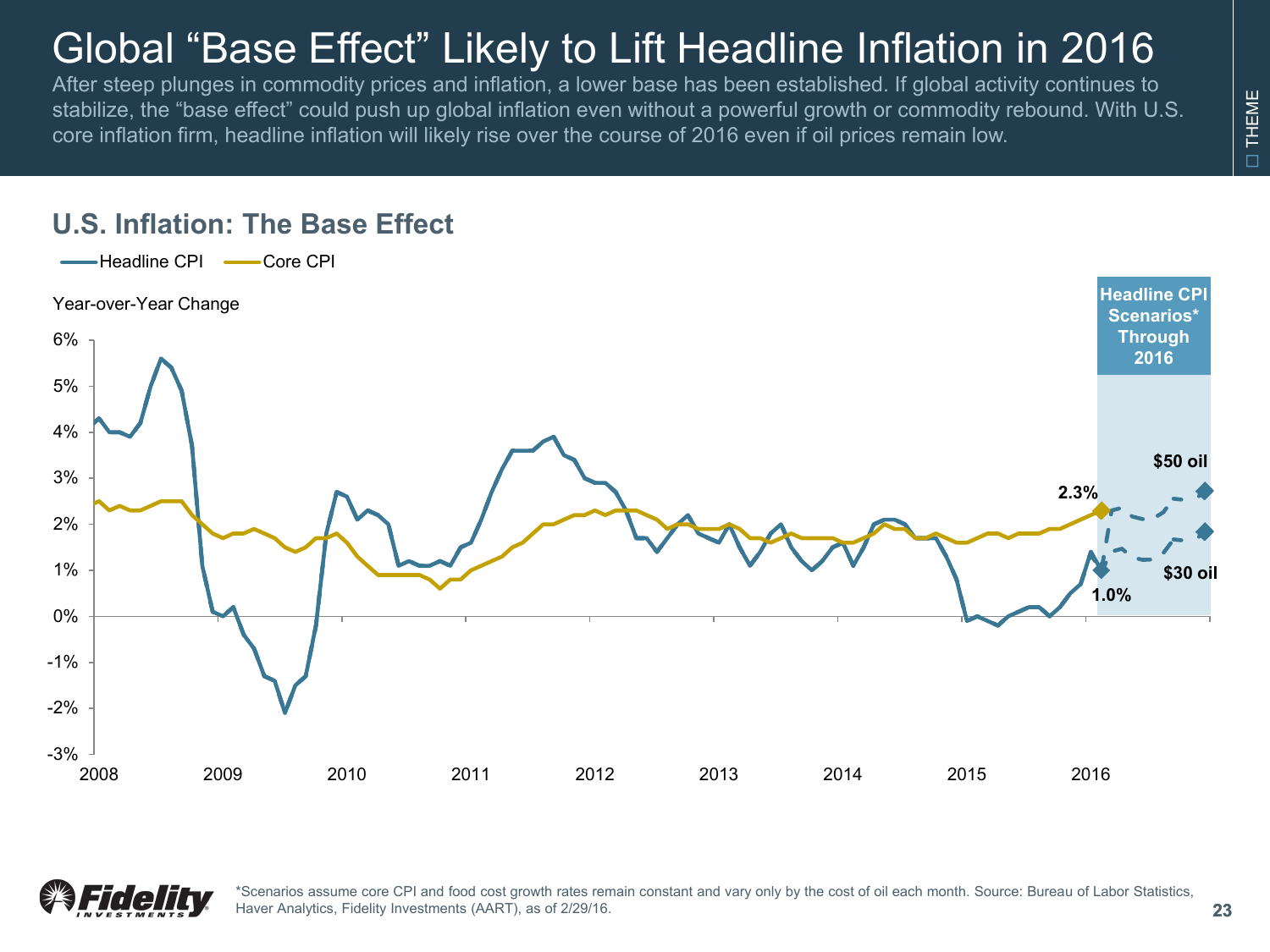## U.S. Inflation Indicators May Be Starting to Accelerate

Historically, the U.S. has experienced a sustained broad-based acceleration in inflation pressures as the business cycle matures, and it eventually peaks during the late cycle. While inflation has remained muted since the financial crisis—a far cry from the high levels seen in the late 1960s and 1970s—recent data suggest an uptick has occurred across several indicators.



Shaded areas represent U.S. recession as defined by National Bureau of Economic Research (NBER). Fidelity Investments proprietary analysis of historical commodity performance, consumer prices, business prices, wages and currency. The U.S. Inflation Diffusion Index compares the performance of commodity prices, consumer prices, business prices, wages and currency over the past year to their average performance over the past several years. Prices appreciating faster over the past year are considered to be inflationary. Source: Bureau of Labor Statistics, Federal Reserve, Bureau of Economic Analysis, BP Statistical Review of World Energy, U.S. Department of Agriculture, U.S. Geological Survey, and U.S. Foreign Agricultural Service, Haver Analytics, Fidelity Investments (AART), as of 3/31/16.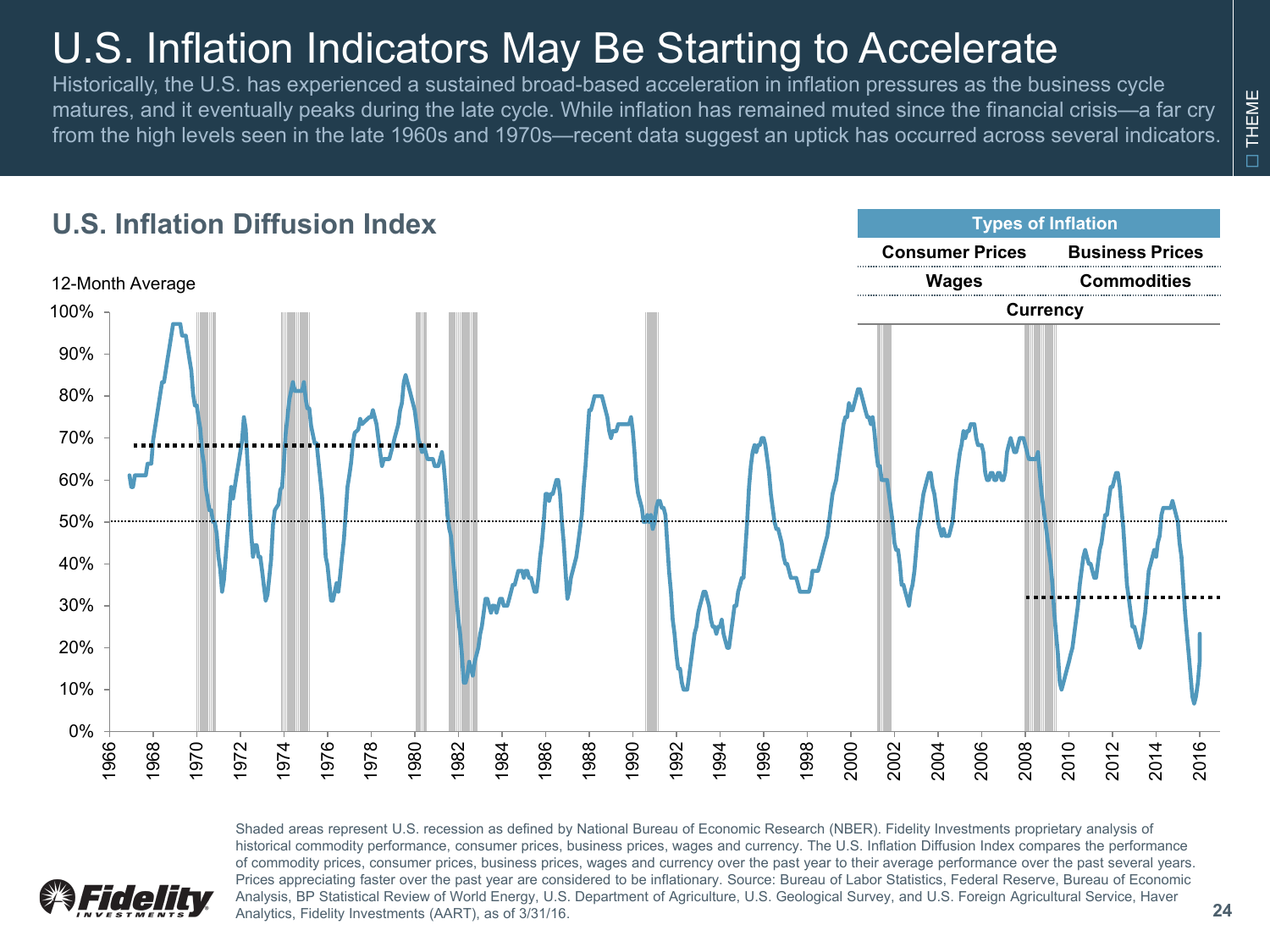### Performance of Inflation Assets Improves in Late Cycles

Late cycles have the most mixed performance of any business cycle phase, with more limited overall upside than mid-cycle phases. There is less confidence in equity performance, though stocks have typically outperformed bonds. Inflation-resistant assets, such as commodities, energy stocks, short-duration bonds, and TIPS have typically performed relatively well.

#### **Asset Class Performance in Mid- and Late-Cycle Phases (1950–2010)**

■Stocks ■ High Yield ■ Commodities ■ Investment-Grade Bonds

Annual Absolute Return (Average)



#### **Mid-Cycle: Strong asset class performance**

- Favor economically sensitive assets
- Broad-based gains

#### **Late-Cycle: Mixed asset class performance**

- Favor inflation-resistant assets
- Gains more muted



Past performance is no guarantee of future results. Asset class total returns are represented by indexes from the following sources: Fidelity Investments, Morningstar, Barclays. Source: Fidelity Investments proprietary analysis of historical asset class performance, which is not indicative of future performance.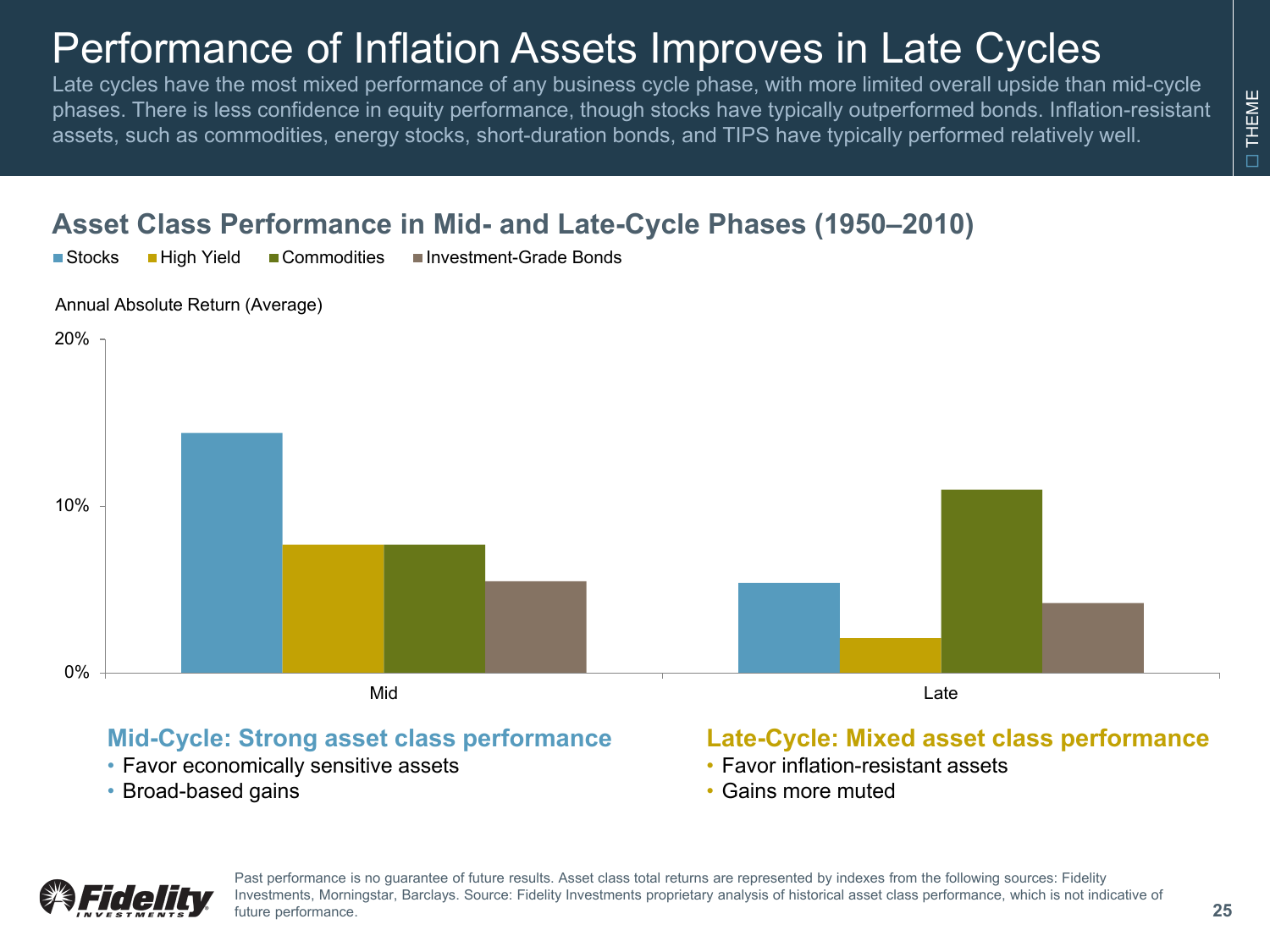### **U.S. Equity Markets**



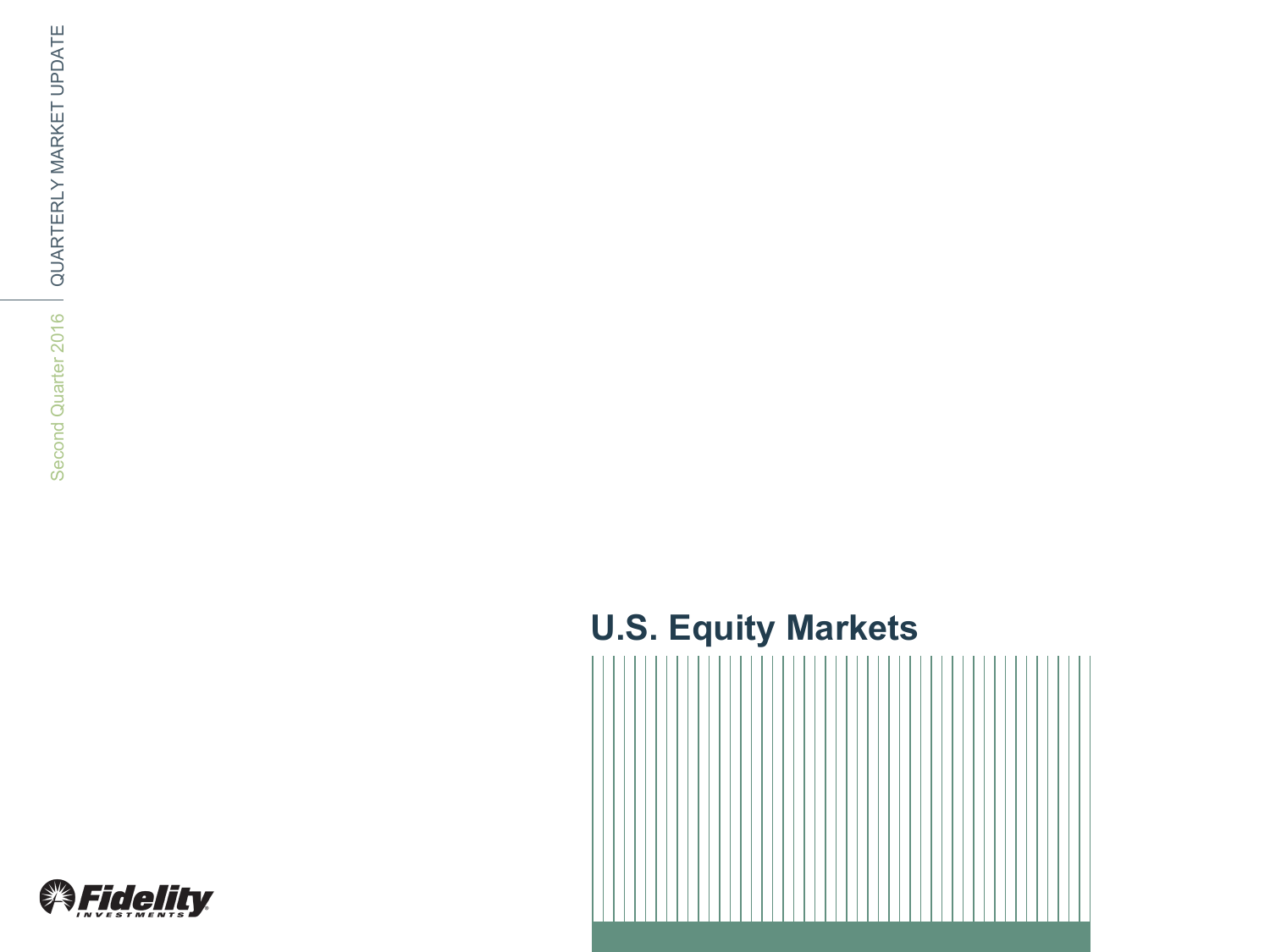## After Initial Wobble, Most Equity Categories Turn Positive

Stock markets got off to a rocky start in Q1, with the S&P 500 falling more than 10% during the first six weeks of the year, but the index recouped its initial losses to post positive returns for the quarter. REITs led the way, as lower interest rates made their dividend yields relatively attractive for investors.

#### **Q1 2016 Total Return**





Past performance is no guarantee of future results. It is not possible to invest directly in an index. All indices are unmanaged. Please see appendix for important index information. Equity market returns represented by: Growth – Russell 3000 Growth Index; Large Caps – S&P 500 Index; Mid Caps – Russell Midcap Index; REITs (Real Estate Investment Trusts) – FTSE NAREIT Equity Index; Small Caps – Russell 2000 Index; Value – Russell 3000 Value Index. Source: FactSet, Fidelity Investments (AART), as of 3/31/16. **27**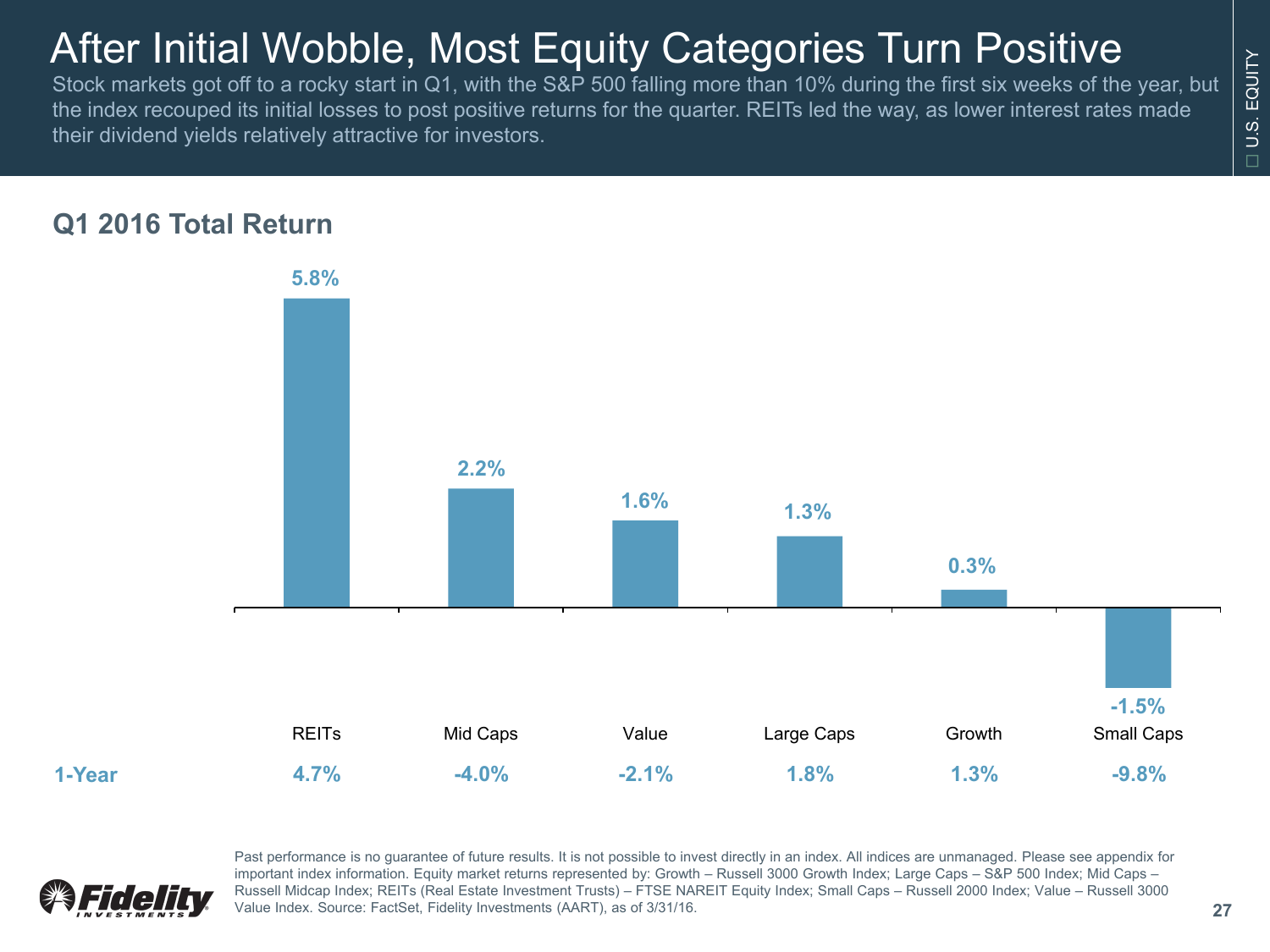### Defensive Sectors Outpaced Cyclicals as Energy Stabilized

Volatile markets helped non-cyclical sectors outperform their cyclical counterparts in the first quarter. Falling bond yields made sectors with higher dividend yields attractive, including telecom, utilities, and consumer staples. Stabilizing oil prices helped boost energy stocks, while financials were negatively impacted by a flattening yield curve.





Past performance is no guarantee of future results. It is not possible to invest directly in an index. All indices are unmanaged. Please see appendix for important index information. Sector investing involves risk. Because of its narrow focus, sector investing may be more volatile than investing in more diversified baskets of securities. Sector returns represented by S&P 500 sectors. Source: FactSet, Fidelity Investments (AART), as of 3/31/16. **28**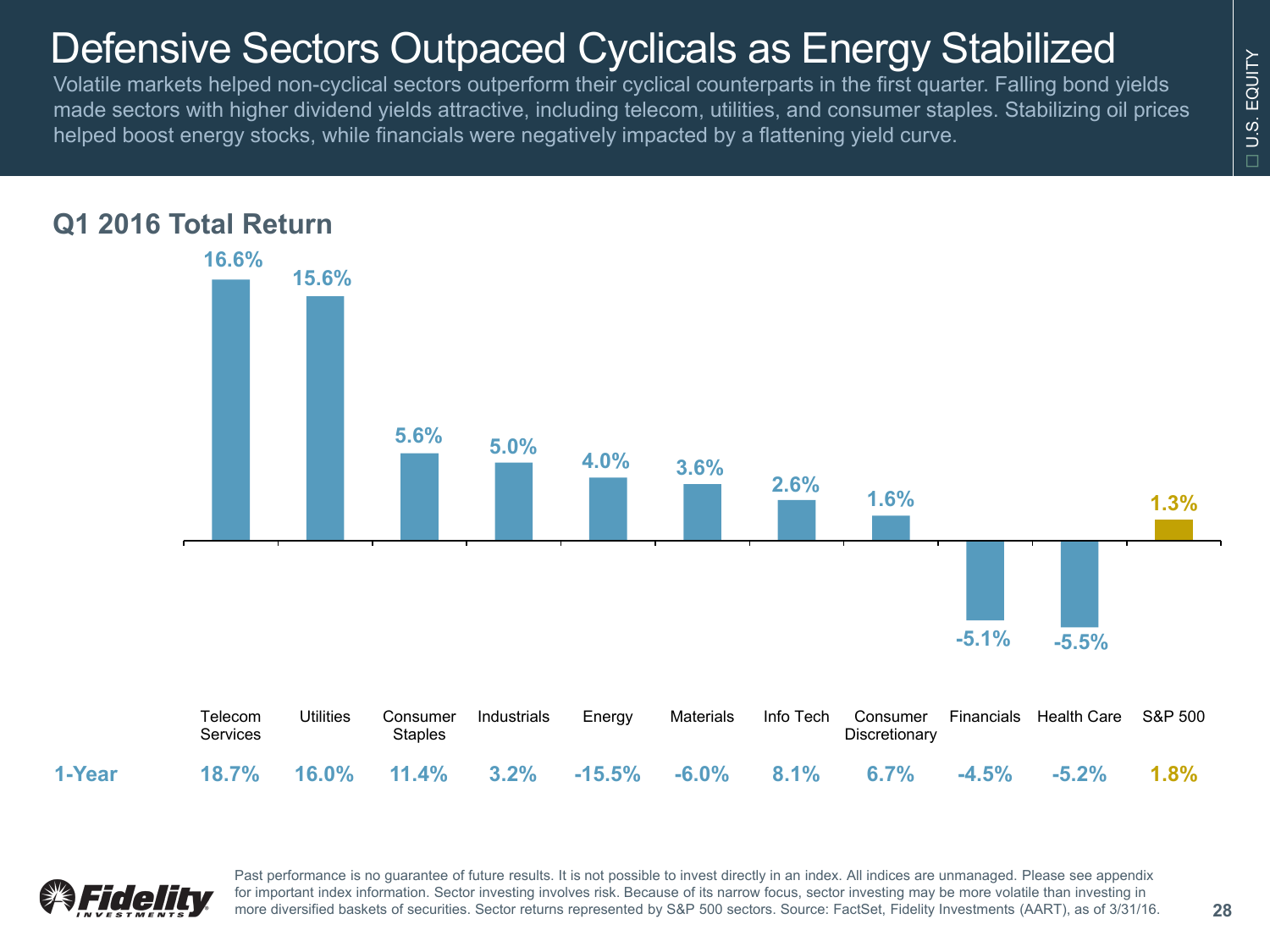### Buybacks Boost Earnings amid Subdued Expectations

Earnings expectations dropped during Q1 amid concerns about growth, dollar strength, and low oil prices. Muted expectations may pave an easier path to upside surprises, particularly if energy profits stabilize. Companies used more of their cash for share buybacks, a strategy often employed as the cycle matures and investment opportunities become more limited.

#### -8% -7% -6% -5% -4% -3% -2%  $-1%$ 0% 1% 2% 3% 4% 0% 20% 40% 60% 80% 100% 120% 1999 2000 2001 2002 2003 2004 2005 2006 2007 2008 2009 2010 2011 2012 2013 2014 2015 **Buybacks as % of Operating Earnings ——** Net Buyback Contribution to EPS Percentage Year-over-Year **Buybacks boosted EPS 1% in 2015 EPS Growth 4-Quarter Trailing 2016 Estimates <sup>2015</sup> as of 12/31/15 as of 3/31/16** S&P 500 -11.1% 7.5% 3.5% ex-energy 7.0% 8.4% 4.7%

#### **S&P 500 Buybacks vs. Earnings**



**CHART:** Shaded areas represent U.S. recession as defined by National Bureau of Economic Research (NBER). Buyback boost to EPS: EPS Growth minus Total Earnings Growth. Q4 2009 year-over-year data excluded due to quarterly earnings shifting to positive from negative in Q4 2008. Source: Standard & Poor's, NBER, Haver Analytics, Fidelity Investments (AART), as of 12/31/15. **TABLE:** Source: Standard & Poor's, FactSet, Fidelity Investments (AART), as of 3/31/16.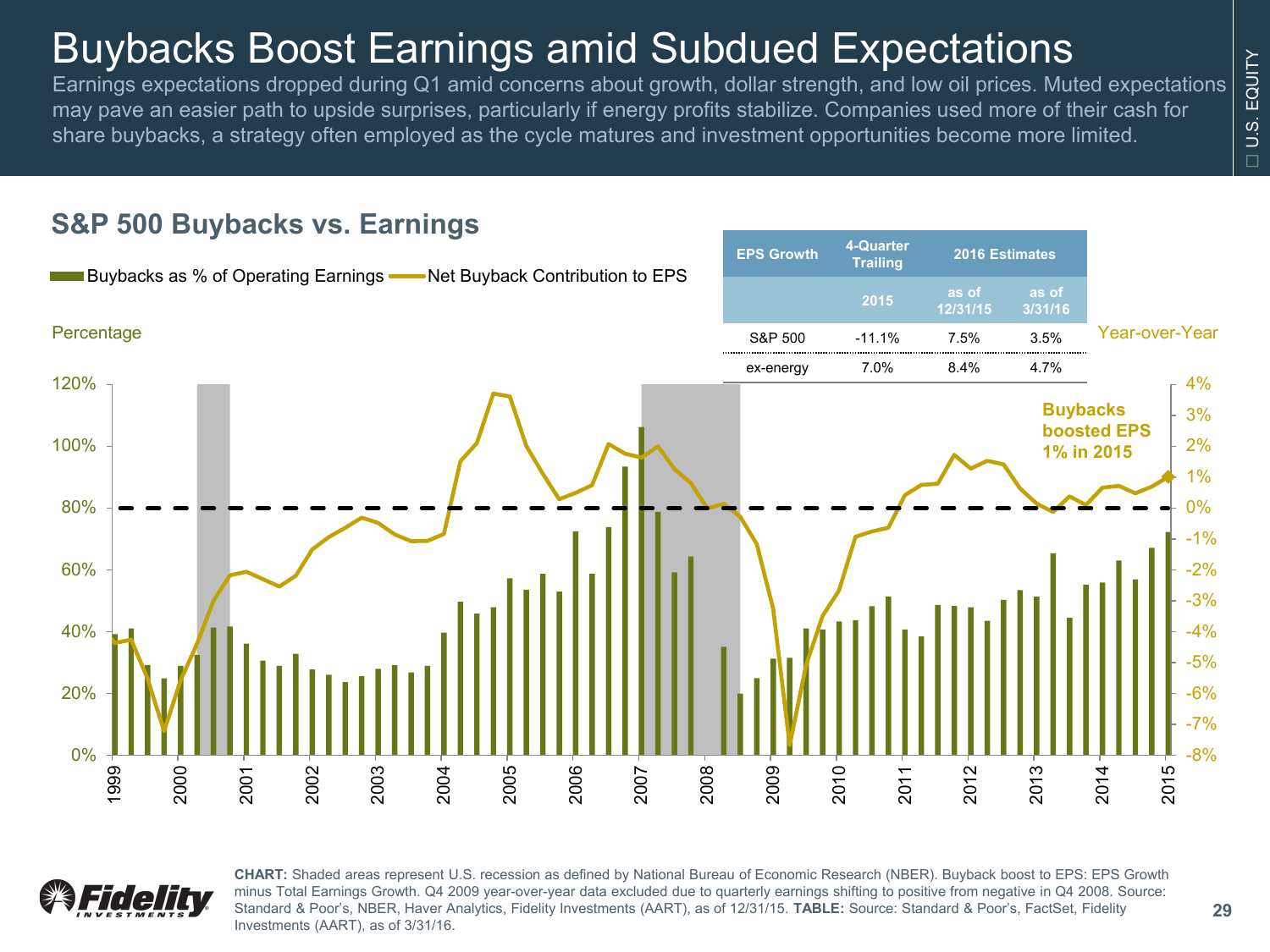## Sector Considerations: Think Through the Cycle

A disciplined business cycle approach to sector allocation can produce active returns by favoring industries that may benefit from cyclical trends. While the mid-cycle phase generally offers more limited opportunities for relative sector outperformance, inflation-sensitive sectors historically have provided consistently solid relative performance during the late-cycle phase.

| <b>Sector</b>              | <b>Early</b>    | <b>Mid</b> | Late  | <b>Recession</b> |
|----------------------------|-----------------|------------|-------|------------------|
| Financials                 | ÷               |            |       |                  |
| Consumer<br>Discretionary  | $^{\mathrm{+}}$ |            |       |                  |
| Technology                 | +               | ÷          |       |                  |
| Industrials                | $^{\mathrm{+}}$ | ٠          |       |                  |
| <b>Materials</b>           |                 |            | $++$  |                  |
| Consumer<br><b>Staples</b> |                 |            | ÷     | $++$             |
| <b>Health Care</b>         |                 |            | $++$  | $++$             |
| Energy                     |                 |            | $+ +$ |                  |
| Telecom                    |                 |            |       | $^{\mathrm{+}}$  |
| <b>Utilities</b>           |                 |            | +     | $^{\mathrm{+}}$  |

### **Business Cycle Approach to Sectors**

#### **Magnitude of Sector Outperformance (1962–2010)**



Past performance is no guarantee of future results. Sectors as defined by GICS. **LEFT:** Unshaded (white) portions above suggest no clear pattern of overor underperformance vs. broader market. Double +/- signs indicate that the sector is showing a consistent signal across all three metrics: full-phase average performance, median monthly difference, and cycle hit rate. A single +/– indicates a mixed or less consistent signal. Source: *The Business Cycle Approach to Sector Investing,* Fidelity Investments (AART), September 2014. **RIGHT:** This chart highlights the best performing sectors in each of the midcycle, late-cycle, and recession phases, with an emphasis on the best performing sectors of the late-cycle given the recent rise in late-cycle indicators in the U.S. TEC: Technology; ENE: energy; HTH: health care; MAT: materials. CNS: consumer staples. Hit rate calculates the frequency of a sector outperforming the broader equity market over each business cycle phase since 1962. Source: Haver Analytics, Fidelity Investments (AART), as of 3/31/16. **30**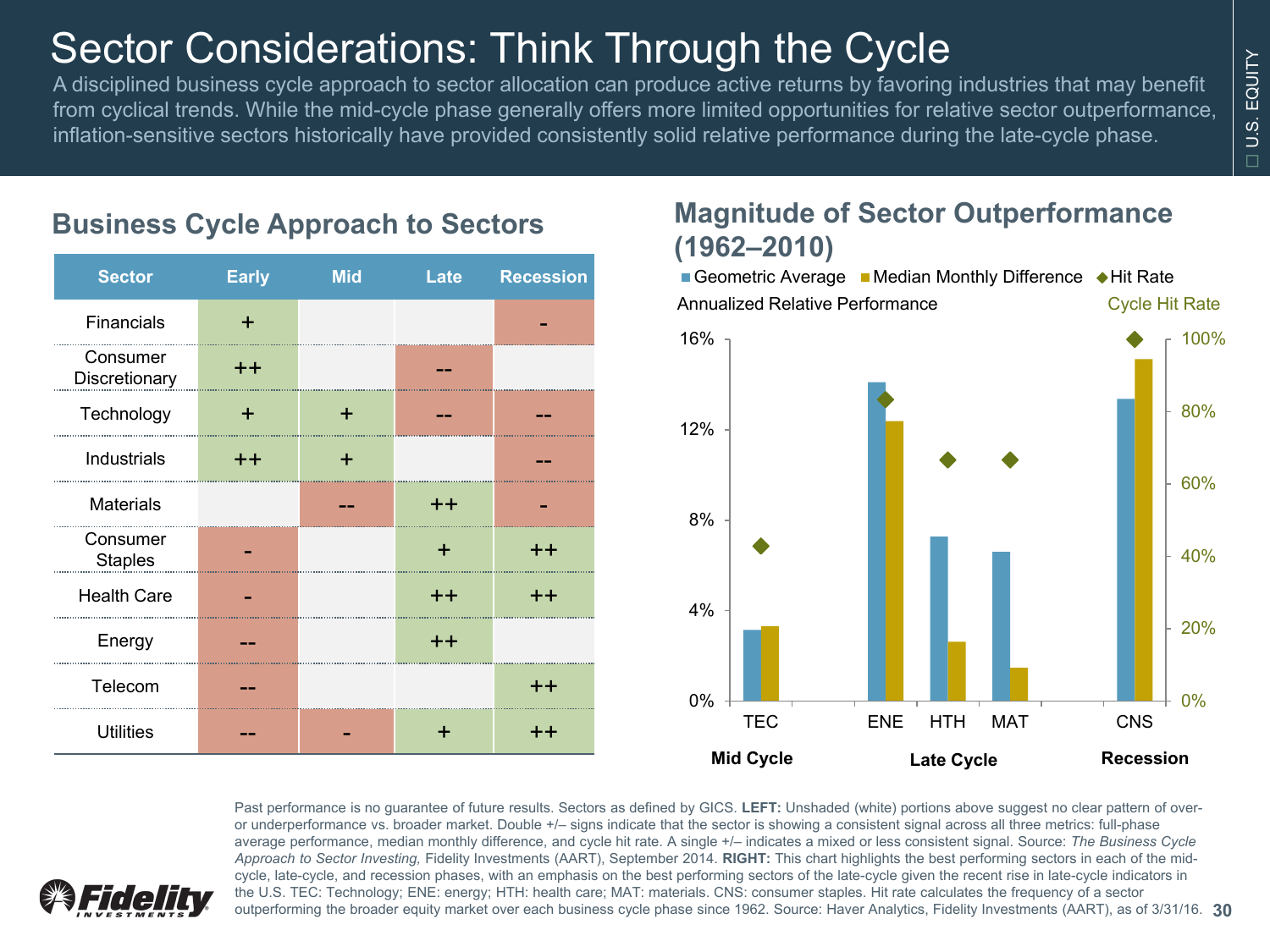## Stocks Fairly Valued, Even if Inflation Ticks Up

U.S. P/E ratios are somewhat above their long-term historical averages, but we believe over the long term that stocks will sustain a valuation level closer to the average of the past 20 years. Valuations have historically had a negative relationship with inflation, but there is room for inflation to rise from today's low levels and still be generally supportive of high P/Es.

#### **S&P 500 Valuations**



### **S&P 500 Valuations vs. Inflation (1925–2016)**

**Price/5-Year Peak Real Earnings Ratio (average)** 





Past performance is no guarantee of future results. Price and five-year peak earnings are adjusted for inflation. Source: Standard & Poor's, Bureau of Labor Statistics, Haver Analytics, Fidelity Investments (AART), as of 3/31/16.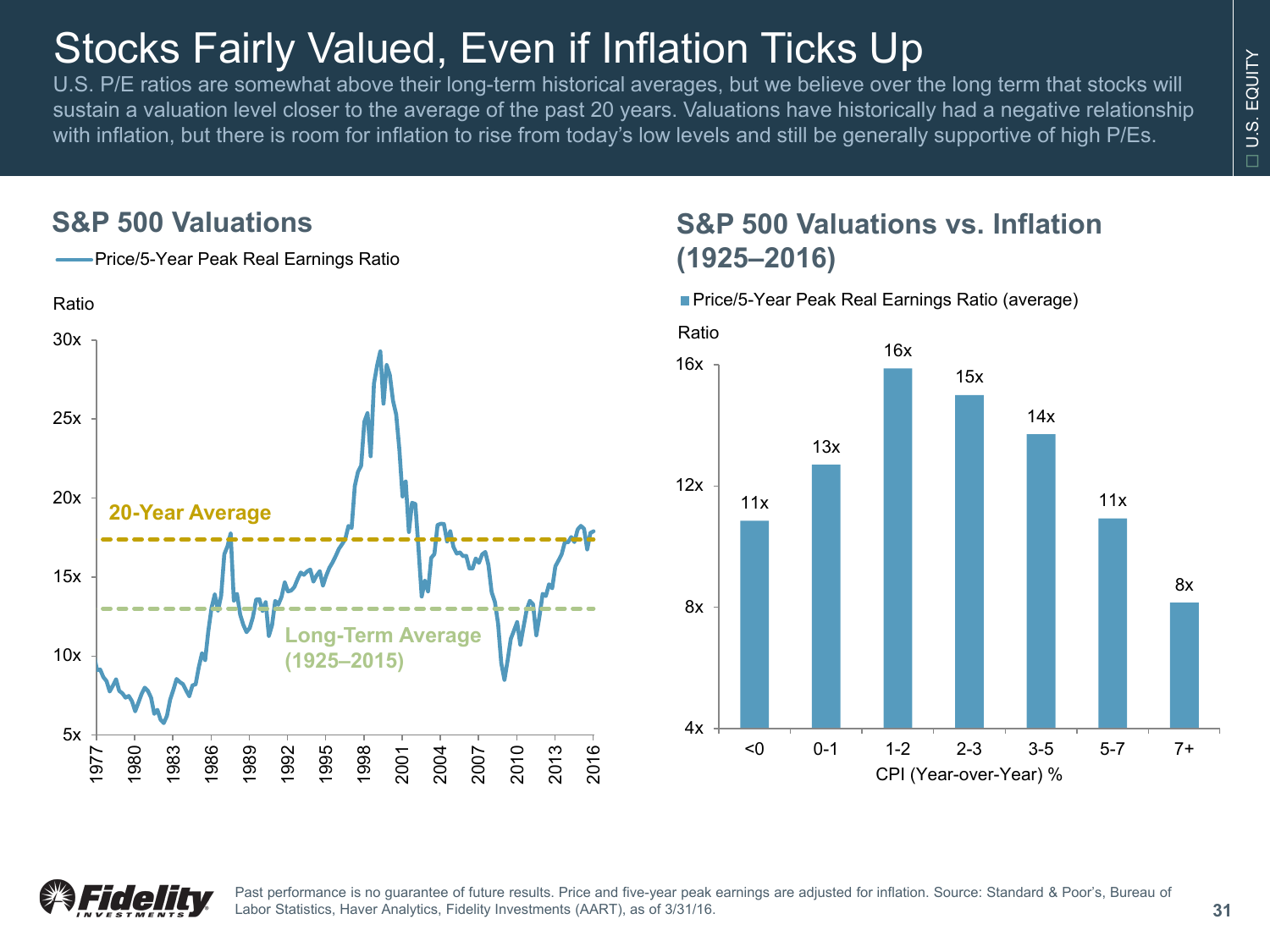### **International Equity Markets & Global Assets**



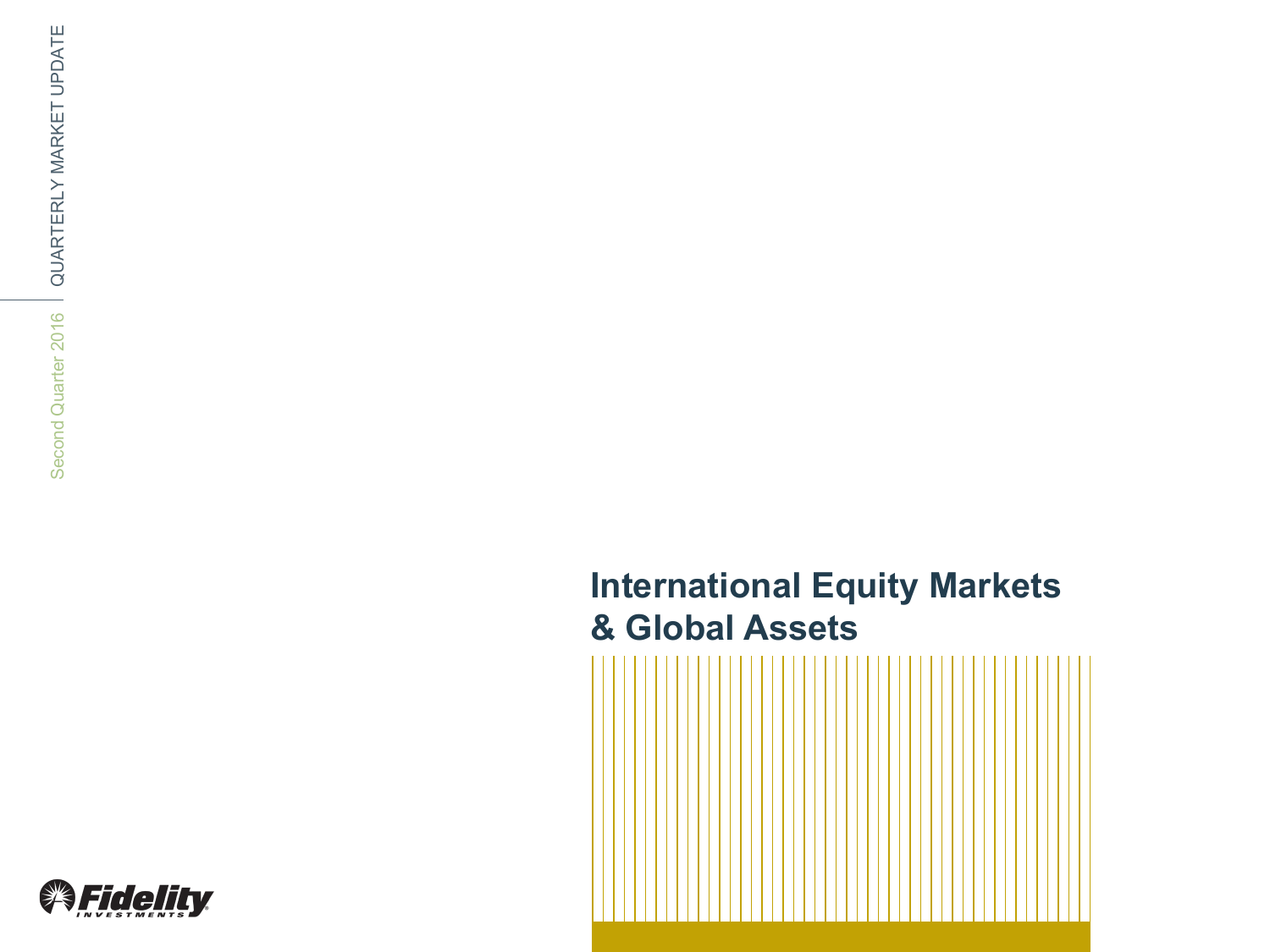### Emerging-Market Equities, Gold Outperform

In a reversal of a multi-year trend, emerging markets were the strongest non-U.S. equity category in Q1. Also running counter to a longstanding narrative, a weakening dollar provided a boost to returns for U.S.-based investors. Gold benefited from the risk-off market environment and global policy easing.



EM: emerging markets. LC: local currency. All returns are gross in U.S. dollars unless otherwise noted. Past performance is no guarantee of future



results. It is not possible to invest directly in an index. All indices are unmanaged. Please see appendix for important index information. Index returns represented by: Canada – MSCI Canada Index; Commodities – S&P GSCI Commodities Index; EAFE – MSCI Europe, Australasia, Far East Index; EAFE Small Cap – MSCI EAFE Small Cap Index; EM Asia – MSCI Emerging Markets Asia Index; EMEA (Europe, Middle East, and Africa) – MSCI EM EMEA Index; Emerging Markets (EM) – MSCI EM Index; Europe – MSCI Europe Index; Gold – Gold Bullion Price, LBMA PM Fix; Japan – MSCI Japan Index; Latin America – MSCI EM Latin America Index. Source: FactSet, Fidelity Investments (AART), as of 3/31/16.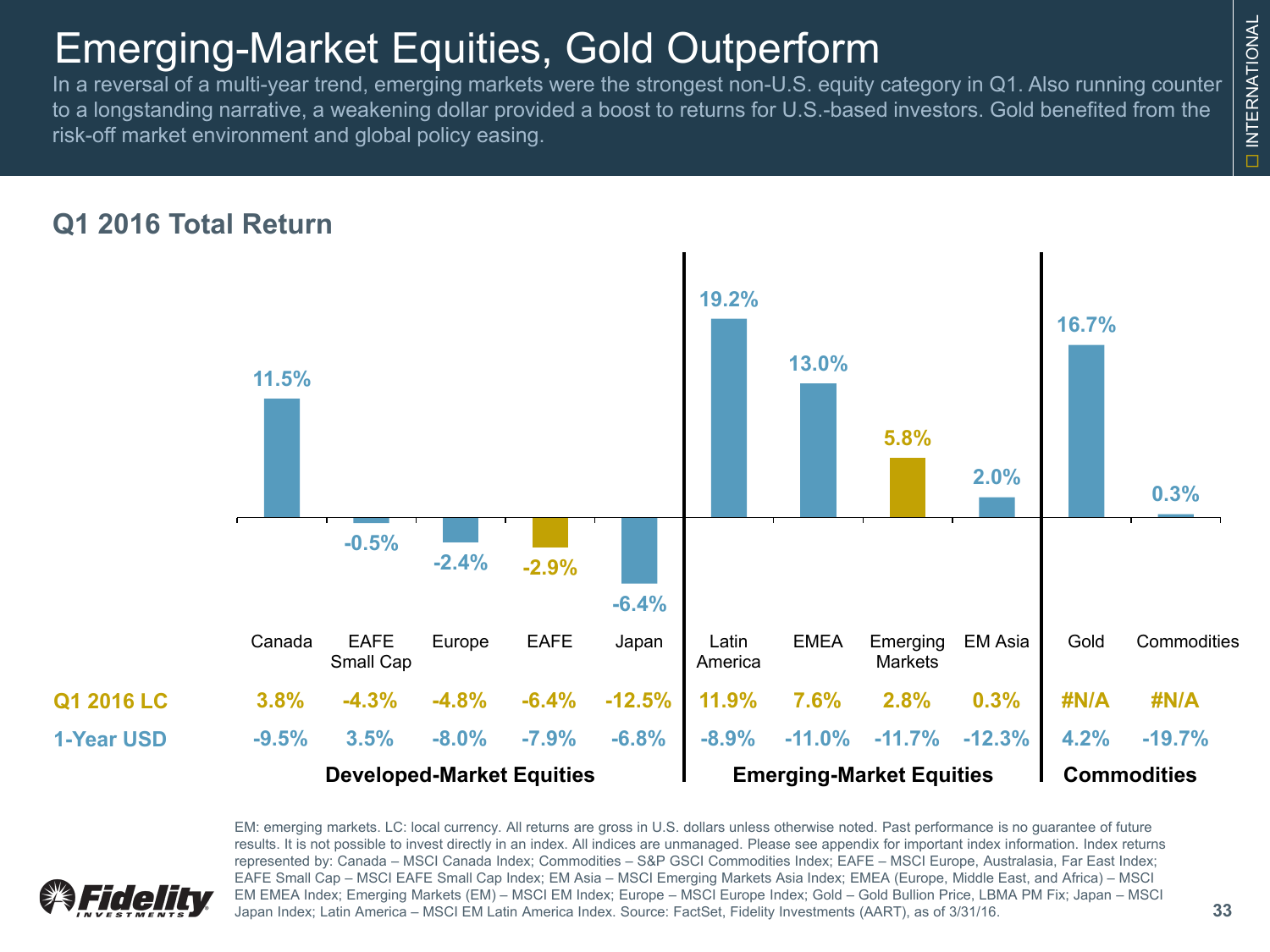### Improved Earnings Support for DM Equities

**Decomposition of DM Equity Returns**

Since 2012, developed-market equity performance has been boosted by multiple expansion, but negative earnings growth and weaker currencies have detracted from returns. More realistic earnings expectations and the prospect of more stable currencies may support developed-market performance on a cyclical basis.

**FX Dividend Yield EPS Growth Multiple 4-1-Year Total Return Expectations** Earnings Growth Expectations

# **Region Next 12M Last 4-Yr Average** Developed 7.5% 9.8% Europe 6.5% 8.4% Japan 10.7% 20.7% Emerging 6.6% 13.3% Contribution to Change





-30%

-20%

-10%

0%

10%

20%

30%

40%

50%

60%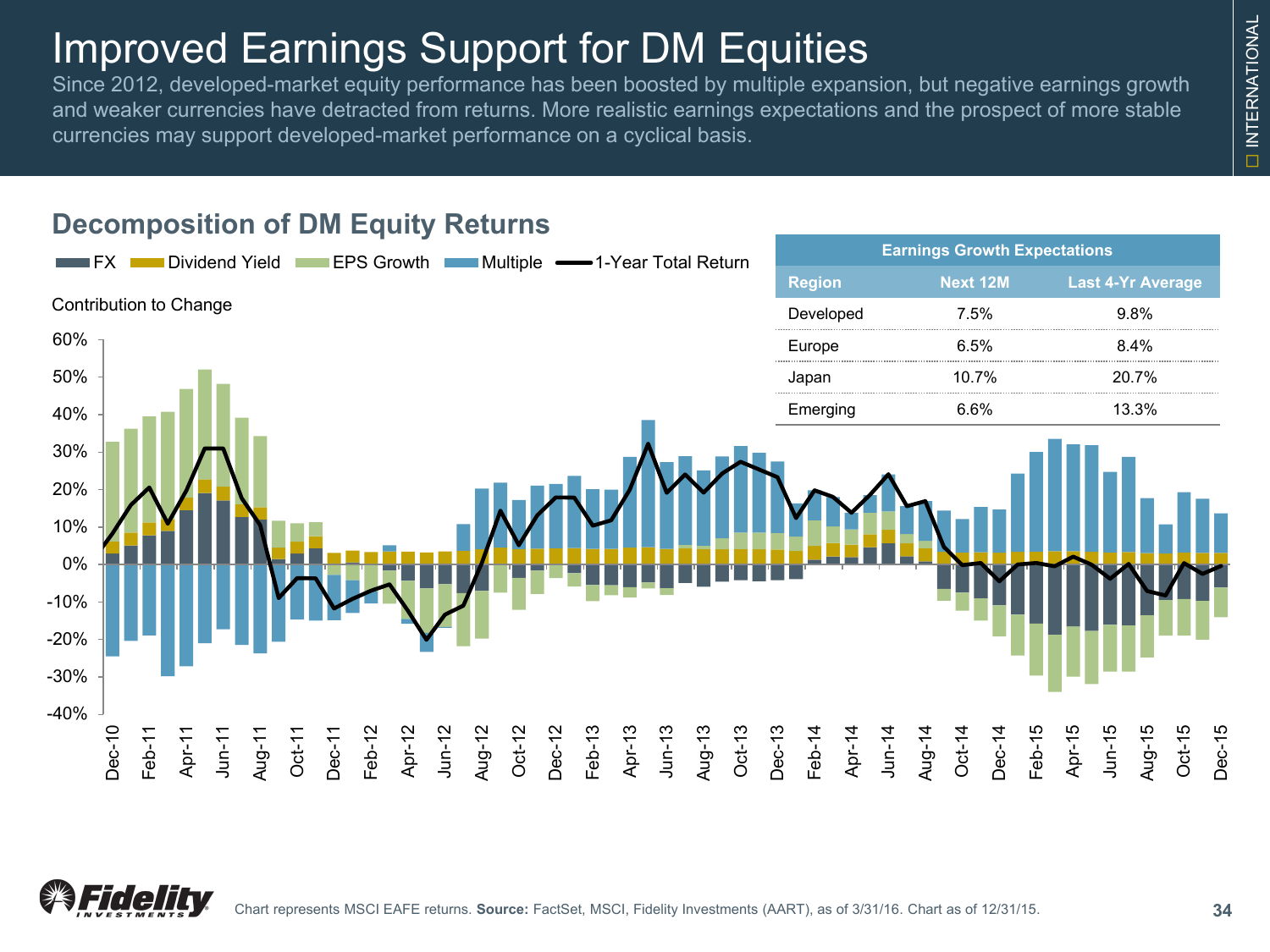## Non-U.S. Equity Valuations Attractive vs. U.S. and History

Price-to-earnings multiples in most countries' equity markets remained at the lower end of their 20-year range, with the cheapest markets including the peripheral eurozone and several emerging markets. Valuations of developed and emerging markets remain below both U.S. multiples and their long-term averages.



Past performance is no guarantee of future results. It is not possible to invest directly in an index. All indices are unmanaged. Please see appendix for important index information. EAFE: Europe, Australasia, Far East. EM: emerging market. Price-to-earnings (P/E) ratio (or multiple): stock price divided by earnings per share, which indicates how much investors are paying for a company's earnings power. EM – MSCI Emerging Markets Index; EAFE ex-U.S. – MSCI EAFE ex-U.S. Index; U.S. – MSCI USA Index. **LEFT**: Five-year peak earnings are adjusted for inflation. Source: FactSet, countries' statistical organizations, Haver Analytics, Fidelity Investments (AART), as of 3/31/16. **RIGHT**: Forward P/E valuations are price divided by next-twelvemonths earnings estimates. Source: FactSet, Fidelity Investments (AART), as of 3/31/16.

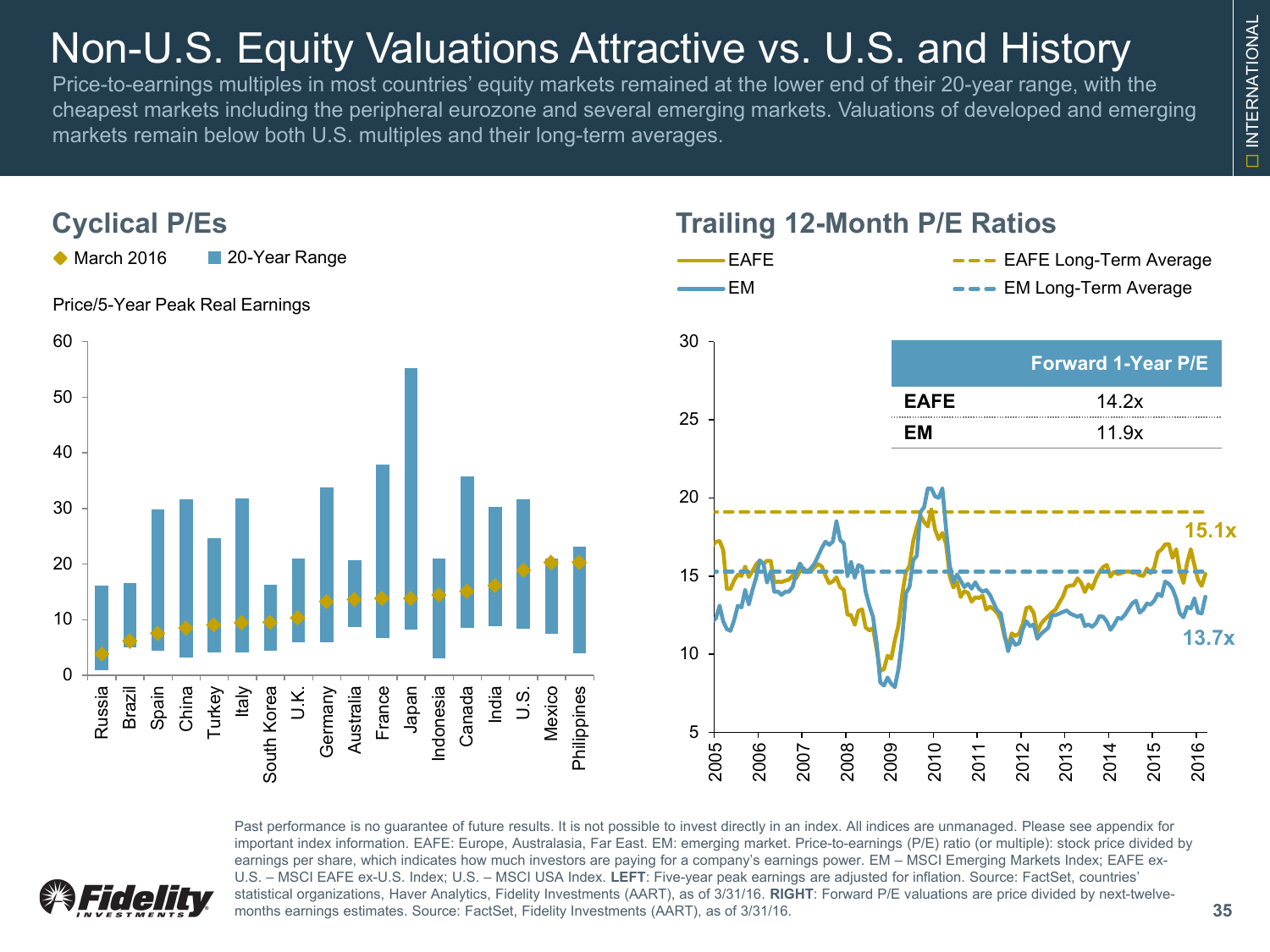## Selective Opportunities in Emerging Markets

While many emerging-market countries face cyclical challenges, we believe that they have strong secular growth prospects and that, by 2034, EMs will make up half of the world's 12 largest economies. Overall, we expect growth of emerging countries to outpace that of developed markets, providing a favorable secular backdrop for EM assets.



#### **World's Largest Economies in 2034**



**Real GDP Growth Forecasts, 2015–2034**

### **36**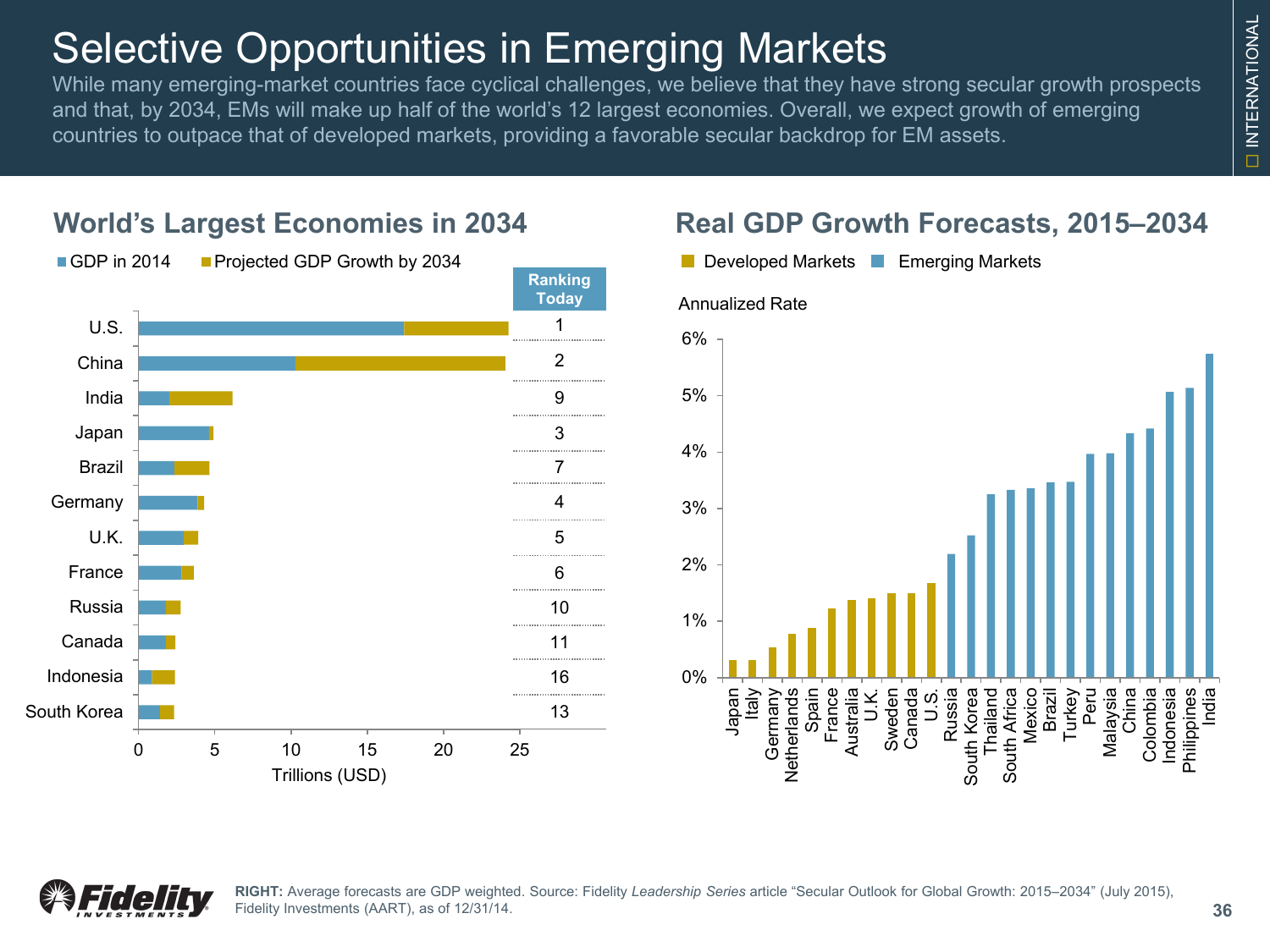### Ample Active Opportunities in the International Space

Over the long term, active international equity managers have exceeded benchmark performance by 85 basis points (on average) by taking advantage of less efficient non-U.S. markets. Quantitative analysis of past equity returns shows that company exposure (security selection) is the most significant factor for explaining differences in performance among stocks.

#### **International Large-Cap Excess Returns (Avg. 1-Year Rolling) 1992–2015**

Active Passive

### **85**  $-40$  **-32** -20 0 20 40 60 80 100 Basis Points

#### **Average Source of Return for Global Stocks 1990–2015**



**LEFT:** Excess returns represent industry average returns for each set of funds (active or passive, including closed or merged funds). International funds labeled as "foreign large growth/value/blend" by Morningstar. Average excess returns: the average of all monthly one-year rolling excess returns for all funds in the set under analysis, using overlapping one-year periods and data from Jan. 1, 1992, to Dec. 31, 2014. Excess returns are returns relative to the primary prospectus benchmark of each fund, net of fees. Basis point: 1/100th of a percentage point. Past performance is no guarantee of future results. This chart does not represent actual or future performance of any individual investment option. See Appendix for additional information. Industry aggregate returns are equal-weighted for all funds in each set. Periods determined by availability of sufficient passive index fund data. Source: Fidelity *Leadership Series* paper "Finding Superior Active Equity Managers: A Simple Approach for Investors" (May 2015), Morningstar, Fidelity Investments, as of 12/31/15. **RIGHT:** Anova: analysis of variation. Source: MSCI All Country World Index, Fidelity Investments, as of 8/31/15.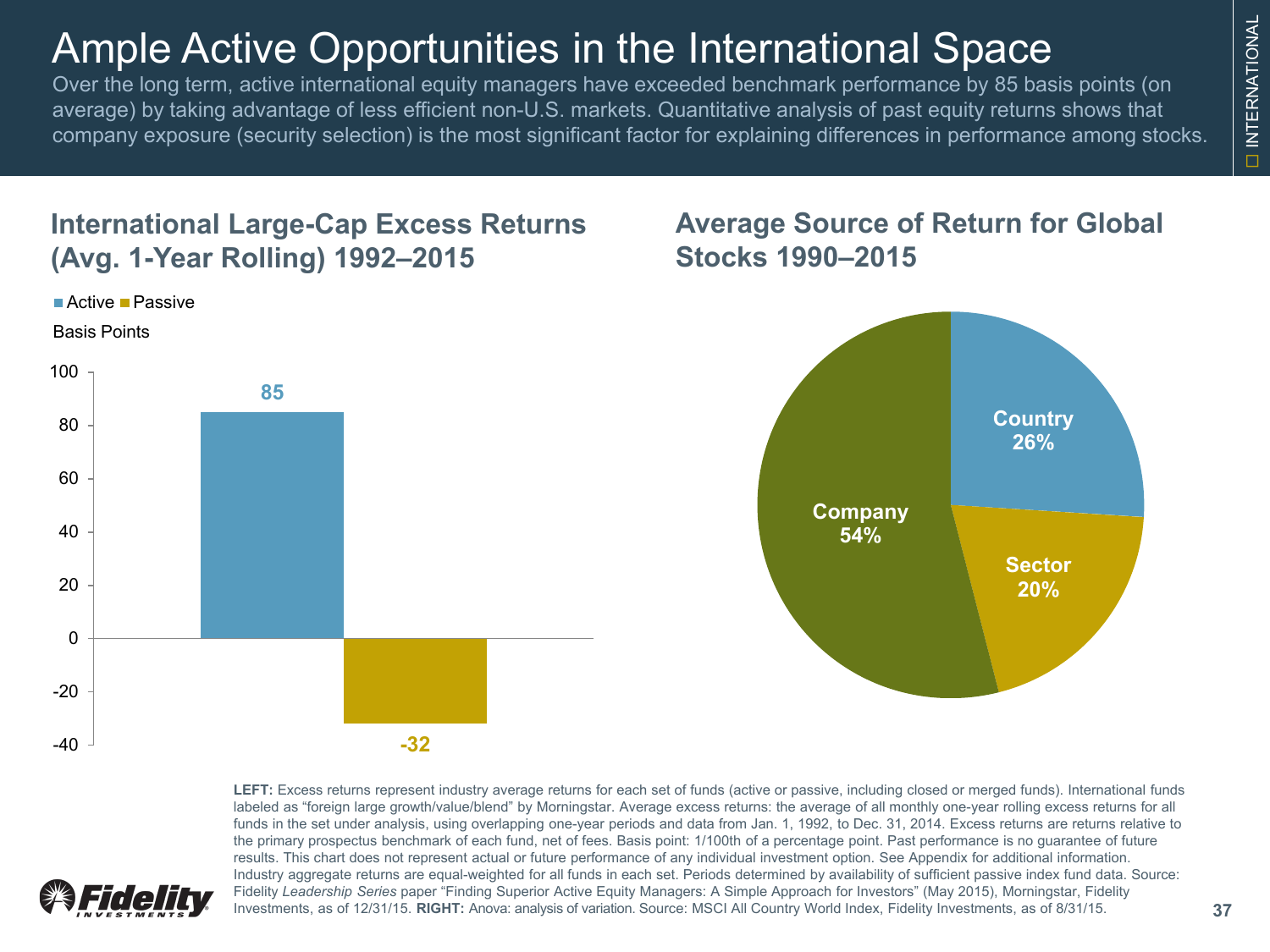### **Fixed -Income Markets**



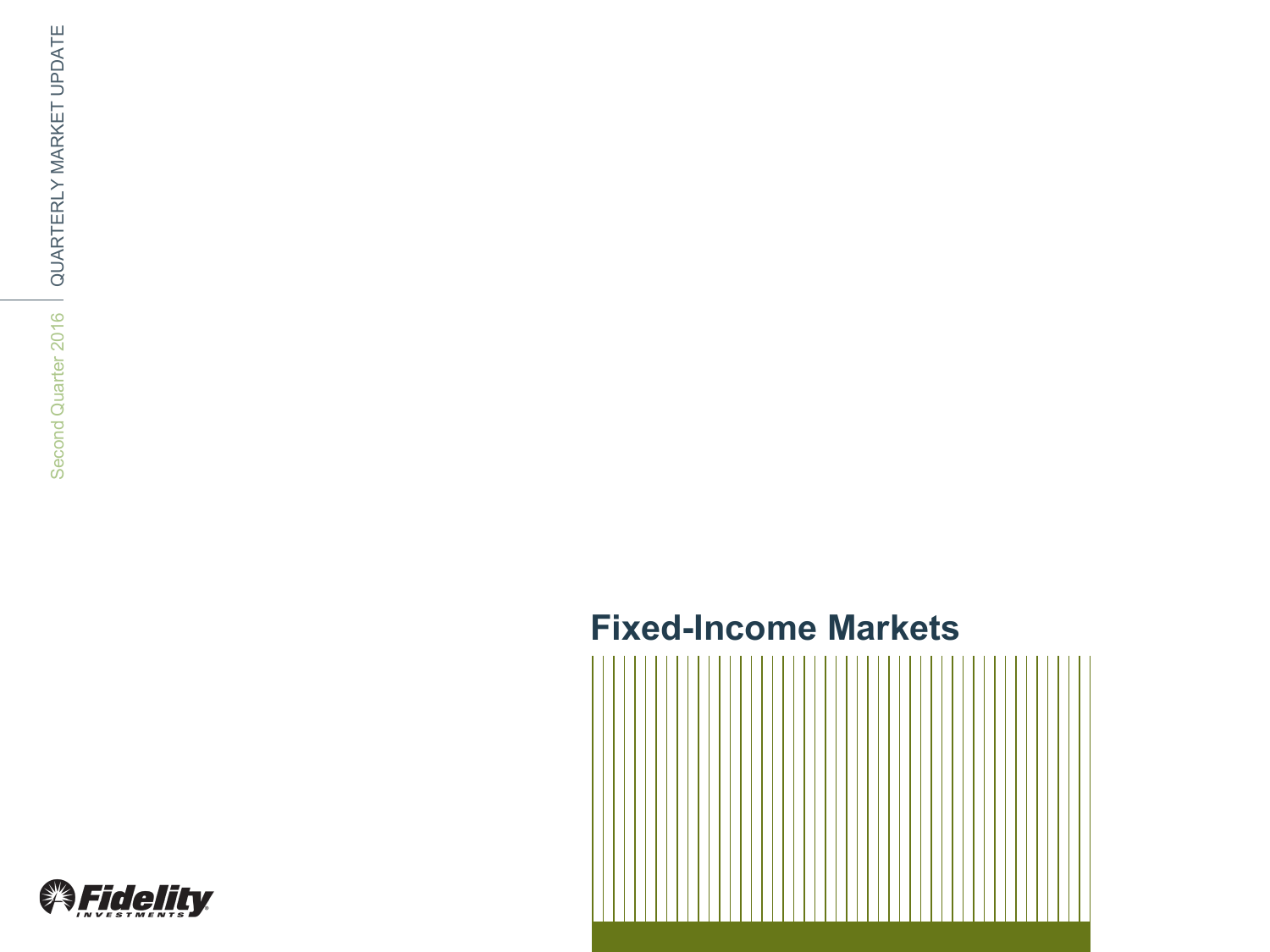### Falling Rates, Spreads Result in Widespread Gains in Q1

Interest rates dropped sharply during the first quarter, resulting in the outperformance of long-duration bonds. Most credit spreads also narrowed slightly, which boosted the returns of the emerging-market debt and investment-grade corporate credit sectors.

#### **Q1 2016 Total Return**



Past performance is no guarantee of future results. It is not possible to invest directly in an index. All indices are unmanaged. Index returns represented by: ABS (Asset-Backed Securities) – Barclays ABS Index; Agency – Barclays U.S. Agency Index; Aggregate – Barclays U.S. Aggregate Bond Index; CMBS (Commercial Mortgage-Backed Securities) – Barclays Investment-Grade CMBS Index; Credit – Barclays U.S. Credit Bond Index; EM Debt (Emerging-Market Debt) – JP Morgan EMBI Global Index; High Yield – BofA ML U.S. High Yield Index; Leveraged Loan – S&P/LSTA Leveraged Loan Index; Long Government & Credit (Investment-Grade) – Barclays Long Government & Credit Index; MBS (Mortgage-Backed Securities) – Barclays MBS Index; Municipal – Barclays Municipal Bond Index; TIPS (Treasury Inflation-Protected Securities) – Barclays U.S. TIPS Index; Treasuries – Barclays U.S. Treasury Index. Source: FactSet, Fidelity Investments (AART), as of 3/31/16. **39**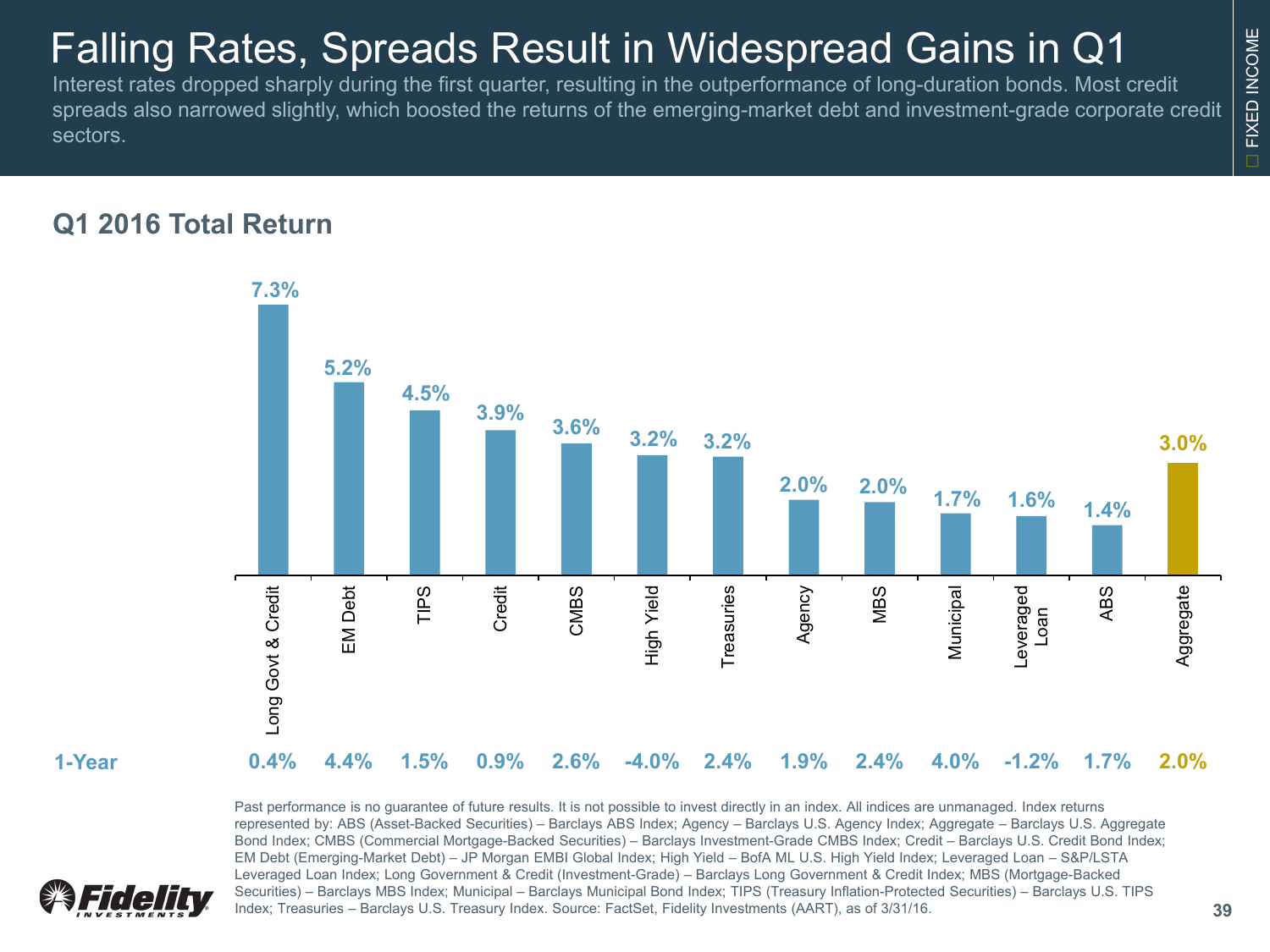## Yields Even Lower, Spreads Still Near Historical Averages

Bond yields fell during Q1 as a result both of the risk-off environment to start the quarter and of the Fed backing away from its expected tightening path as the quarter progressed. Spreads narrowed slightly but remain somewhat above their recent historical trend, both for corporate and for emerging-market debt.



#### **Fixed-Income Yields and Spreads**



Past performance is no guarantee of future results. It is not possible to invest directly in an index. All indices are unmanaged. Please see appendix for important index information. Percentile ranks of yields and spreads based on historical period from 2000 to 2016. MBS: mortgage-backed security; CMBS: commercial mortgage-backed security. All categories represented by respective Barclays bond indices. Source: Barclays, Fidelity Investments (AART), as of 3/31/16.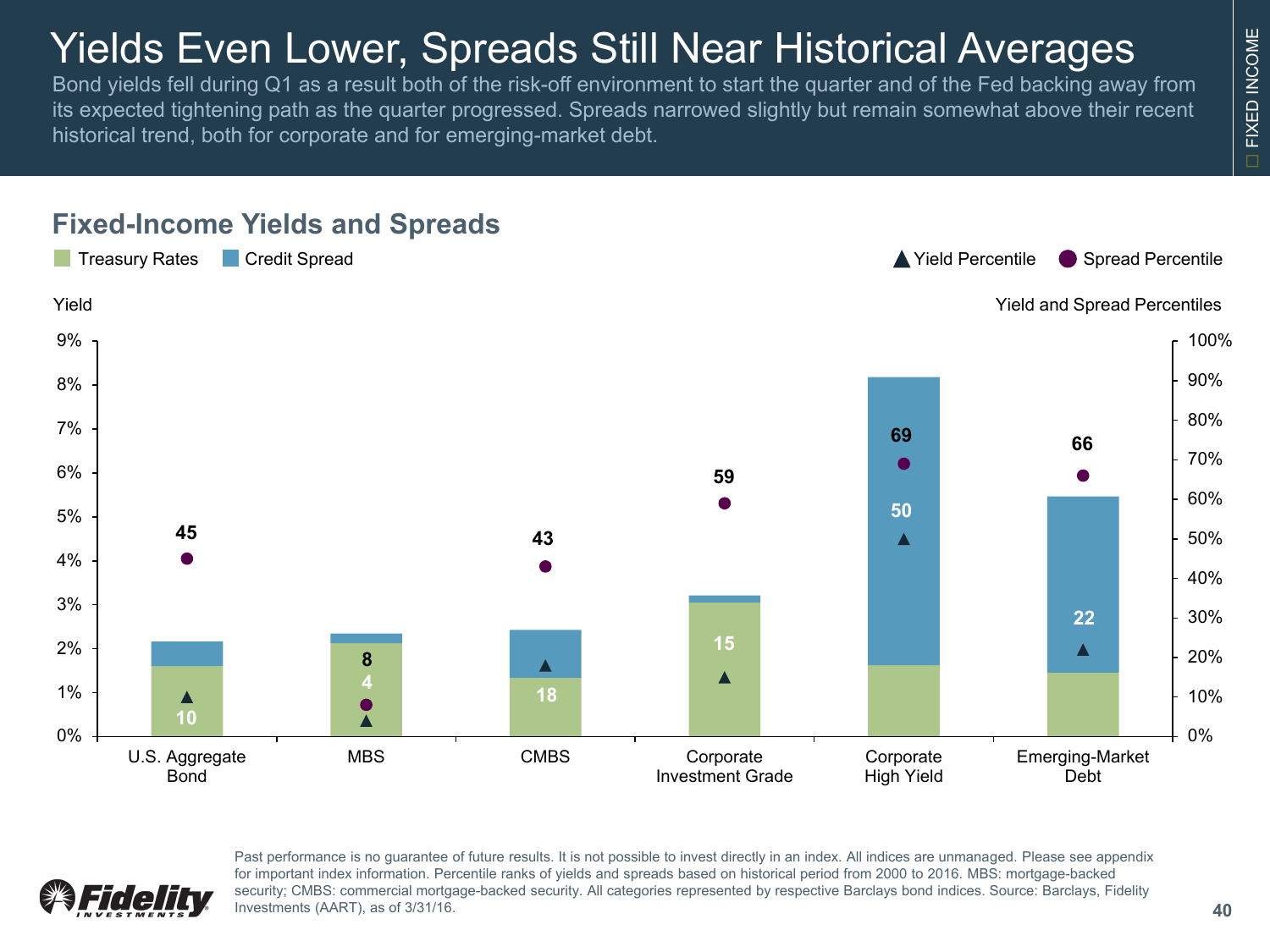## Risks Remain but High-Yield Bonds Pricing In Bad News

High-yield spreads narrowed during the second half of Q1, but the market continues to price in a default rate that implies a significant deterioration. Fundamentals have weakened amid energy-sector challenges and the rise in U.S. late-cycle indicators, but they remain considerably more favorable than the overheated high-yield episodes during the 2000s.

#### **High-Yield Default Rates**



### **High-Yield Fundamentals**

#### **Positives**

**Broadly stable fundamentals:** challenged (energy and materials) sectors only 20% of index (vs. 45% TMT in early 2000s)

**Valuations more attractive:** implied default rate (6.5%) elevated relative to actual default rate (3.6%)

**Delayed maturity schedule:** <10% of index matures in 2016 and 2017 versus ~60% from 2020–2023

**Reasonable underwriting standards:** leveraged buyouts only ~15%–20% of issuance proceeds versus 50% in 2007

#### **Negatives**

**Regulatory changes:** heightened liquidity risk

**Business cycle:** historical underperformance in late cycle

**Uncertain energy outlook:** low oil prices increase risk



Shaded area indicates a recession as defined by the National Bureau of Economic Research (NBER). **LEFT:** Implied defaults reached a peak of 30.5% in November 2008, not shown for scaling purposes. Actual default rates according to Moody's trailing 12-month default rate. Source: Moody's, Bank of America Merrill Lynch, Fidelity Investments (AART), as of 3/31/16. **RIGHT:** TMT = technology, media, telecommunications. Source: Bloomberg Finance L.P., Fidelity Investments (AART), as of 3/31/16.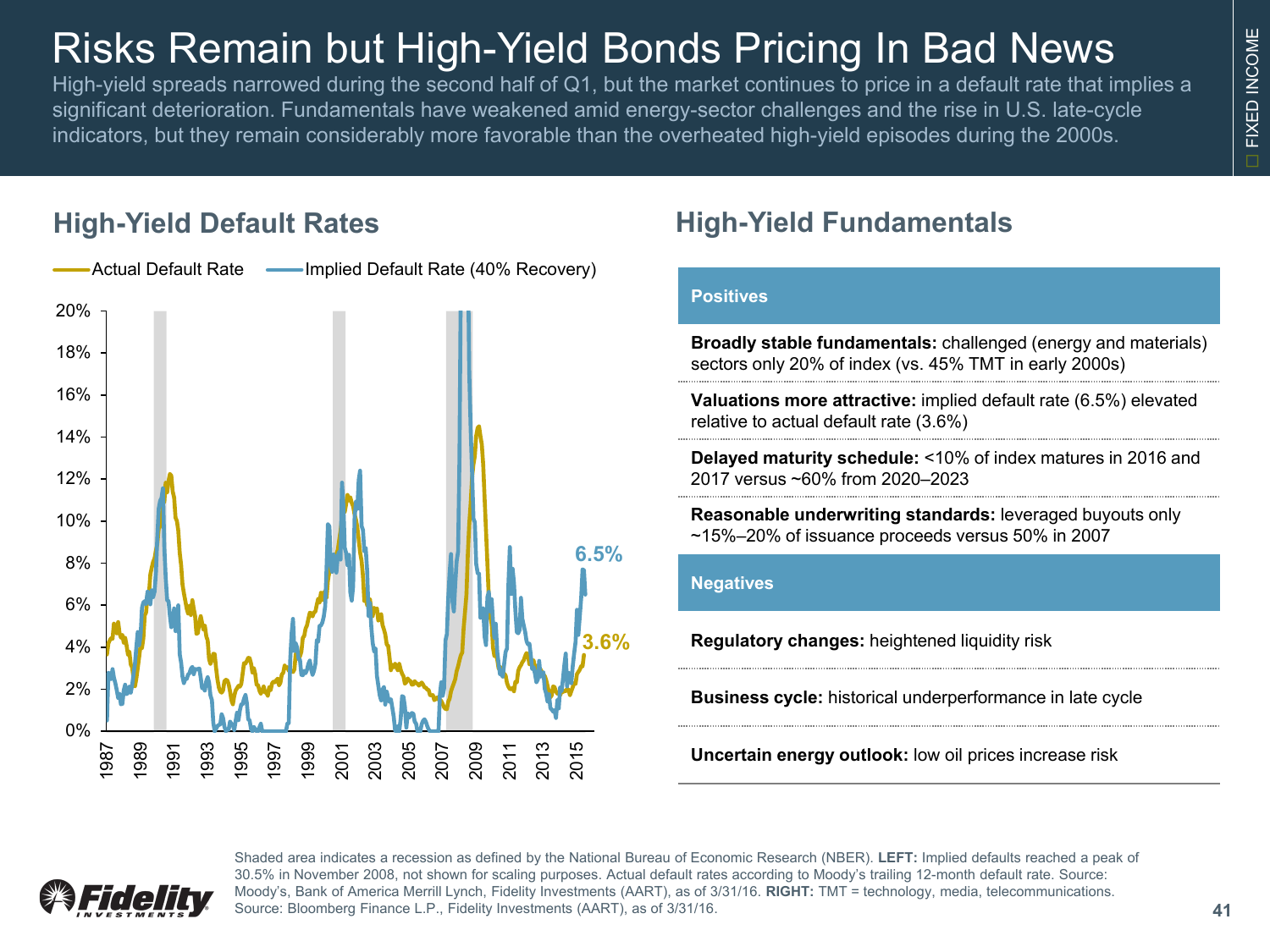### TIPS: A Relatively Attractive Inflation Hedge

The Treasury market's current 10-year inflation outlook is the weakest it has been at any point over the past 15 years outside of the financial crisis—and is also below the Fed's long-term target. With the U.S. now experiencing rising late-cycle indicators, TIPS may be an attractively priced hedge against potentially higher inflation.

#### **TIPS Breakeven Inflation vs. Fed Inflation Target**



Past performance is no guarantee of future results. The FOMC currently projects the long-term personal consumption expenditure (PCE) deflator to be 2.0%, but TIPS are priced off of the consumer price index (CPI). CPI has been roughly the same level as PCE the past several years, therefore the FOMC's implied CPI target is also 2.0%. Fed: Federal Reserve. FOMC: Federal Open Market Committee. CPI: Consumer Price Index. TIPS: Treasury Inflation-Protected Securities. TIPS breakeven inflation rate calculated as difference between real and nominal 10-year Treasury yields. Source: Federal Reserve, Bureau of Labor Statistics, Haver Analytics, Fidelity Investments (AART), as of 3/31/16.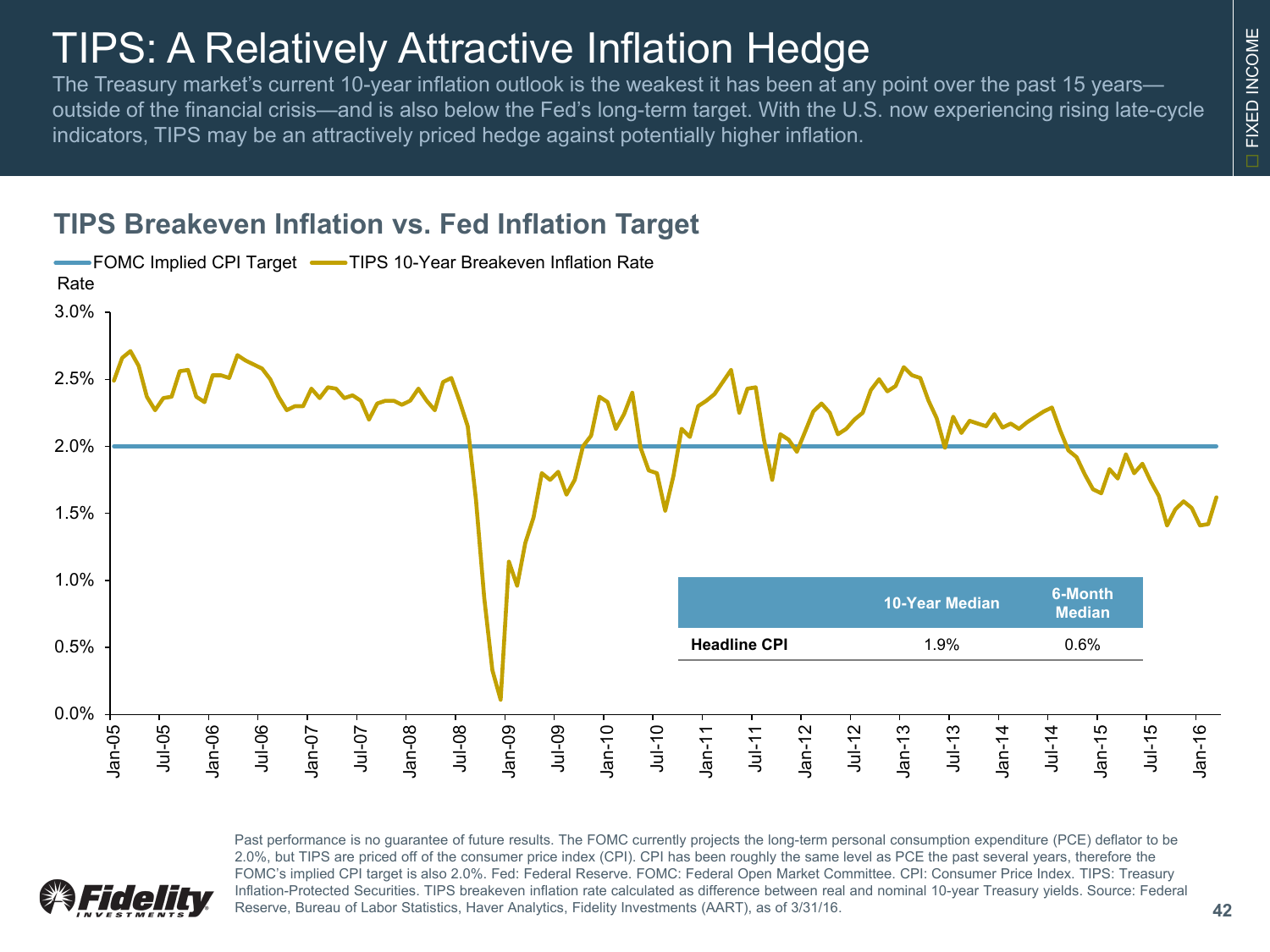### Benefits of Diversification in a Bond Portfolio

Fixed-income strategies with designated allocations in both high-quality bonds and higher-yielding sectors have exhibited consistent downside protection. Both a "core-plus" and a "multi-sector" portfolio have generated fewer periods of negative returns than any individual bond sector, while providing lower magnitude of losses than lower-quality sectors.

### **1-Year Negative Return Periods, 1998–2015**

% of Rolling Periods **Total Return** 8 % of Rolling Periods **Total Return** 



#### **Worst 1-Year Returns, 1998–2015**





Past performance is no guarantee of future results. It is not possible to invest directly in an index. IG: investment grade. Index returns represented by: Emerging Market Debt – JPM EMBI Global Index; Foreign Developed-Country Bonds – Citigroup G-7 Non-USD Bond Index; Leveraged Loans – S&P/LSTA Performing Loan Index; U.S. Government – Barclays U.S. Government Index; U.S. High Yield – BofA ML High Yield Index; U.S. Investment Grade – Barclays U.S. Aggregate Bond Index. Source: Morningstar, Fidelity Investments (AART), as of 12/31/15.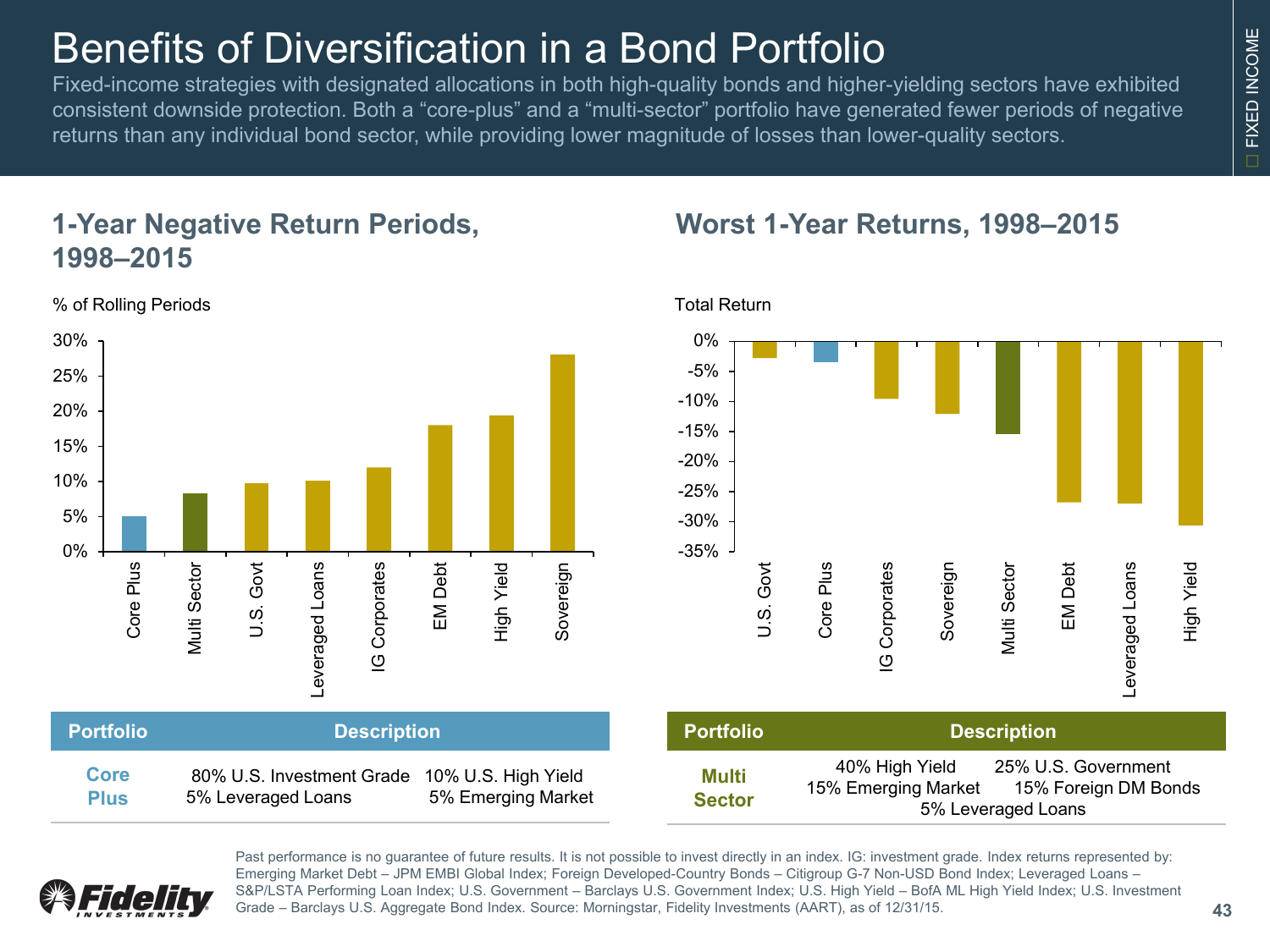### **Asset Allocation Themes**



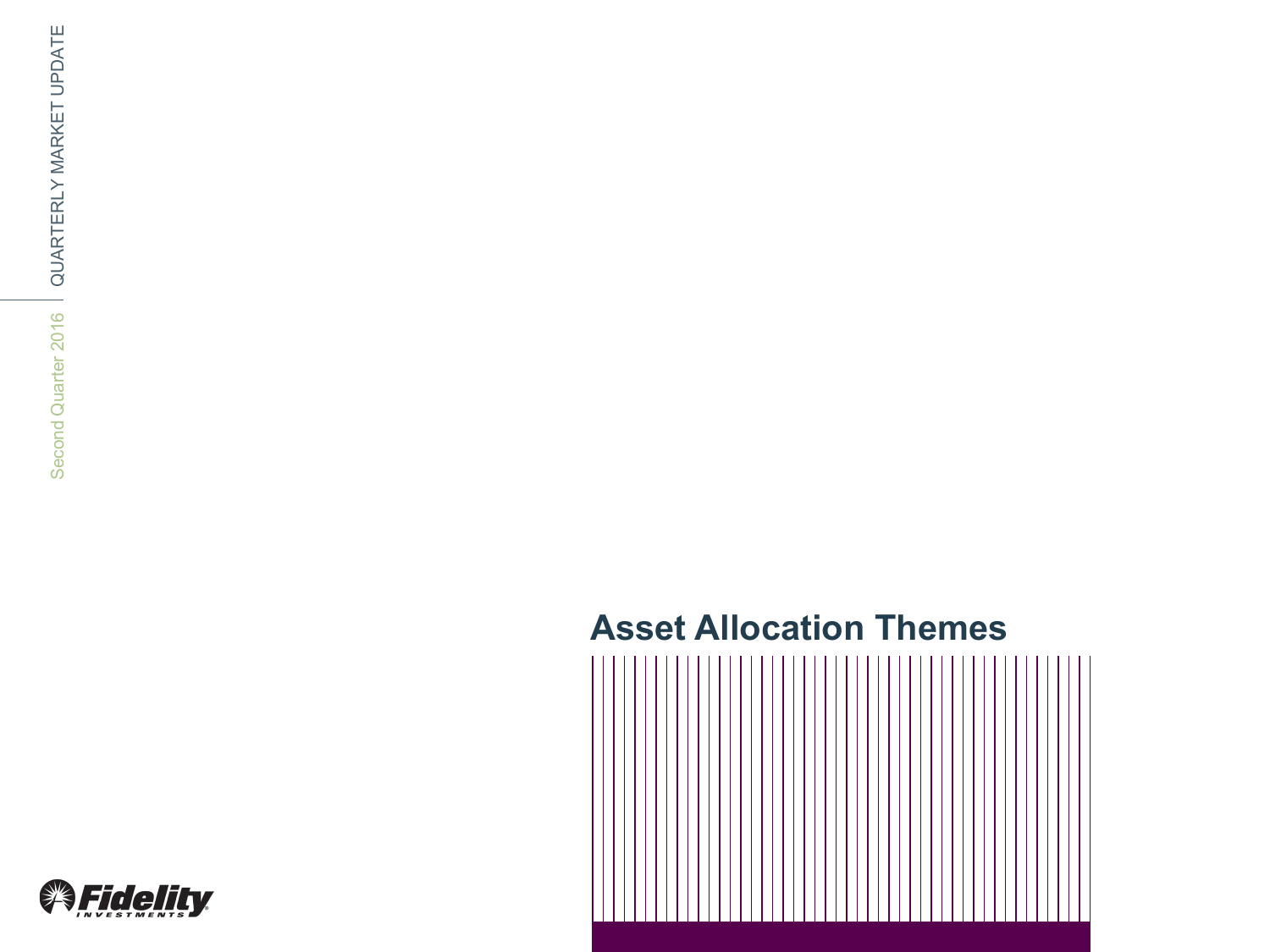## Real Return: Managing Inflation Risk Still Matters

Investments with hard-asset or income-adjusting characteristics have historically offered inflation resistance, particularly when investors needed it most—as inflation increased. Combining assets into a diversified real-return composite has increased the frequency of outpacing inflation as it rises, a difficult task for cash in today's low-rate environment.

### **Frequency of Outperforming Inflation, 1998–2015**

■ Outperformed during Rising Inflation ■ Outperformed during Falling Inflation



% of Periods Outperforming Inflation Rate



Past performance is no guarantee of future results. Diversification does not ensure a profit or guarantee against loss. It is not possible to invest directly in an index. Please see appendix for important index information. Inflation rate: year-over-year change in the consumer price index. Asset classes represented by: Cash – IA SBBI U.S. 30 Day Treasury Bill Index; Commodities – Bloomberg Commodity Index; Composite portfolio – 30% TIPS, 25% leveraged loans, 25% commodities, 10% real estate equity, 10% real estate income; Leveraged Loans – S&P/LSTA Leveraged Performing Loan Index; Real Estate Bonds – BofA ML U.S. Corporate Real Estate Index; Real Estate Stocks – Dow Jones U.S. Select Real Estate Securities Index; TIPS (Treasury Inflation Protected Securities) – Barclays U.S. TIPS Index. Source: Morningstar, Fidelity Investments (AART), as of 12/31/15. **45**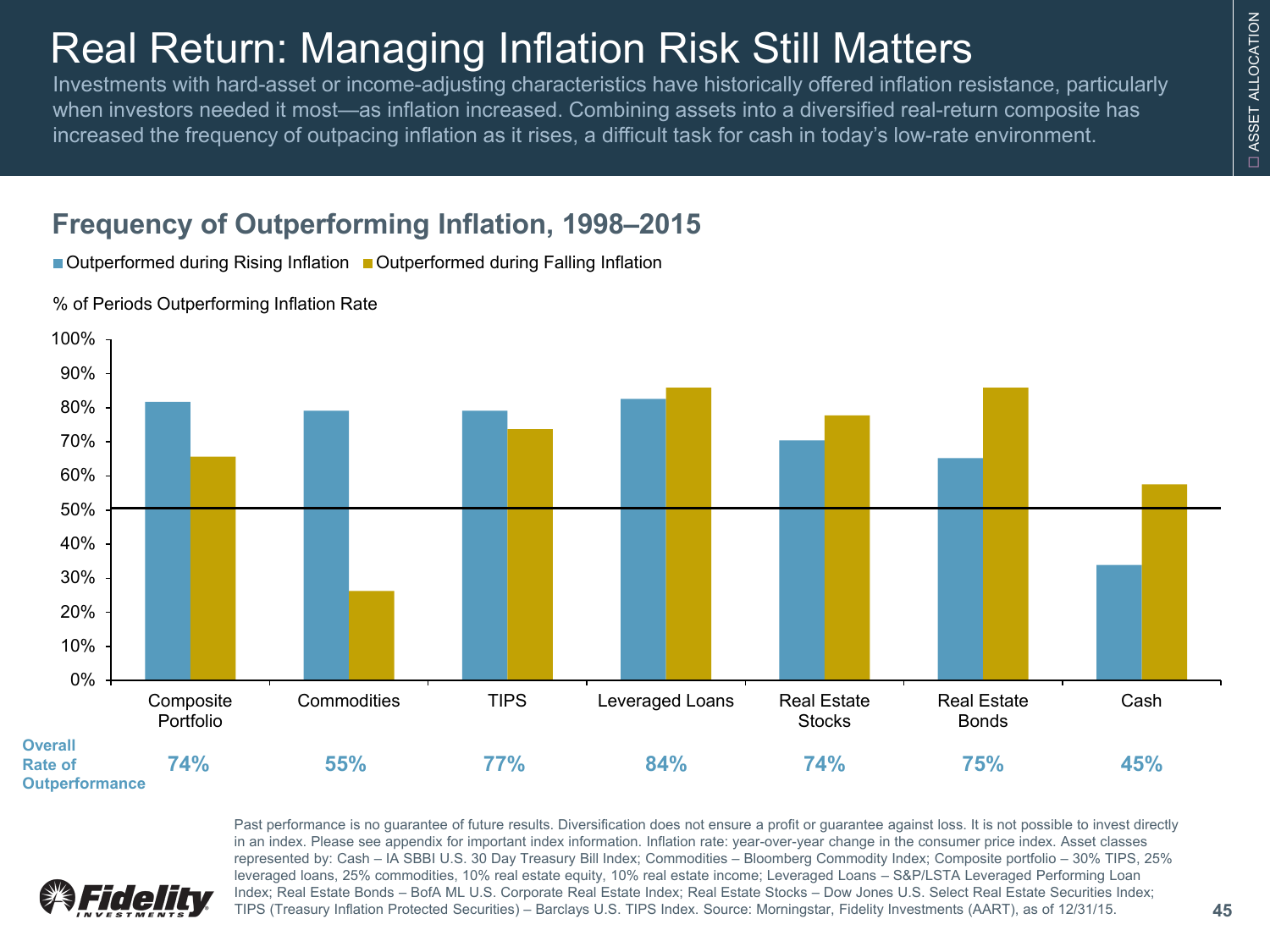## ASSET ALLOCATION ASSET ALLOCATION ä

## Secular Yield Trend: Higher than Current, Lower than History

Over the long term, yields tend to gravitate toward the pace of GDP growth, so we expect real yields to rise over time to average closer to our 1.7% GDP forecast over the next 20 years. While the upward move in yields may provide a headwind for bond prices, this yield level would be significantly lower than the long-term historical average.





Real: inflation-adjusted. The average real 10-year yield and real GDP compound annual growth rates are calculated since the inception dates of the inflation-adjusted government securities for the following countries: United Kingdom (Jan. 1985), Australia (Jun. 1985), Canada (Nov. 1991), United States (Apr. 1998), and Japan (Apr. 2004). Source: Countries' statistical organizations, Haver Analytics, Fidelity Investments (AART), as of 3/31/16.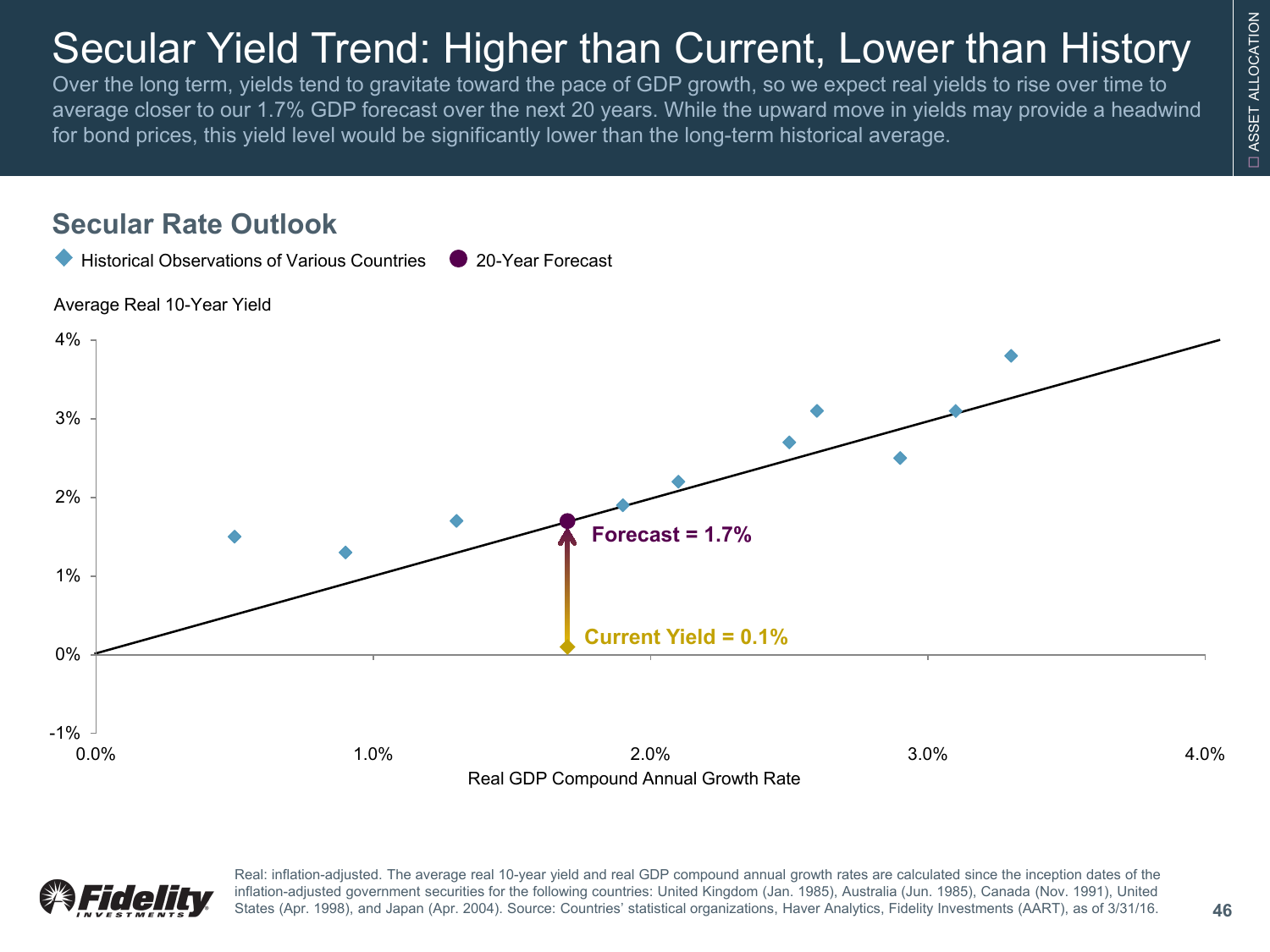## Myopic Loss Aversion Prompts Risk-Averse Behavior

*Myopic loss aversion* describes a common bias in which greater sensitivity to losses than to gains is compounded by the frequent evaluation of outcomes. Investors who review their portfolios more frequently have tended to shift toward more conservative exposures, as increased monitoring raises the likelihood of seeing (and reacting to) a loss.

### **Impact of Feedback Frequency on Investment Decisions**





In the study, subjects were assigned simulated conditions that were similar to making portfolio decisions on a monthly or yearly basis. Source: Thaler, R.H., A. Tversky, D. Kahneman, and A. Schwartz. "The Effect of Myopia and Loss Aversion on Risk Taking: An Experimental Test." *The Quarterly Journal of Economics* 112.2 (1997), used by permission of Oxford University Press, Fidelity Investments (AART), as of 3/31/16.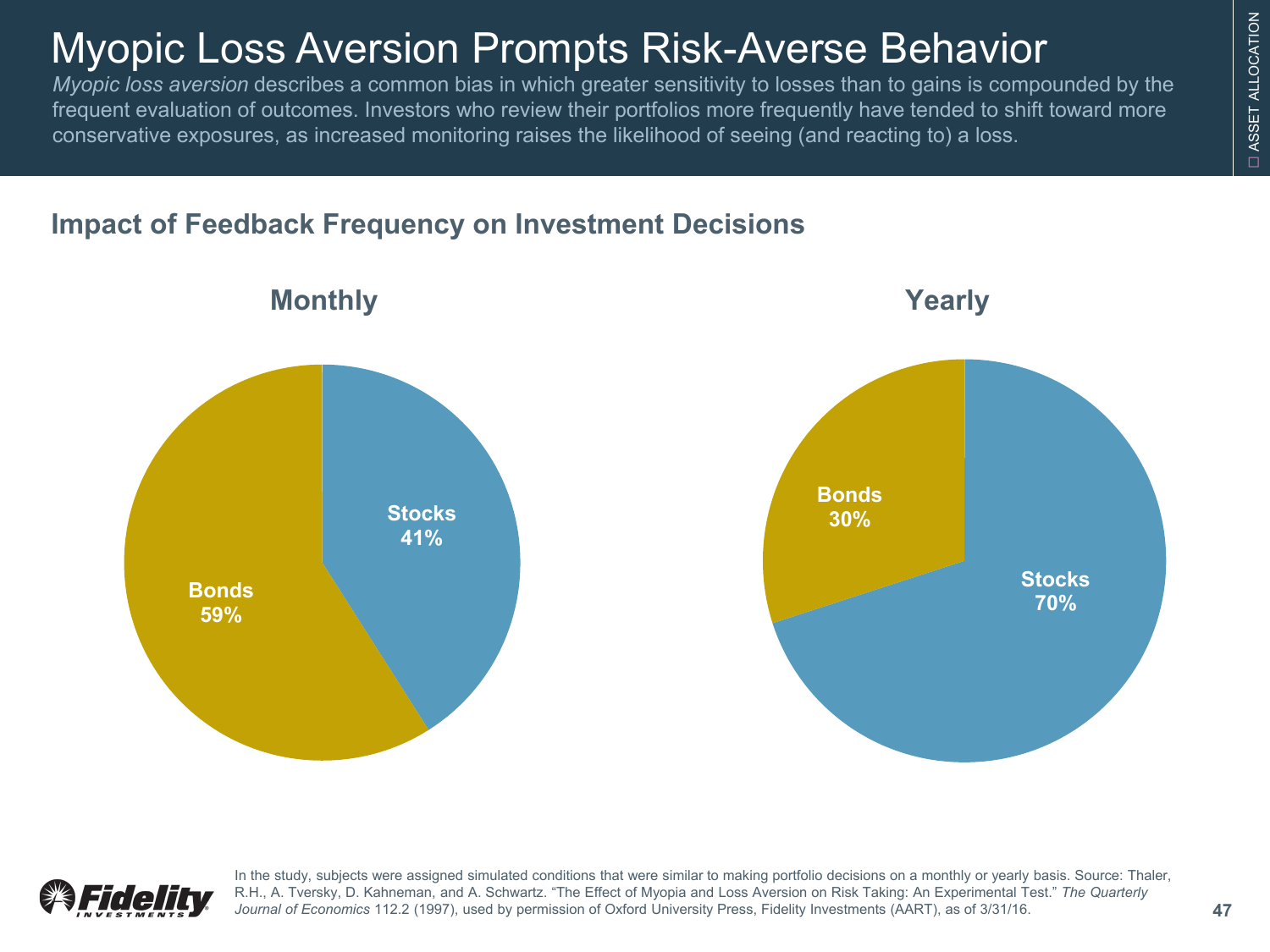## Performance Rotations Underscore Need for Diversification

The performance of different assets has fluctuated widely from year to year, and the magnitude of returns can vary significantly among asset classes in any given year—even among asset classes that are moving in the same direction. A simple portfolio allocation with 60% in U.S. equities and 40% in U.S. bonds illustrates the potential benefits of diversification.

#### **Periodic Table of Returns**

| 1997   | 1998   | 1999  | 2000   | 2001   | 2002   | 2003 | 2004 | 2005 | 2006 | 2007   | 2008   | 2009 | 2010 | 2011   | 2012  | 2013   | 2014   | 2015   | 2016* | Legend                                     |
|--------|--------|-------|--------|--------|--------|------|------|------|------|--------|--------|------|------|--------|-------|--------|--------|--------|-------|--------------------------------------------|
| 35%    | 35%    | 66%   | 32%    | 14%    | 26%    | 56%  | 32%  | 35%  | 35%  | 40%    | 5%     | 79%  | 28%  | 8%     | 20%   | 39%    | 28%    | 5%     | 6%    | <b>Real Estate Stocks</b>                  |
| 33%    | 29%    | 34%   | 26%    | 8%     | 10%    | 47%  | 26%  | 21%  | 33%  | 16%    | $-20%$ | 58%  | 27%  | 8%     | 19%   | 34%    | 14%    | 3%     | 6%    | <b>Emerging-Market</b><br><b>Stocks</b>    |
| 29%    | 21%    | 27%   | 12%    | 5%     | 4%     | 39%  | 21%  | 14%  | 27%  | 12%    | $-26%$ | 37%  | 19%  | 4%     | 18%   | 33%    | 13%    | 1%     | 3%    | <b>High-Yield Bonds</b>                    |
| 24%    | 20%    | 24%   | 8%     | 2%     | $-2%$  | 37%  | 18%  | 12%  | 22%  | 11%    | $-34%$ | 32%  | 18%  | 4%     | 18%   | 32%    | 12%    | 1%     | 3%    | Investment-Grade<br><b>Bonds</b>           |
| 22%    | 14%    | 21%   | $-1%$  | $-2%$  | $-6%$  | 31%  | 17%  | 7%   | 18%  | 7%     | $-36%$ | 28%  | 17%  | 2%     | 16%   | 23%    | 11%    | 1%     | 2%    | 60% Large Cap<br>40% IG Bonds              |
| 20%    | 9%     | 21%   | $-3%$  | $-4%$  | -9%    | 31%  | 11%  | 5%   | 16%  | 6%     | $-36%$ | 27%  | 16%  | 2%     | 16%   | 19%    | 6%     | 0%     | 2%    | <b>Value Stocks</b>                        |
| 13%    | 3%     | 12%   | $-5%$  | $-4%$  | $-15%$ | 29%  | 11%  | 5%   | 2%   | 5%     | $-37%$ | 26%  | 15%  | 0%     | 16%   | 7%     | 5%     | $-4%$  | 1%    | Large Cap Stocks                           |
| 10%    | $-3%$  | 7%    | $-9%$  | $-12%$ | $-16%$ | 28%  | 9%   | 5%   | 11%  | 2%     | $-38%$ | 20%  | 15%  | $-4%$  | 15%   | 3%     | 3%     | $-4%$  | 0%    | <b>Commodities</b>                         |
| 2%     | $-18%$ | 3%    | $-14%$ | $-20%$ | $-20%$ | 24%  | 8%   | 4%   | 9%   | $-1%$  | $-38%$ | 19%  | 12%  | $-12%$ | 11%   | $-2%$  | $-2%$  | $-5%$  | 0%    | <b>Growth Stocks</b>                       |
| $-3%$  | $-25%$ | $-1%$ | $-22%$ | $-20%$ | $-22%$ | 19%  | 7%   | 3%   | 4%   | $-2%$  | $-43%$ | 18%  | 8%   | $-13%$ | 4%    | $-2%$  | $-4%$  | $-15%$ | $-2%$ | <b>Small Cap Stocks</b>                    |
| $-12%$ | $-27%$ | $-5%$ | $-31%$ | $-21%$ | $-28%$ | 4%   | 4%   | 2%   | 2%   | $-16%$ | $-53%$ | 6%   | 7%   | $-18%$ | $-1%$ | $-10%$ | $-17%$ | $-25%$ | $-3%$ | Foreign-Developed<br><b>Country Stocks</b> |



\*2016 as of 3/31/16. Past performance is no guarantee of future results. Diversification/asset allocation does not ensure a profit or guarantee against loss. It is not possible to invest directly in an index. All indices are unmanaged. Please see appendix for important index information. Asset classes represented by: Commodities – Bloomberg Commodity Index; Emerging-Market – MSCI Emerging Markets Index; Foreign-Developed Country – MSCI EAFE Index; Growth – Russell 3000 Growth Index; High Yield – Bank of America Merrill Lynch U.S. High Yield Index; Investment-Grade – Barclays U.S. Aggregate Bond Index; Large Cap – S&P 500 Index; Real Estate – FTSE NAREIT Equity Index; Small Cap – Russell 2000 Index; Value – Russell 3000 Value Index. Source: Morningstar, Standard & Poor's, Haver Analytics, Fidelity Investments (AART), as of 3/31/16. **48**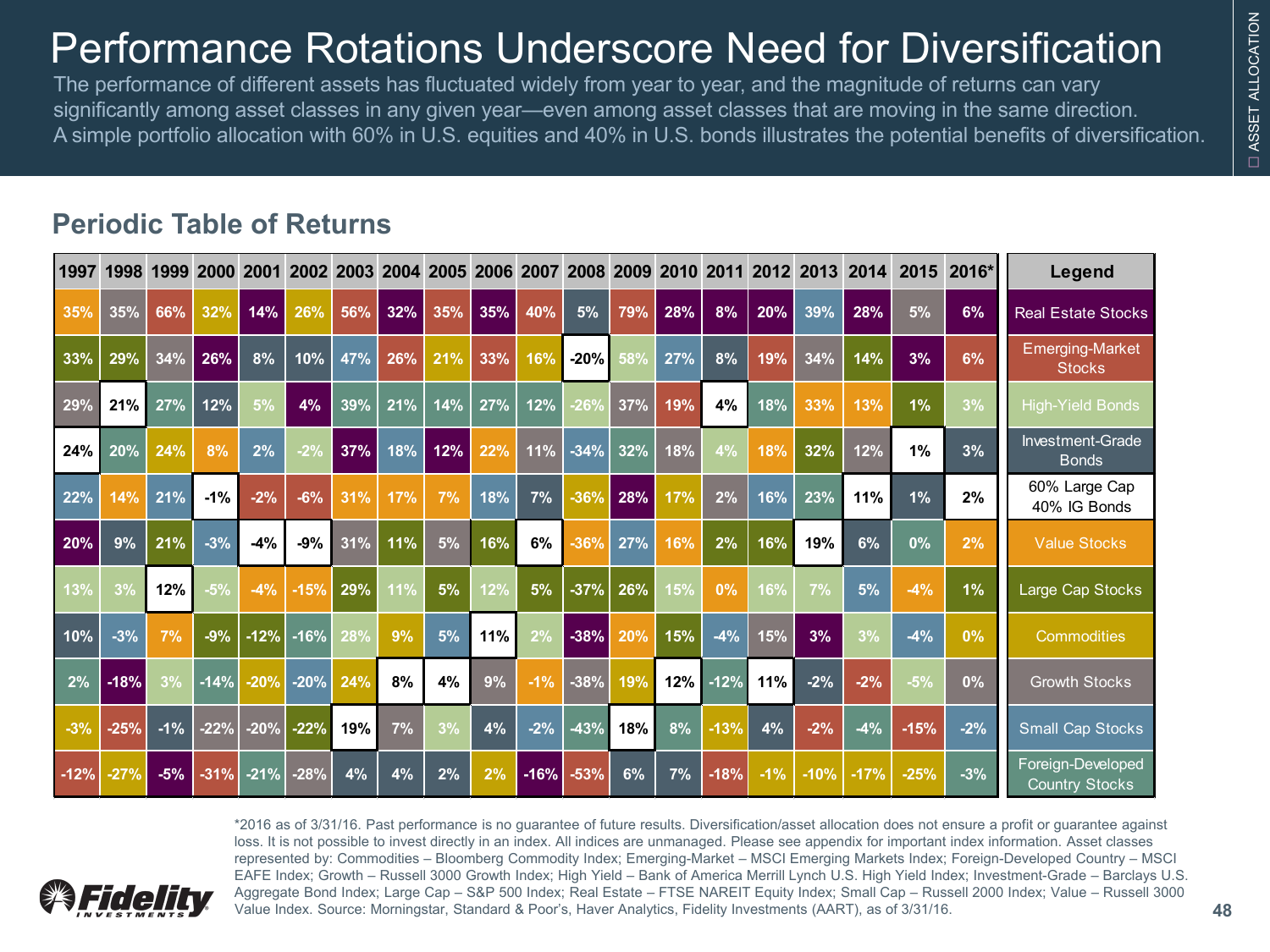Views expressed are as of the date indicated, based on the information available at that time, and may change based on market and other conditions. Unless otherwise noted, the opinions provided are those of the authors and not necessarily those of Fidelity Investments or its affiliates. Fidelity does not assume any duty to update any of the information.

Investment decisions should be based on an individual's own goals, time horizon, and tolerance for risk.

These materials are provided for informational purposes only and should not be used or construed as a recommendation of any security, sector, or investment strategy.

Fidelity does not provide legal or tax advice and the information provided herein is general in nature and should not be considered legal or tax advice. Consult with an attorney or a tax professional regarding your specific legal or tax situation.

#### **Past performance and dividend rates are historical and do not guarantee future results.**

Investing involves risk, including risk of loss.

Diversification does not ensure a profit or guarantee against loss.

All indices are unmanaged, and performance of the indices includes reinvestment of dividends and interest income and, unless otherwise noted, is not illustrative of any particular investment. An investment cannot be made in any index.

Although bonds generally present less short-term risk and volatility than stocks, bonds do contain interest rate risk (as interest rates rise, bond prices usually fall, and vice versa) and the risk of default, or the risk that an issuer will be unable to make income or principal payments. Additionally, bonds and short-term investments entail greater inflation risk—or the risk that the return of an investment will not keep up with increases in the prices of goods and services—than stocks. Increases in real interest rates can cause the price of inflation-protected debt securities to decrease.

Stock markets, especially non-U.S. markets, are volatile and can decline significantly in response to adverse issuer, political, regulatory, market, or economic developments. Foreign securities are subject to interest rate, currency exchange rate, economic, and political risks, all of which are magnified in emerging markets.

The securities of smaller, less well-known companies can be more volatile than those of larger companies.

Growth stocks can perform differently from the market as a whole and from other types of stocks, and can be more volatile than other types of stocks. Value stocks can perform differently from other types of stocks and can continue to be undervalued by the market for long periods of time.

Lower-quality debt securities generally offer higher yields but also involve greater risk of default or price changes due to potential changes in the credit quality of the issuer. Any

fixed-income security sold or redeemed prior to maturity may be subject to loss.

Floating-rate loans generally are subject to restrictions on resale, and sometimes trade infrequently in the secondary market; as a result, they may be more difficult to value, buy, or sell. A floating-rate loan may not be fully collateralized and therefore may decline significantly in value.

The municipal market can be affected by adverse tax, legislative, or political changes, and by the financial condition of the issuers of municipal securities. Interest income generated by municipal bonds is generally expected to be exempt from federal income taxes and, if the bonds are held by an investor resident in the state of issuance, from state and local income taxes. Such interest income may be subject to federal and/or state alternative minimum taxes. Investing in municipal bonds for the purpose of generating tax-exempt income may not be appropriate for investors in all tax brackets. Generally, tax-exempt municipal securities are not appropriate holdings for tax-advantaged accounts such as IRAs and 401(k)s.

The commodities industry can be significantly affected by commodity prices, world events, import controls, worldwide competition, government regulations, and economic conditions.

The gold industry can be significantly affected by international monetary and political developments, such as currency devaluations or revaluations, central bank movements, economic and social conditions within a country, trade imbalances, or trade or currency restrictions between countries.

Changes in real estate values or economic downturns can have a significant negative effect on issuers in the real estate industry.

Leverage can magnify the impact that adverse issuer, political, regulatory, market, or economic developments have on a company. In the event of bankruptcy, a company's creditors take precedence over the company's stockholders.

#### **Market Indices**

**BofA ML Corporate Real Estate Index**, a subset of BofA ML U.S. Corporate Index, is a market capitalization-weighted index of U.S. dollar-denominated investment-grade corporate debt publicly issued in the U.S. domestic market by real estate issuers. Qualifying securities must have an investment-grade rating (based on an average of Moody's, S&P, and Fitch). In addition, qualifying securities must have at least one year remaining to final maturity, a fixed coupon schedule, and a minimum amount outstanding of \$250 million. **BofA ML U.S. Real Estate Index** is a subset of the BofA ML Real Estate Corporate Index; qualifying securities must have an investment grade rating and an investment grade-rated country of risk. **BofA ML U.S. High Yield Bond Index** is a market capitalization-weighted index of U.S. dollar denominated below investment grade corporate debt publicly issued in the U.S. domestic market. **The Merrill Lynch High-Yield Bond Master II Index** is an unmanaged index that tracks the performance of belowinvestment-grade, U.S.-dollar-denominated corporate bonds publicly issued in the U.S. domestic market.

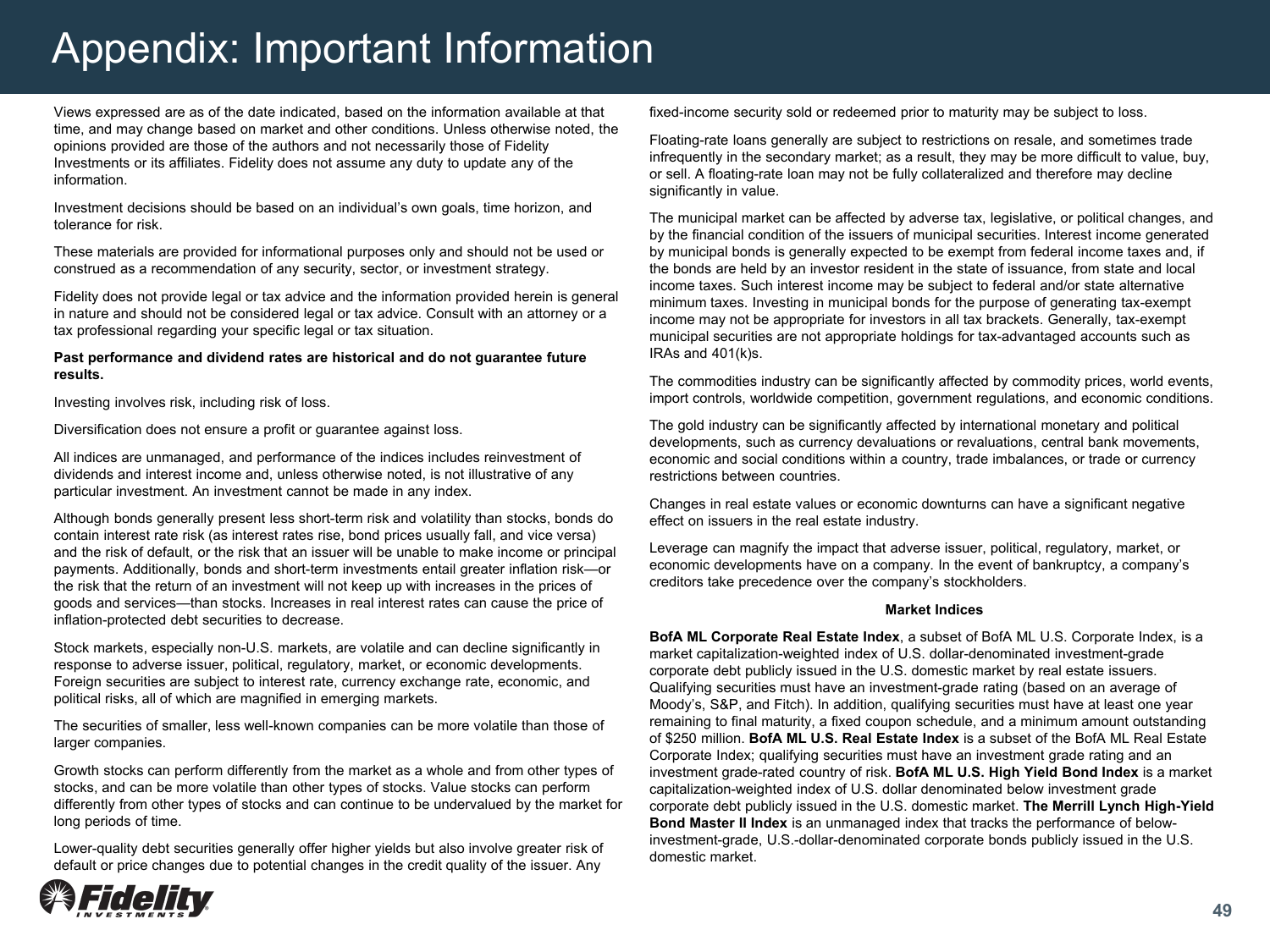#### **Market Indices** (continued)

**Barclays U.S. 1-3 (1-5) Year Government Credit Index** includes all publicly issued U.S. government and corporate securities that have a remaining maturity between one and three (five) years and are rated investment grade. **Barclays U.S. 1-5 Year Credit Index** is designed to cover publicly issued U.S. corporate and specified non-U.S. debentures and secured notes with a maturity between one and five years and meet the specified liquidity and quality requirements; bonds must be SEC-registered to qualify. **Barclays U.S. 1-5 Year Municipal Index** covers the one- to five-year maturity, U.S. dollar-denominated, taxexempt bond market with four main sectors: state and local general obligation bonds, revenue bonds, insured bonds, and pre-refunded bonds.

**Barclays ABS Index** is a market value-weighted index that covers fixed-rate asset-backed securities with average lives greater than or equal to one year and that are part of a public deal; the index covers the following collateral types: credit cards, autos, home equity loans, stranded-cost utility (rate-reduction bonds), and manufactured housing. **Barclays CMBS Index** is designed to mirror commercial mortgage-backed securities of investment-grade quality (Baa3/BBB-/BBB- or above) using Moody's, S&P, and Fitch, respectively, with maturities of at least one year. **Barclays Emerging Market Bond Index** is an unmanaged index that tracks total returns for external-currency-denominated debt instruments of the emerging markets. **Barclays Euro Aggregate Bond Index** is a broad-based flagship benchmark that measures the investment grade, euro-denominated, fixed rate bond market, including treasuries, government-related, corporate and securitized issues. **Barclays Long U.S. Government Credit Index** includes all publicly issued U.S. government and corporate securities that have a remaining maturity of 10 or more years, are rated investment grade, and have \$250 million or more of outstanding face value. **Barclays Municipal Bond Index** is a market value-weighted index of investmentgrade municipal bonds with maturities of one year or more. **Barclays U.S. Agency Bond Index** is a market value-weighted index of U.S. Agency government and investment-grade corporate fixed-rate debt issues. **Barclays U.S. Aggregate Bond** is a broad-based, market-value-weighted benchmark that measures the performance of the investmentgrade, U.S. dollar-denominated, fixed-rate taxable bond market. **Barclays U.S. Corporate High Yield Bond Index** is a market value-weighted index that covers the universe of dollar-denominated, fixed-rate, non-investment grade debt. **Barclays U.S. Credit Bond Index** is a market value-weighted index of investment-grade corporate fixed-rate debt issues with maturities of one year or more. **Barclays U.S. Government Index** is a market value-weighted index of U.S. Government fixed-rate debt issues with maturities of one year or more. **Barclays U.S. MBS Index** is a market value-weighted index of fixed-rate securities that represent interests in pools of mortgage loans, including balloon mortgages, with original terms of 15 and 30 years that are issued by the Government National Mortgage Association (GNMA), the Federal National Mortgage Association (FNMA), and the Federal Home Loan Mortgage Corp. (FHLMC). **Barclays U.S. Treasury Inflation-Protected Securities (TIPS) Index (Series-L)** is a market value-weighted index that measures the performance of inflation-protected securities issued by the U.S. Treasury. **Barclays U.S. Treasury Bond Index** is a market value-weighted index of public obligations of the U.S. Treasury with maturities of one year or more.

**Bloomberg Commodity Index** measures the performance of the commodities market. It consists of exchange-traded futures contracts on physical commodities that are weighted to account for the economic significance and market liquidity of each commodity.

**The Citigroup Non-USD Group-of-seven (G7) Equal Weighted Index** is designed to measure the unhedged performance of the government bond markets of Japan, Germany, France, Britain, Italy, and Canada. The index is equal-weighted by country. Issues included in the index have fixed-rate coupons and maturities of one year or more.

**The CBOE Volatility Index® (VIX® Index)** is a barometer of equity market volatility. The VIX Index is based on real-time prices of options on the S&P 500® Index (SPX) and is designed to reflect investors' consensus view of future (30-day) expected stock market volatility.

**The Conference Board Leading Economic Index® (LEI) for the U.S.** is a series of composite economic indexes that are the key elements in an analytic system designed to signal peaks and troughs in the business cycle. The leading, coincident, and lagging economic indexes are essentially composite averages of several individual leading, coincident, or lagging indicators. They are constructed to summarize and reveal common turning point patterns in economic data in a clearer and more convincing manner than any individual component – primarily because they smooth out some of the volatility of individual components.

**Dow Jones U.S. Select Real Estate Securities Index** is a float-adjusted, market capitalization-weighted index of publicly traded real estate securities, such as real estate investment trusts (REITs) and real estate operating companies (REOCs).

**FTSE 100 Index** is a market capitalization-weighted index of the 100 most highly capitalized blue chip companies listed on the London Stock Exchange. **FTSE National Association of Real Estate Investment Trusts (NAREIT) All REITs Index** is a market capitalization-weighted index that is designed to measure the performance of all taxqualified REITs listed on the NYSE, the American Stock Exchange, or the NASDAQ National Market List. **FTSE NAREIT Equity REIT** Index is an unmanaged market valueweighted index based on the last closing price of the month for tax-qualified REITs listed on the New York Stock Exchange (NYSE).

**The Global Financial Data (GFD) World x/USA Return Index** is a multi-country composite index with constituents weighted by relative GDP and stock market capitalizations; it is designed to approximate continuous and comparable world ex-U.S. equity returns from 1919 to 1969. **GFD Emerging Markets Index** is a composite of various regional EM indices in use before 1987 using a qualitatively selected weighting of constituent countries; it is designed to approximate continuous and comparable EM equity returns from 1920 to 1987.

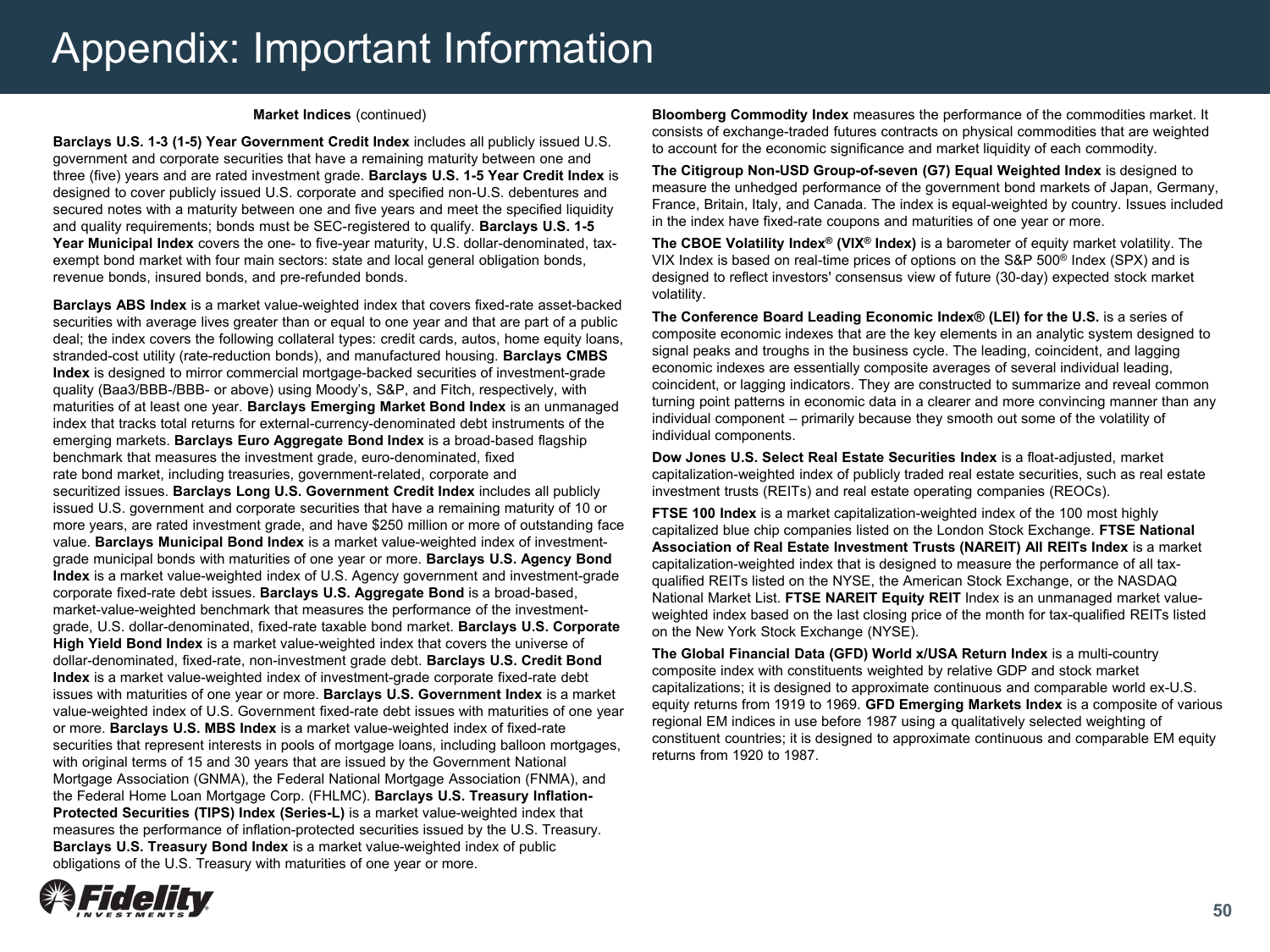#### **Market Indices** (continued)

**The IA SBBI U.S. Small Cap Stock Index** is a custom index designed to measure the performance of small capitalization U.S. stocks. **IA SBBI U.S. Intermediate-Term Government Bond Index** is an unweighted index that measures the performance of fiveyear maturity U.S. Treasury bonds. Each year, a one-bond portfolio containing the shortest non-callable bond having a maturity of not less than five years is constructed. **IA SBBI U.S. Long-Term Corporate Bond Index** is a custom index designed to measure the performance of long-term U.S. corporate bonds**. IA SBBI U.S. 30-Day Treasury Bill Index** is an unweighted index that measures the performance of 30-day maturity U.S. Treasury bills.

**JPM® EMBI Global Index**, and its country sub-indices, total returns for the U.S. dollardenominated debt instruments issued by Emerging Market sovereign and quasi-sovereign entities, such as Brady bonds, loans, and Eurobonds. **JPM® EMBI Global Investment Grade Index**, and its country sub-indices, tracks total returns for traded external debt instruments issued by emerging-market sovereign and quasi-sovereign entities rated investment grade.

**MSCI® All Country (AC) Europe Index** is a market capitalization-weighted index that is designed to measure the equity market performance of Europe; it consists of the following developed and emerging-market country indices: Austria, Belgium, Czech Republic, Denmark, Finland, France, Germany, Greece, Hungary, Ireland, Italy, Netherlands, Norway, Poland, Portugal, Russia, Spain, Sweden, Switzerland, Turkey, and United Kingdom. **MSCI All Country World Index (ACWI)** is a market capitalization-weighted index that is designed to measure the investable equity market performance for global investors of developed and emerging markets. **MSCI Europe Index** is a market capitalization-weighted index that is designed to measure the investable equity market performance for global investors of the developed markets in Europe. **MSCI North America Index** is a market capitalization-weighted index designed to measure the performance of large and mid cap segments of the U.S. and Canada markets**. MSCI Pacific ex Japan Index** is a market capitalization-weighted index that is designed to measure the equity market performance of four of the five developed market countries in the Pacific region including Australia, Hong Kong, New Zealand and Singapore. **MSCI World Index** is a market capitalization-weighted index that is designed to measure the investable equity market performance for global investors of developed markets. **MSCI World ex USA Index** is a market capitalization-weighted index designed to measure the equity market performance of developed markets excluding the U.S.

**MSCI Emerging Markets (EM) Index** is a market capitalization-weighted index that is designed to measure the investable equity market performance for global investors in emerging markets. **MSCI EM Asia Index** is a market capitalization-weighted index designed to measure equity market performance in Asia. **MSCI EM Europe, Middle East, and Africa (EMEA) Index** is a market capitalization-weighted index that is designed to measure the investable equity market performance for global investors in the emerging-market countries of Europe, the Middle East, and Africa. **MSCI EM Latin America Index** is a market capitalization-weighted index that is designed to measure the investable equity market performance for global investors in the emerging-market countries of Latin America. **MSCI EM Large Cap Index** is composed of those securities in the MSCI EM Index that are defined as large-capitalization stocks.

**MSCI Europe, Australasia, Far East Index (EAFE)** is a market capitalization-weighted index that is designed to measure the investable equity market performance for global investors in developed markets, excluding the U.S. and Canada. **MSCI EAFE Small Cap Index** is a market capitalization-weighted index that is designed to measure the investable equity market performance of small cap stocks for global investors in developed markets, excluding the U.S. and Canada.

**MSCI Canada Index** is a market capitalization-weighted index designed to measure equity market performance in Canada. **MSCI China Index** is a market capitalization-weighted index designed to measure equity market performance in China. **MSCI Japan Index** is a market capitalization-weighted index designed to measure equity market performance in Japan. **MSCI USA Index** is a market capitalization-weighted index designed to measure the equity market performance of the U.S.

**MSCI REIT Preferred Index** is a preferred stock market capitalization-weighted total return index of certain exchange-traded perpetual preferred securities issued by U.S. Equity and U.S. Hybrid REITs.

**Russell 2000® Index** is a market capitalization-weighted index designed to measure the performance of the small-cap segment of the U.S. equity market. It includes approximately 2,000 of the smallest securities in the Russell 3000 Index. **Russell 3000® Index** is a market capitalization-weighted index designed to measure the performance of the 3,000 largest companies in the U.S. equity market. **Russell 3000 Growth Index** is a market capitalizationweighted index designed to measure the performance of the broad growth segment of the U.S. equity market. It includes those Russell 3000 Index companies with higher price-to-book ratios and higher forecasted growth rates. **Russell 3000 Value Index** Russell 2500 Value Index is a market capitalization-weighted index designed to measure the performance of the small to midcap value segment of the U.S. equity market. It includes those Russell 2500 Index companies with lower price-to-book ratios and lower forecasted growth rates. **Russell Midcap® Index** is a market capitalization-weighted index designed to measure the performance of the mid-cap segment of the U.S. equity market. It contains approximately 800 of the smallest securities in the Russell 1000 Index.

The **S&P 500® Index** is a market capitalization-weighted index of 500 common stocks chosen for market size, liquidity, and industry group representation to represent U.S. equity performance. S&P 500 is a registered service mark of The McGraw-Hill Companies, Inc., and has been licensed for use by Fidelity Distributors Corporation and its affiliates. The **S&P 500 Total Return Index** represents the price changes and reinvested dividends of the S&P 500**®** Index. **The S&P SmallCap 600** is a market capitalization-weighted index of 600 smallcapitalization stocks. **The S&P GSCI® Commodities Index** provides investors with a reliable and publicly available benchmark for investment performance in the commodity markets.

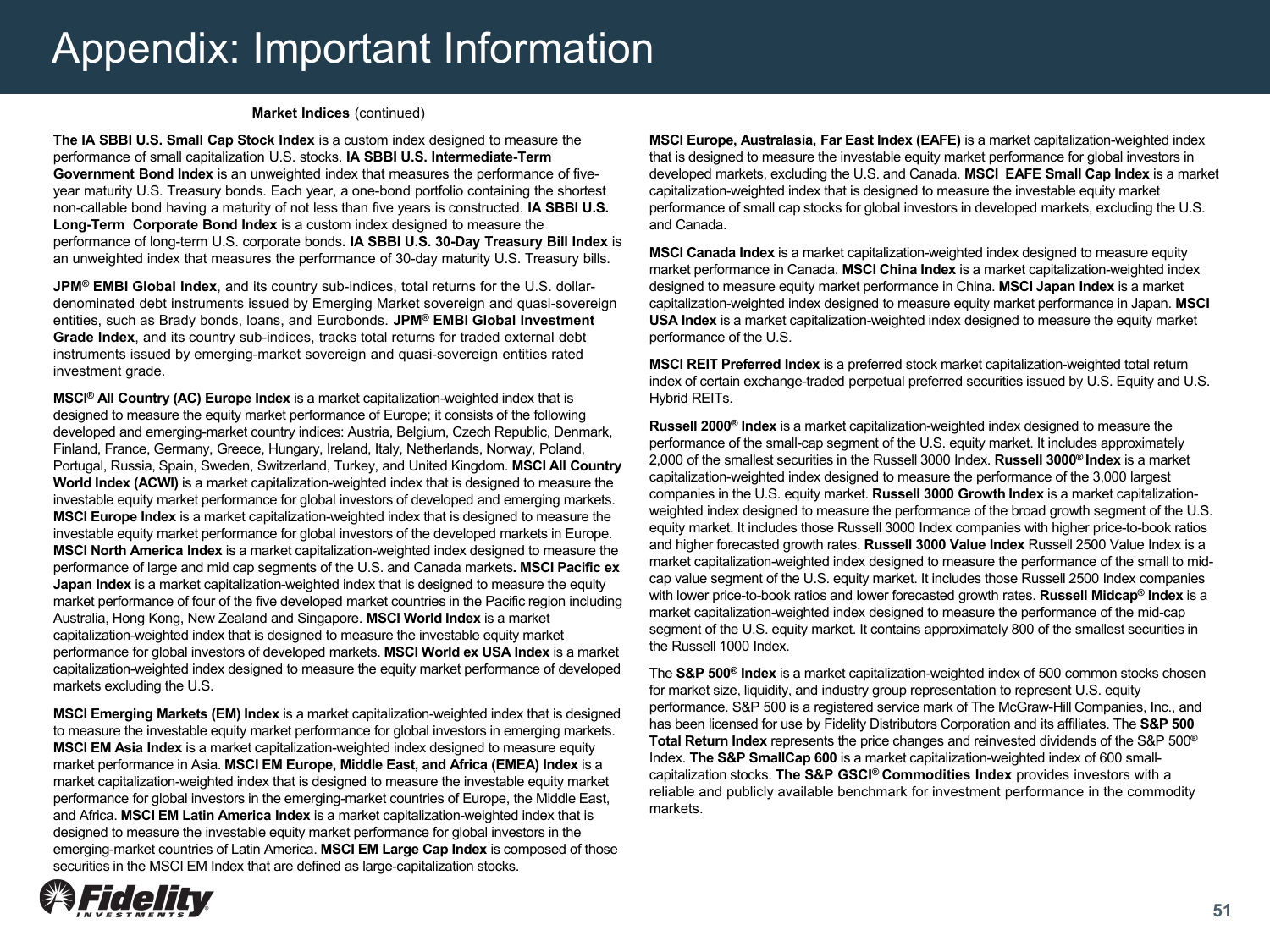#### **Market Indices** (continued)

The **Sectors and industries** defined by Global Industry Classification Standards (GICS®), except where noted otherwise. **S&P 500 sectors** are defined as follows: Consumer Discretionary – companies that tend to be the most sensitive to economic cycles. Consumer Staples – companies whose businesses are less sensitive to economic cycles. Energy – companies whose businesses are dominated by either of the following activities: the construction or provision of oil rigs, drilling equipment, and other energy-related services and equipment, including seismic data collection; or the exploration, production, marketing, refining, and/or transportation of oil and gas products, coal, and consumable fuels. Financials – companies involved in activities such as banking, consumer finance, investment banking and brokerage, asset management, insurance and investments, and real estate, including REITs. Health Care – companies in two main industry groups: health care equipment suppliers, manufacturers, and providers of health care services; and companies involved in research, development, production, and marketing of pharmaceuticals and biotechnology products. Industrials – companies whose businesses manufacture and distribute capital goods, provide commercial services and supplies, or provide transportation services. Information Technology – companies in technology software and services and technology hardware and equipment. Materials – companies that are engaged in a wide range of commodityrelated manufacturing. Telecommunication Services – companies that provide communications services primarily through fixed-line, cellular, wireless, high bandwidth, and/or fiber-optic cable networks. Utilities – companies considered electric, gas, or water utilities, or companies that operate as independent producers and/or distributors of power.

#### **Standard & Poor's/Loan Syndications and Trading Association (S&P/LSTA)**

**Leveraged Performing Loan Index** is a market value-weighted index designed to represent the performance of U.S. dollar-denominated institutional leveraged performing loan portfolios (excluding loans in payment default) using current market weightings, spreads and interest payments.

#### **Other Indices**

**The China Home Price Diffusion Index—70 Cities** is a price index for existing residential buildings in 70 cities in China.

**The Consumer Price Index (CPI)** is a monthly inflation indicator that measures the change in the cost of a fixed basket of products and services, including housing, electricity, food, and transportation.

**The Producer Price Index (PPI)** measures the average change over time in the selling prices received by domestic producers for their output. The prices included in the PPI are from the first commercial transaction for many products and some services.

**The London Bullion Market Association (LBMA)** publishes the international benchmark price of gold in USD, twice daily. The **LBMA Gold price** auction takes place by ICE Benchmark Administration (IBA) at 10:30 and 15:00 with the price set in U.S. dollars per fine troy ounce.

**A Purchasing Managers' Index (PMI**) is a survey of purchasing managers in a certain economic sector. A PMI over 50 represents expansion of the sector compared to the previous month, while a reading under 50 represents a contraction, and a reading of 50 indicates no change. The Institute for Supply Management ® reports the U.S. manufacturing PMI®. Markit compiles non-U.S. PMIs.

**Trade-Weighted \$ (Broad) Index:** The broad index is a weighted average of the foreign exchange values of the U.S. dollar against the currencies of a large group of major U.S. trading partners. The index weights, which change over time, are derived from U.S. export shares and from U.S. and foreign import shares. Countries whose currencies are included in the Broad index are the Euro Area, Canada, Japan, Mexico, China, United Kingdom, Taiwan, Korea, Singapore, Hong Kong, Malaysia, Brazil, Switzerland, Thailand, Philippines, Australia, Indonesia, India, Israel, Saudi Arabia, Russia, Sweden, Argentina, Venezuela, Chile and Colombia. The Euro Area includes Germany, France, Italy, Netherlands, Belgium/Luxembourg, Ireland, Spain, Austria, Finland, Portugal, and Greece.

**Trade-Weighted \$ (Major) Index:** The major currencies index is a weighted average of the foreign exchange values of the U.S. dollar against a subset of currencies in the broad index that circulate widely outside the country of issue. The weights are derived by rescaling the currencies' respective weights in the broad index so that they sum to 1 in each sub-index. Countries whose currencies are included in the Major index are the Euro Area, Canada, Japan, United Kingdom, Switzerland, Australia, and Sweden. The Euro Area includes Germany, France, Italy, Netherlands, Belgium/Luxembourg, Ireland, Spain, Austria, Finland, Portugal, and Greece.

#### **Definitions**

**Correlation coefficient** measures the interdependencies of two random variables that range in value from −1 to +1, indicating perfect negative correlation at −1, absence of correlation at 0, and perfect positive correlation at +1.

**The Price-to-Earnings (P/E) ratio** is the ratio of a company's current share price to its current earnings, typically trailing 12-months earnings per share. A Forward P/E calculation will typically use an average of analysts' published estimates of earnings for the next 12 months in the denominator.

**Sharpe ratio** compares portfolio returns above the risk-free rate relative to overall portfolio volatility. A higher Sharpe ratio implies better risk-adjusted returns.

**Standard deviation** shows how much variation there is from the average (mean or expected value). A low standard deviation indicates that the data points tend to be very close to the mean, whereas a high standard deviation indicates that the data points are spread out over a large range of values. A higher standard deviation represents greater relative risk.

**Excess return:** the amount by which a portfolio's performance exceeds its benchmark, net (in the case of the analysis in this article) or gross of operating expenses, in percentage points.